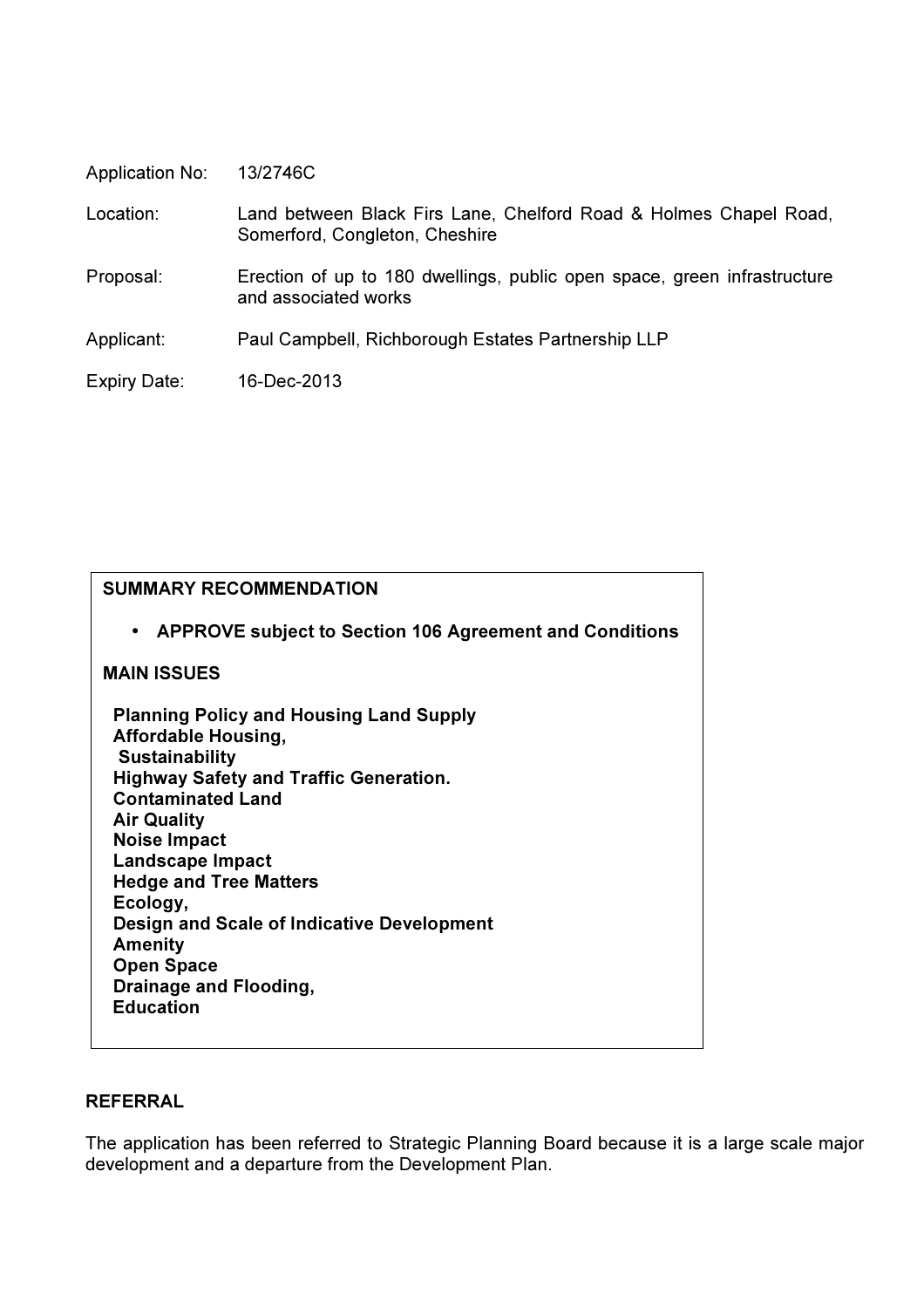At the meeting of SPB on 5 February 2014 Members deferred the application to seek clarity on the position of the site in respect of the Local Plan and further information in respect of the relationship to the relief road. This additional information is incorporated within the updated Planning Policy section following the acceptance of the Submission Version of the Cheshire East Local Plan Strategy.

# SITE DESCRIPTION

The application site comprises approx 10.42 hectares in a roughly triangular shape is located within an area of ribbon development along Chelford Road, Black Firs Lane and Holmes Chapel Road. Opposite the site along Chelford Road there are a mix of detached houses and bungalows. Black Firs Lane marks the western edge of the Congleton Settlement. Adjoining the south-west part of the site is former farmstead of Green Tree Farm and to its south Goodwin's Pool, which is used by Congleton Anglers Society for fishing. The frontages of the site have wide grass verges, with many trees of differing levels of maturity, quality and height. The western side of Chelford Road is characterised by an existing ribbon of development, part of the southern boundary has ribbon development facing onto Holmes Chapel road and there is a section of ribbon development along southern part of the eastern, Black Firs Lane boundary. Ribbon development also extends further up the eastern side of Black Firs Lane.

The application is best and most versatile agricultural land and apart from the areas adjacent to existing dwellings, much of the boundary is characterised by hedgerows, wide grassed verges and mature trees to the Street frontages.

Black Firs nature reserve (SBI) sits along the southern part of the site and an area of woodland outside the site boundary on the junction of Holmes Chapel Road and Chelford Road.

# 2. DETAILS OF PROPOSAL

The application is an outline application accompanied by an Environmental Impact Assessment for up to 180 dwellings, public open space, green infrastructure and associated works. All matters are reserved except for the three vehicle access points to Chelford Road and Black Firs Lane.

An Indicative Masterplan and Parameters Plan have been submitted that indicate the storey height of the dwellings that will front towards Chelford Road and Black Firs Lane (maximum 2.5 storey), and the standoff distance of the frontage of these dwellings from their respective site boundaries (approximately 15 metres).

The proposal splits the site into 6 character areas with their own indicative proposals :

 Black Firs Lane – buildings set back a min. of 15m max. 2.5 storey height Chelford Rd - buildings set back a min. of 15m max. 2.5 storey height Black Firs Wood Black Firs Park - close to the nature reserve; native planting and water courses to allow for expansion of nature reserve; central area of separation between development zones Black Firs green – enclosed by existing development on Black Firs Lanes – pocket park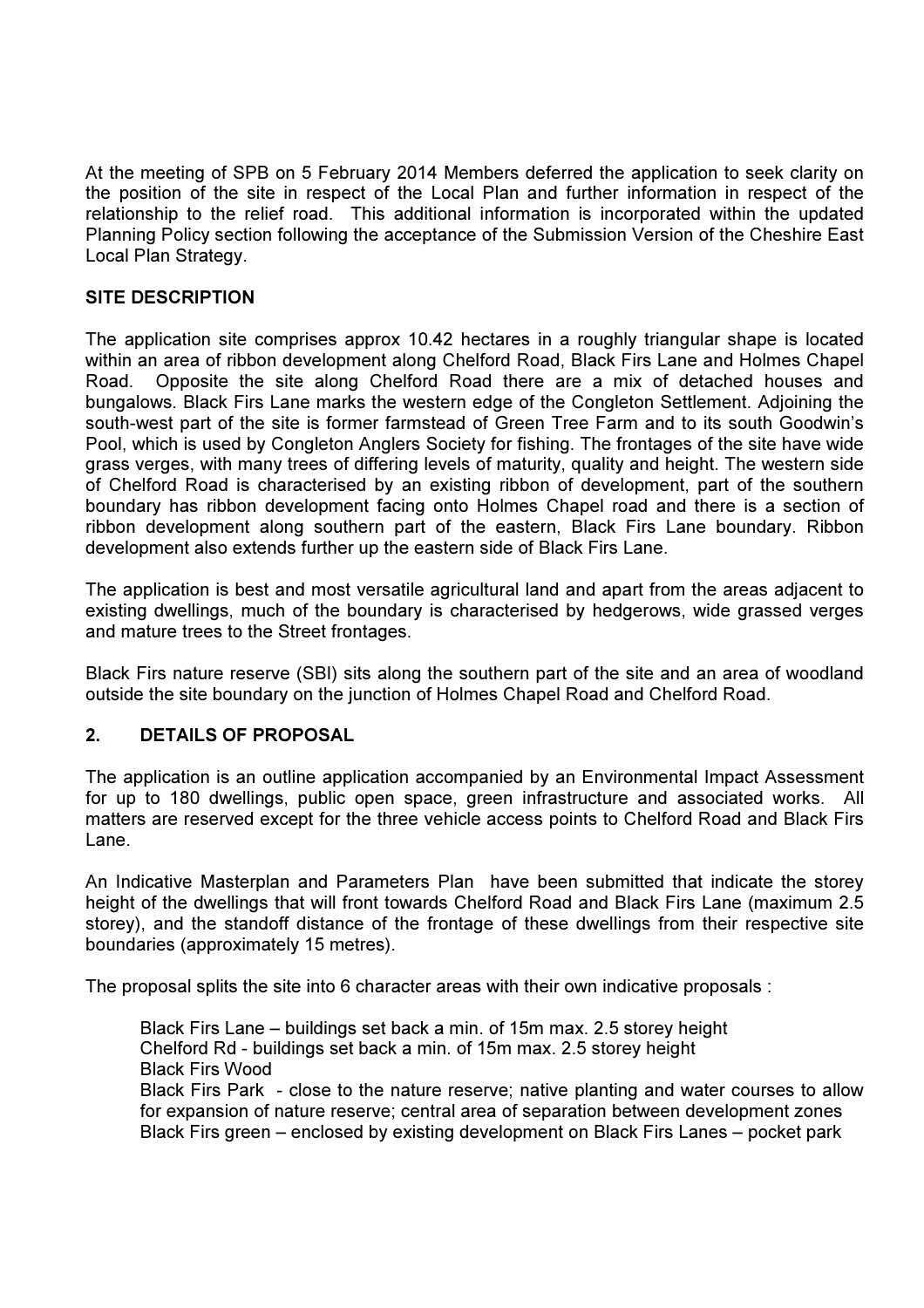Goodwins Green – extreme southern part of the site – narrow belt of screen planting to merge into the adjoining nature reserve and to provide screening for adjoining property

The internal road layout is not being sought at this stage although two accesses via Black Firs lane and one access into the site via Chelford Road are being sought at this stage. The indicative plan shows a layout of 155 units in 2 zones interspersed with open land/amenity space, ponds with a further area of green space at the junction of Black Firs Lane and Chelford Road.

# 3. RELEVANT PLANNING HISTORY

There are no relevant previous planning applications relating to this site.

# 4. PLANNING POLICIES

By virtue of Section 38(6) of the Planning and Compulsory Purchase Act 2004, the application should be determined in accordance with the development plan unless material considerations indicate otherwise.

The Development Plan for Cheshire East currently comprises the saved policies from the Congleton Borough (January 2005), Crewe and Nantwich (February 2005) and Macclesfield Local Plans (January 2004).

### Policies in the Local Plan

| PS <sub>3</sub> | <b>Settlement Hierarchy</b>     |
|-----------------|---------------------------------|
| PS6             | Settlements in Open Countryside |

- PS8 Open Countryside
- GR1 New Development
- GR2 Design
- GR3 Residential Developments of More than 10 Dwellings
- GR4 Landscaping
- GR6&7 Amenity & Health
- GR9 Accessibility, servicing and parking provision
- GR10 Managing Travel Needs
- GR18 Traffic Generation
- GR19 Infrastructure
- GR20 Public Utilities
- GR21 Flood Prevention
- GR22 Open Space Provision
- GR23 Provision of Services and Facilities
- H1 & H2 Provision of New Housing Development
- H6 Residential Development in the Open Countryside
- H14 Affordable Housing in Rural Parishes
- NR1 Trees & Woodland
- NR4 Nature Conservation (Non Statutory Sites)
- NR5 Maximising opportunities to enhance nature conservation

# National Policy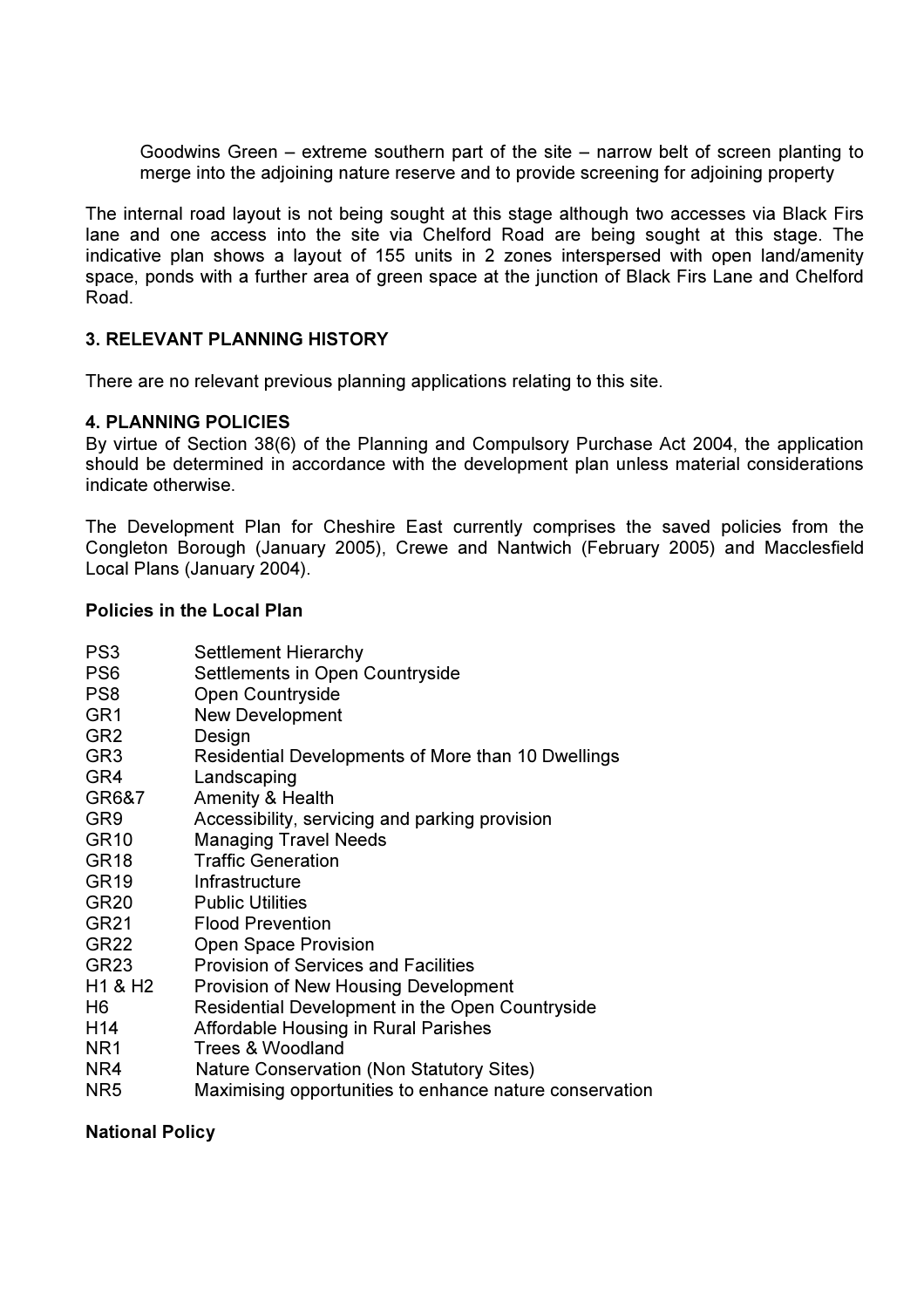National Planning Policy Framework

# Other Material Policy Considerations

| SPG1 | Provision of Public Open Space in New Residential Developments  |
|------|-----------------------------------------------------------------|
| SPG2 | Provision of Private Open Space in New Residential Developments |
| SPD4 | Sustainable Development                                         |
| SPD6 | Affordable Housing and Mixed Communities                        |
|      |                                                                 |

Interim Planning Policy: Release of Housing Land (Feb 2011) Interim Planning Statement: Affordable Housing (Feb 2011) Strategic Market Housing Assessment (SHMA) Relevant legislation also includes the EC Habitats Directive and the Conservation (Natural Habitats &c.) Regulations 1994 North West Sustainability Checklist Submission VersionCore Strategy

# Cheshire East Local Plan Strategy – Submission Version

Paragraph 216 of the National Planning Policy Framework (NPPF) states that, unless other material considerations indicate otherwise, decision-takers may give weight to relevant policies in emerging plans according to:

- the stage of preparation of the emerging plan (the more advanced the preparation, the greater the weight that may be given);
- the extent to which there are unresolved objections to relevant policies (the less significant the unresolved objections, the greater the weight that may be given); and
- the degree of consistency of the relevant policies in the emerging plan to the policies in the NPPF (the closer the policies in the emerging plan to the policies in the Framework, the greater the weight that may be given).

In view of the level of consultation already afforded to the plan-making process, together with the degree of consistency with national planning guidance, it is appropriate to attach enhanced weight to the Cheshire East Local Plan Strategy - Submission Version in the decision-making process.

At its meeting on the  $28<sup>th</sup>$  February 2014, the Council resolved to approve the Cheshire East Local Plan Strategy – Submission Version for publication and submission to the Secretary of State. It was also resolved that this document be given weight as a material consideration for Development Management purposes with immediate effect.

# Cheshire East Local Plan Strategy – Submission Version

PG2 – Settlement Hierarchy PG5 - Open Countryside PG6 – Spatial Distribution of Development SC4 – Residential Mix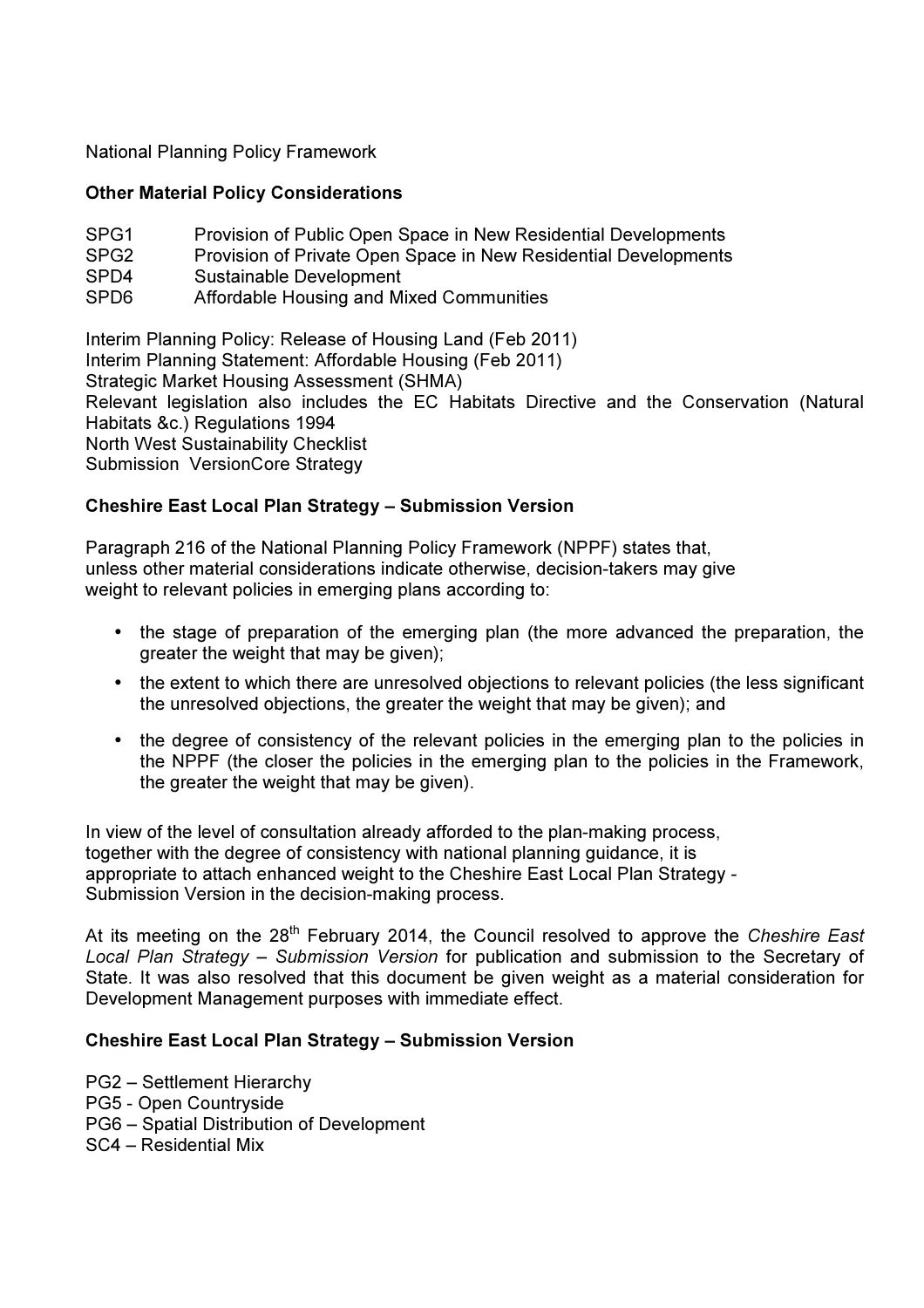SC5 – Affordable Homes SD1 - Sustainable Development in Cheshire East SD2 - Sustainable Development Principles SE1 - Design SE2 - Efficient Use of Land SE3 – Biodiversity and Geodiversity SE4 - The Landscape SE5 – Trees, Hedgrows and Woodland SE13 – Flood Risk and Water Management IN1 - Infrastructure IN2 – Developer Contributions

Strategic Site SL6- Radnor Park/Back Lane

# 5. OBSERVATIONS OF CONSULTEES

# Environment Agency

No objection in principle to the proposed development but we request that the following planning conditions are attached to any approval as set out below.

The development shall not be commenced until such time as; a scheme to limit the surface water runoff generated by the proposed development, has been submitted to and approved in writing by the local planning authority.

The development shall not be commenced until such time as; a scheme to manage the risk of flooding from overland flow of surface water, has been submitted to and approved in writing by the local planning authority.

United Utilities: No objection subject to following conditions -

A public sewer crosses this site and we will not permit building over it. We will require an access strip width of 6 metres, 3 metres either side of the centre line of the sewer which is in accordance with the minimum distances specified in the current issue of "Sewers for Adoption", for maintenance or replacement.

This site must be drained on a separate system, with only foul drainage connected into the foul sewer. Surface water should discharge to the nearby watercourse as stated in the submitted Flood Risk Assessment. No surface water from this development should be allowed to discharge to the public sewer network either through direct or indirect means.

Environmental Health: No objection subject to conditions relating to construction hours, piling hours, dust mitigation, noise mitigation and a residential travel plan, scheme for car charging points.

Education: A development of 180 dwellings will generate 32 primary & 23 secondary school places. There is sufficient capacity within the secondary sector however, when combined with other developments in the vicinity there will be a deficiency in the primary sector should this development proceed.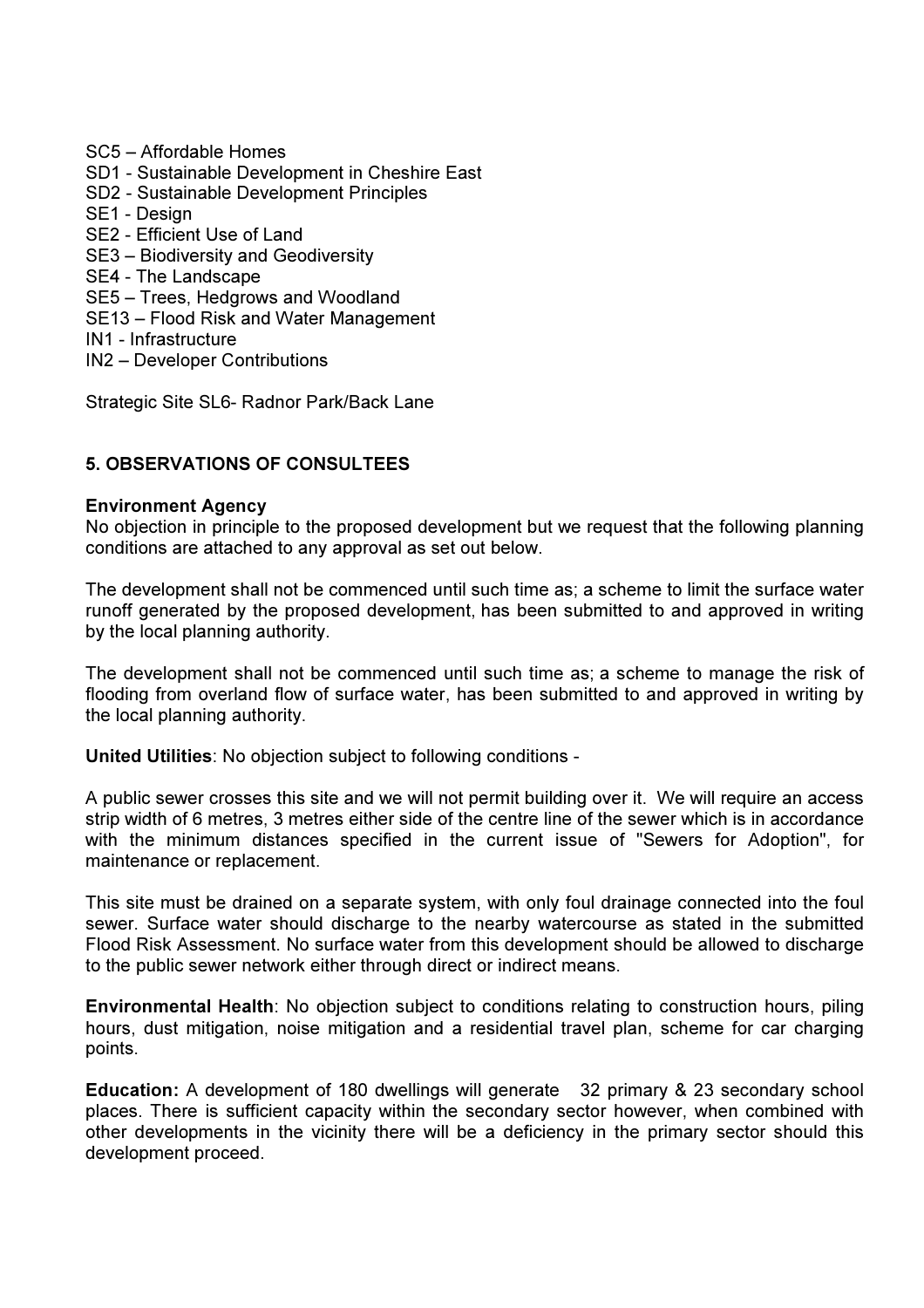For all developments, either proposed or approved in the locality, this is calculated as being 61 x 11919 x 0.91 = £661,623. This application comprises 25 % of the overall impact of all housing proposals in the vicinity, a contribution of £165,405 is required towards primary education. However, if some of these other applications do not proceed then there would be a pro rata reduction in the mitigation required in this case

Cheshire Fire & Rescue: No objections subject to recommendations relating fire safety.

Archaeology: No objection subject to condition

Strategic Highways Manager: No objections subject to conditions and financial contributions towards nearby junction improvements.

Housing Strategy & Needs Manager: No objections subject to the provision of 30% affordable housing

Public Open Space (Amenity Greenspace) and Children's Play Space: The proposal will result in deficiency in provision locally. On site provision for both open space and play space to an adoptable standard will be required with associated commuted sum payments for future maintenance should this be adopted by the Council. The amount of open space indicated on the submitted plans is an over-provision

Ecology: No objection subject to conditions and mitigation for the loss of grassland habitat in the form of a financial contribution to the creation/enhancement of off site habitat

Natural England: No objections. This proposal is approximately 650 metres from River Dane Site of Special Scientific Interest (SSSI) and on basis of available information proposal will not affect Great Crested Newts.

Cheshire Wildlife Trust: We recommend that the Masterplan is amended to indicate a broad band of new woodland planting between the existing retained building and the southeast corner of the site, so that Black Firs Plantation is physically connected with existing woodland to the south of the site. We also recommend that a band of new woodland planting is provided along the short SW boundary of the site – again to create a strong physical link between two existing areas of woodland/green space outside the site boundary. New woodland planting in these locations would eventually form a linked woodland network across the site and would reduce the impact of the new proposals on existing houses adjacent to the site on its E and SW boundaries.

Additional recommendations include the a scheme for the retention and protection of important hedges (which are also important bat foraging routes), the provision of a bat-friendly external lighting scheme; and a scheme for the inclusion of 40 bat boxes/tiles and 10 bird boxes integral to the housing development. Recommendations are:

The use of native species of local provenance in woodland/ hedge/shrub/herbaceous planting throughout the site The creation of BAP quality grassland meadows in open areas of the site.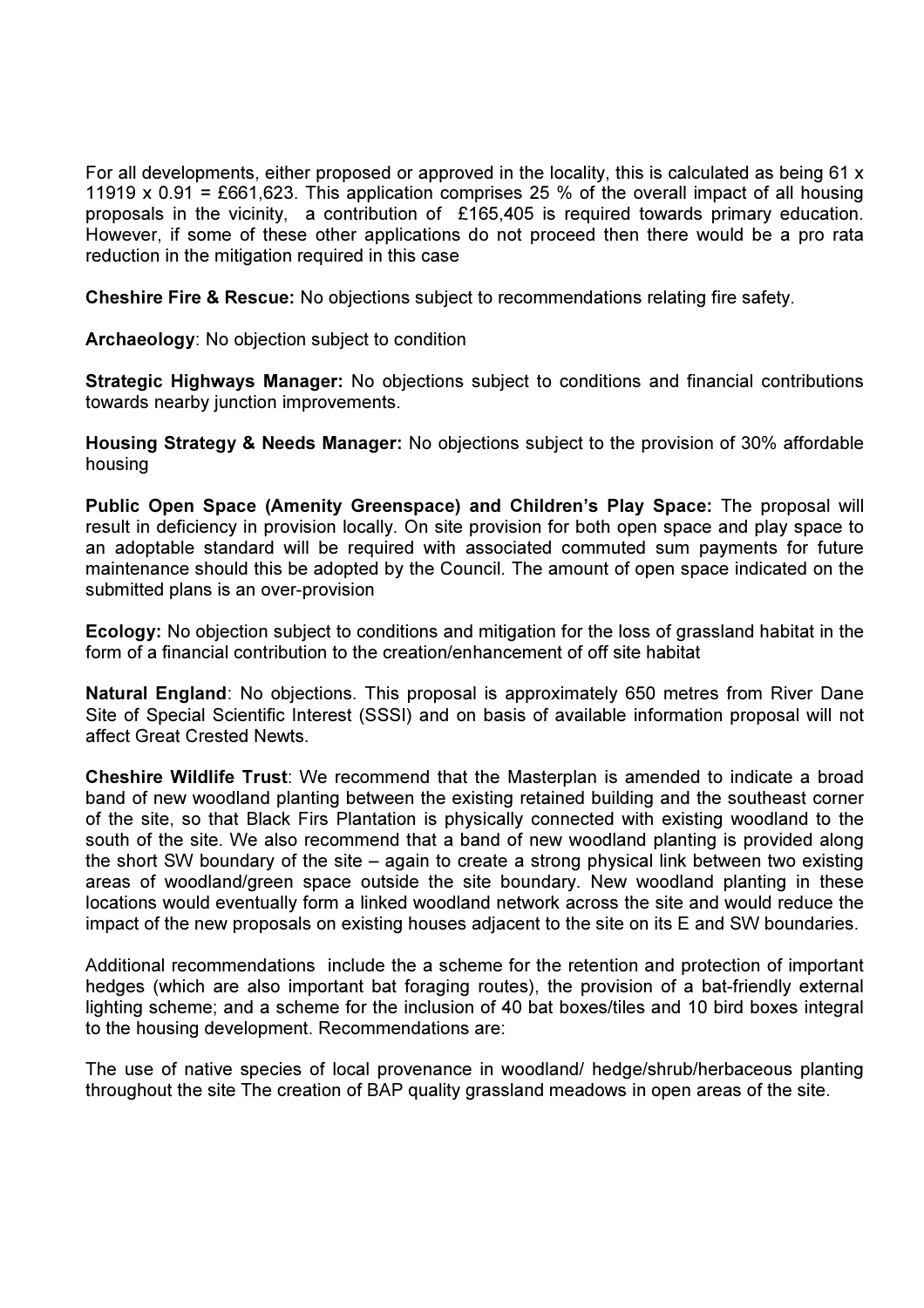These and any other mitigation and/or biodiversity enhancement measures should be included in an Ecological Mitigation Plan, which should also provide for long-term management of the undeveloped parts of the site.

Jodrell Bank: No reply .

# 5. VIEWS OF THE PARISH / TOWN COUNCIL

# Somerford Parish Council - Object on grounds of :

The proposal is contrary to policies PS6 and PS3 of the Congleton Borough Local Plan First Review, policy CS6 of the draft Cheshire East Local Plan Development Strategy and Supplementary Planning Document 7 'Rural Development'. Somerford is defined as a settlement in the open countryside, where only limited infill would be appropriate, within the settlement boundary. The proposal lies outside the settlement boundary and proposes a level of development which is excessive in size, comprising some 180 dwellings in a village of only 143 dwellings. Furthermore, the site provides an important green lung between the urban area of Congleton and the countryside setting of the settlement of Somerford. If developed, the proposal would result in the merging of these two areas and the identity of Somerford would be irretrievably be lost, consumed by Congleton. This would set a dangerous precedent for other similar locations, the cumulative effect of development which would represent significant and detrimental levels of urban sprawl.

 The proposal is unsustainable. This is a greenfield site. Once lost to residential development, this good quality and currently productive agricultural land (Grade 3A) will be lost forever as a resource. The parish of Somerford is located within the Rural Villages and Rural Areas in the emerging Cheshire East Local Plan and as such is an inappropriate location for major development. This is further demonstrated by the fact that the proposal fails to meet the NWDA Sustainability Toolkit criteria, which are mirrored in policy CS9 of the emerging Cheshire East Local Plan, on the majority of counts. The village contains very few local facilities or services of note, particularly within a reasonable distance of the site itself. As such it can hardly be considered a sustainable location for additional residential development.

The proposal, which is likely to generate significant travel needs, does not make provision for the development to be accessible by a choice of means of travel. Somerford is served by only limited bus services, which run at intervals that are not conducive for commuting any distance. As such it is an unsustainable location for the provision of additional significant residential development and is contrary to policy GR10 of the Congleton Borough Local Plan First Review and policy CO1 of the 'Shaping our Future – Policy Principles' document.

The proposal will exacerbate existing traffic congestion in Somerford and the local area or Congleton. The proposed development will more than double the number of houses in the settlement and this, in addition to other residential developments approved in the local area such as Loachbrook, will have an unacceptable impact on the scale of traffic, resulting in traffic problems reaching an unacceptable level. Specifically, we have concerns that the areas roads proposed as part of the development between Black Firs Road and Chelford Road will become a rat run. In our opinion the proposal will be contrary to policy GR18 of the Congleton Borough Local Plan First Review.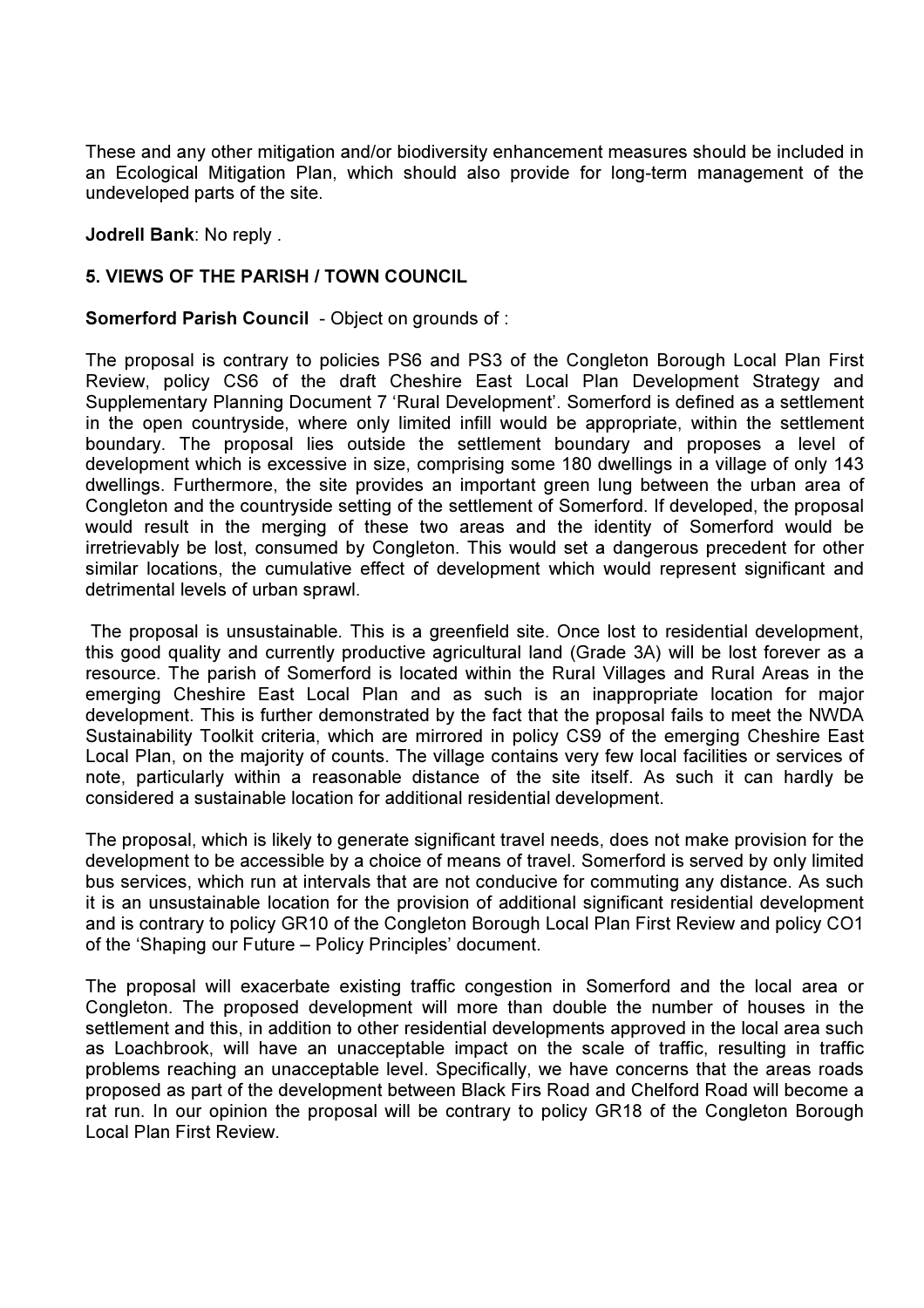The developer relates the development of this site to the deliverability of the link road. However Somerford Parish Council has its doubts about the ability for the link road to be delivered in the foreseeable future or indeed for the need for such a road. At such an early stage of the preparation of the emerging Local Plan it seems inappropriate to consider the deliverability of this road or any development associated with it as a material consideration.

The area surrounding the site has been subject to ground water flooding as recently as the end of 2012/ beginning of 2013 and the Parish Council has concerns that developing this site will have further exacerbate this existing problem. The Parish Council is further concerned that the drainage solutions accompanying the planning application will have an adverse effect on Goodwins Pool, which relies on run-off from the 'triangle'.

The Black Firs Nature Reserve is currently a quiet haven for wildlife. The Parish Council has concerns that if this development is permitted, the additional level of human activity which will result on and around the site will have an adverse effect on both flora and fauna and the quality of this landscape, to the detriment of the quality of the site and the Nature Reserve, contrary to policies SE3 and SE4 of the 'Shaping our Future – Policy Principles' document.

The site is poorly located for delivering sustainable affordable housing. Its lack of regular bus services and distance to facilities and services means that residents on low incomes, the elderly or those with children, would struggle to access employment and necessary services.

Design of the development- the parish council recommended 'ribbon style' development in their feedback for the Cheshire East local plan consultation. This proposed style of development is totally out of character for the area. It goes against CE policy to develop brownfield sites first and has an unacceptable high density of houses. The proposed development will have a massive visual impact on the open countryside. Houses on the development will be overlooking each other and there will be increased noise and disturbance. There will be a loss of privacy and also loss of existing views from neighbouring properties.

Chelford Road and Black Firs Road residents currently enjoy the benefits of dark skies at night, with no street lighting. We have concerns that the development will introduce light pollution into the area immediately surrounding the site, contrary to policy SE12 of the 'Shaping our Future – Policy Principles' document

Congleton Town Council – Recommend refusal on grounds that:

Site is in Open Countryside and as such fails to satisfy any of the policies set out in PS9 of the Local Plan as a development of up to 180 dwellings cannot be described as infilling.

It may be argued that it satisfies PS9(V) of the Local Plan, but, in this area it fails as It is contrary to H14 of the Local Plan in that it is not a small scheme and does not consist entirely of housing that will be retained as low cost in perpetuity.

The proposed development would be contrary to H6 of the Local Plan in that it fails to meet any of the criteria laid down and as such we recommend refusal.

Additionally, in the emerging Cheshire East Local Plan, the triangle of land in question is not identified as a potential development option, whilst it is a nonspecific blob at the moment; the CEBC Local Plan appears to identify land to the north of this area for housing allocation. If the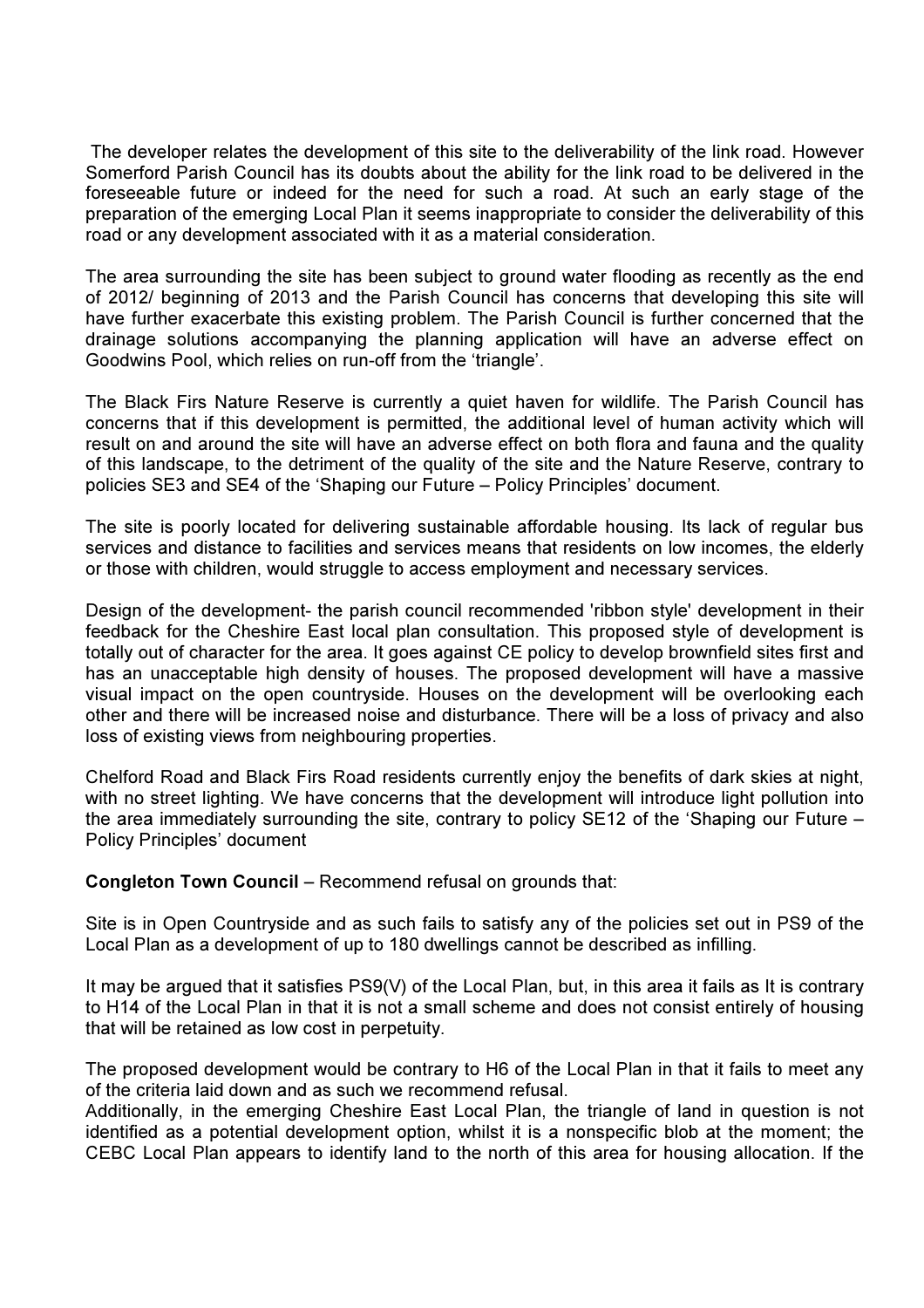application is viewed in the context of this Plan then the Town Council would be minded to recommend refusal.

# 6. OTHER REPRESENTATIONS

Local Residents Action Groups (Protect Congleton) and (Somerford Parish Residents Action Group) objection which includes a petition comprising 73 signatures on the following grounds -

- Site is outside settlement zone line and is of such a scale that it constitutes a new settlement when compared to the size of Somerford
- Loss of productive high quality agricultural land
- The area is designated as a settlement in the open countryside where only limited infilling is appropriate in the local plan. The site is outside of the infill boundary line entirely
- The proposal will impair the efficiency of the Jodrell Bank Telescope
- Development hot any of those permitted under PS8
- The development will ruin the character of the surrounding area, detract from its environmental quality and be unsustainable
- Destruction of areas of woodland within the site
- The creation of ponds within the site would risk the safety of potential residents
- The development will neither protect or enhance the landscape character of the area
- The development will have a detrimental impact upon adjacent residential property, protected species Back Firs Nature reserve and Goodwins Pool
- Significant travel needs would be generated, owing to there being insufficient new employment for its residents in the area. Travel will undoubtedly be met by private car use owing to the site being poorly served by public transport and an impractical distance from facilities for most people to cycle
- Traffic generated, particularly the cumulative impact with Loachbrook farm will worsen existing traffic problems
- Site is prone to flooding, which will be worsened by the proposal. Its current clean run off water is the main source for Goodwins Pool, which would be contaminated by the development and could not survive without clean run off water
- The numbers of housing proposed in Somerford is more than in Congleton. Worse still Somerford is in the open countryside and should be the subject of limited development.
- Loachbrook decision has fully satisfied the affordable housing requirement for the whole of the Congleton Rural area. The proposed development is too far from local services and facilities for this class of occupancy. Further, it is part of a large development that is not appropriate to the locality
- Approval would result in the loss of the community facility afforded by the countryside to walkers, cyclists, horse riders and fishermen
- In the Settlement Hierarchy within the emerging Plan, Somerford is within the Rural Villages and rural Areas classification where no development would be permitted
- Permission should not given under the 'presumption in favour of sustainable development;' owing to it being unsustainable
- Will result in the loss of best and most versatile agricultural land
- Site is outside that of the Preferred Strategic Sites currently defined in the emerging local plan.
- Given that some of the objectives of the Local Plan are for improved transport and highways options with a view to stimulating the local economy and job opportunities, then this application provides none of these things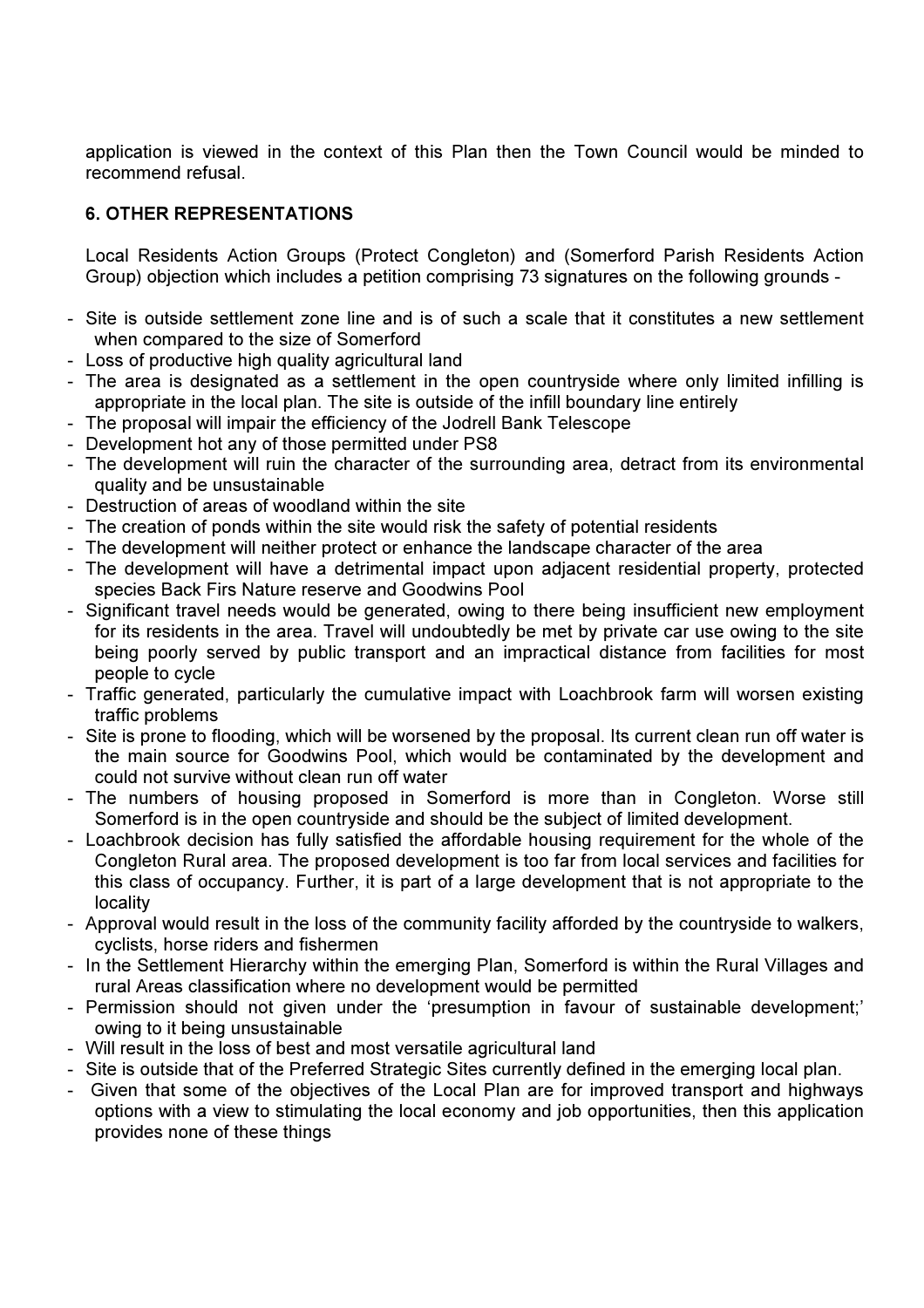Overall, there are over 160 Representations either from local residents, local groups or Professional Planning Agents representing local residents raising objection on grounds of -

# **Principle**

Loss of green field Loss of best and most versatile agricultural land Will more than double the size of Somerford Not in line with the interim policy on the release of housing land The site is not as sustainable as the Application suggests More than 5 years supply of housing exists Not sustainable location Build on the Brownfield land first Affordable Housing - Somerford is in Congleton Rural SHLAA area and has a significantly smaller affordable housing requirement, this site is being used to cater for Congleton urban housing need Contrary to Planning Policy in Local plan

Contrary to NPPF

# Highways

Construction traffic will have to enter and exit from the town centre thereby creating more traffic problems for an extended period of time.

Additional Congestion

.The road network would not cope with the commensurate amount of traffic and there is no public transport network available. Local buses services have just been reduced in the West Heath area.

# **Infrastructure**

Schools can not cope Impact on health care provision There is no employment in the Town and residents will work elsewhere Increase in demand on drainage and sewage infrastructure in an area which has had problems Increased surface water run off could lead to flooding No infrastructure in Somerford to support large influx

# Loss of Open Countryside

The land should be protected for future generations, once built upon it would be lost forever. Valuable green area Loss of trees and hedgerows Loss of good agricultural land

# **Amenity**

The development would have a negative impact on the quality of life of the existing populations Overlooking from new houses to existing houses

Quality of life will be severely affected during construction

Impact of scheme on landscape character

Increase in the already excessive air pollution levels in the town, and in particular in the currently identified AQMA areas of West Road and Lower Heath as a result of proposal increase in dwellings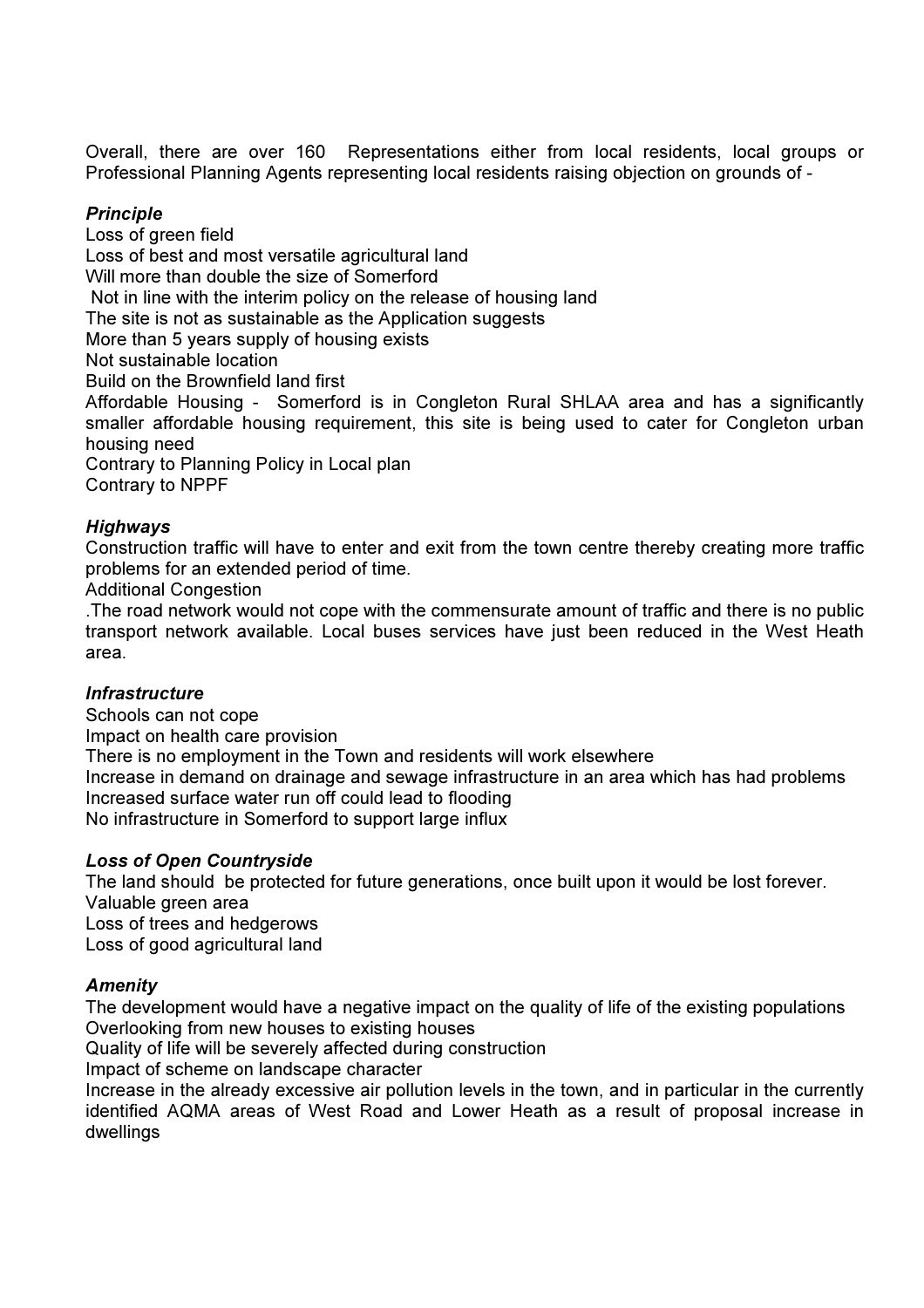# **Ecology**

The area is rich in ecology and protected species and other species such as frogs/toads/pheasants and partridges which are not protected but this area forms their habitat There are bats, owls, badgers, polecats Bats and nesting birds which are protected.

Great Crested Newts are known to be within the general area. They could well be living in these fields as well. The Council should investigate this possibility.

Water starvation to Goodwins Pool

Impact on adjoining Goodwins Pool by run off and Black Firs Wood SBI

The area has established protected trees and hedgerows. They should be protected as part of the bio-diversity of the whole site - to cut a swathe of trees and hedgerows such as these would be a travesty.

# Drainage and Flooding

Site has flooded in the past. How can the system cope with the addition demands to be placed upon it?

Impact on Goodwins Pool – used by Anglers for fishing and wildlife

# Other matters

Application Information is misleading and does not take into account other permission in the area, eg Loachbrook Farm

# 7. APPLICANT'S SUPPORTING INFORMATION:

Environmental Impact Assessment and individual reports covering the following:

- o Transport Assessment
- o Planning Statement
- o Statement of Community Involvement
- o Landscape and Visual Assessment
- o Land Contamination Assessment
- o Flood Risk Assessment
- o Ecological Appraisal
- o Desk based Archaeological Assessment
- o Design and Access Statement
- o Arboriculture Assessment
- o Air Quality Assessment- inc supplementary information
- o Agricultural land Assessment
- o Acoustic Report
- o Socio-Economic Report
- o S106 Heads of Terms

These reports can be viewed on the applcaition file.

# 8. OFFICER APPRAISAL

# Main Issues

Given that the application is submitted in outline, the main issues in the consideration of this application are the suitability of the site for residential development having regard to matters of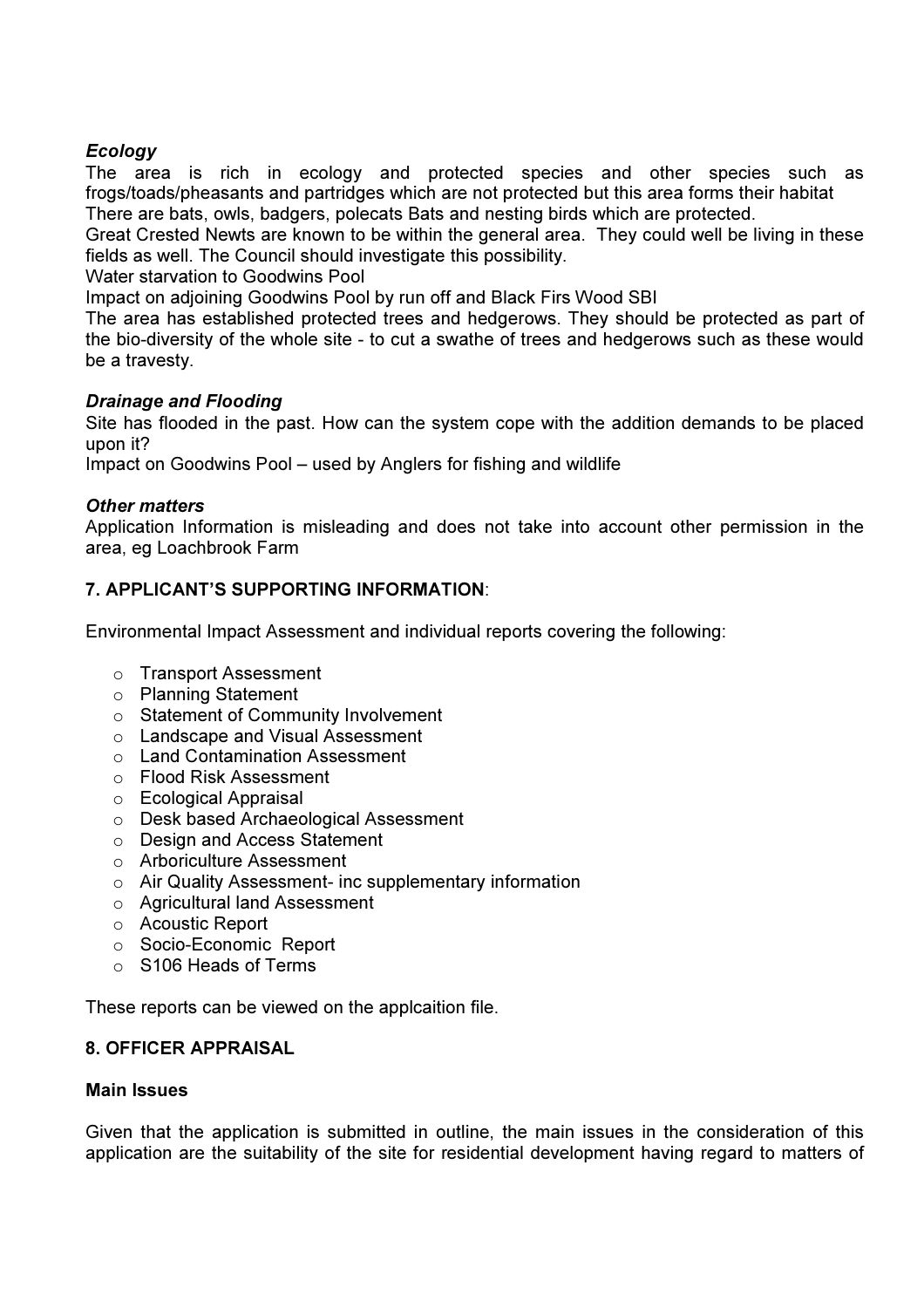planning policy and housing land supply, affordable housing, highway safety and traffic generation, contaminated land, air quality, noise impact, landscape impact, hedge and tree matters, ecology, amenity, open space, drainage and flooding, sustainability and education.

# PRINCIPLE OF DEVELOPMENT

# Policy Position

The site lies in the Open Countryside as designated in the Congleton Borough Local Plan First Review, where policies H6 and PS8 state that only development which is essential for the purposes of agriculture, forestry, outdoor recreation, essential works undertaken by public service authorities or statutory undertakers, or for other uses appropriate to a rural area will be permitted.

The proposed development would not fall within any of the categories of exception to the restrictive policy relating to development within the open countryside. As a result it constitutes a "departure" from the development plan and there is a presumption against the proposal, under the provisions of sec.38(6) of the Planning and Compulsory Purchase Act 2004 which states that planning applications and appeals must be determined "in accordance with the plan unless material considerations indicate otherwise".

The issue in question is whether there are other material considerations associated with this proposal, which are a sufficient to outweigh the policy concerns.

# Cheshire East Local Plan Strategy – Submission Version

The application site is identified as a preferred site for housing and commercial development (site SL 6: Back Lane/ Radnor Park) within the Cheshire East Local Plan Strategy – Submission Version. The strategy envisages:

- 1. Delivery of or a contribution towards the Congleton Link Road.
- 2. Delivery of 500 new homes at approx density of 30 units per hectare
- 3. Deliver of 10 hectares of employment land
- 4. The retention and enhancement of Back Lane Playing Fields which has village green status
- 5. The delivery of a leisure hub of up to 10 hectares adjacent to Back Lane Village Green. including new sports and leisure facilities
- 6. Provision of retail space to meet local needs
- 7. The provision of pedestrian and cycle links set in green infrastructure to new and existing employment, residential areas, shops, schools, health facilities and the town centre
- 8. The provision of a new primary school
- 9. Contributions to new health infrastructure

Site Specific Principles of Development

- a) Contributions towards complimentary highway measures on the existing highway network
- b) The provision of a network of open spaces for nature conservation and recreation, inc the enhancement of the River Dane Corridor
- c) The timely provision of physical and social infrastructure to support development at this location.
- d) The achievement of high quality design reflecting the prominent landscape location of the site and creating a vibrant destination and attractive public realm.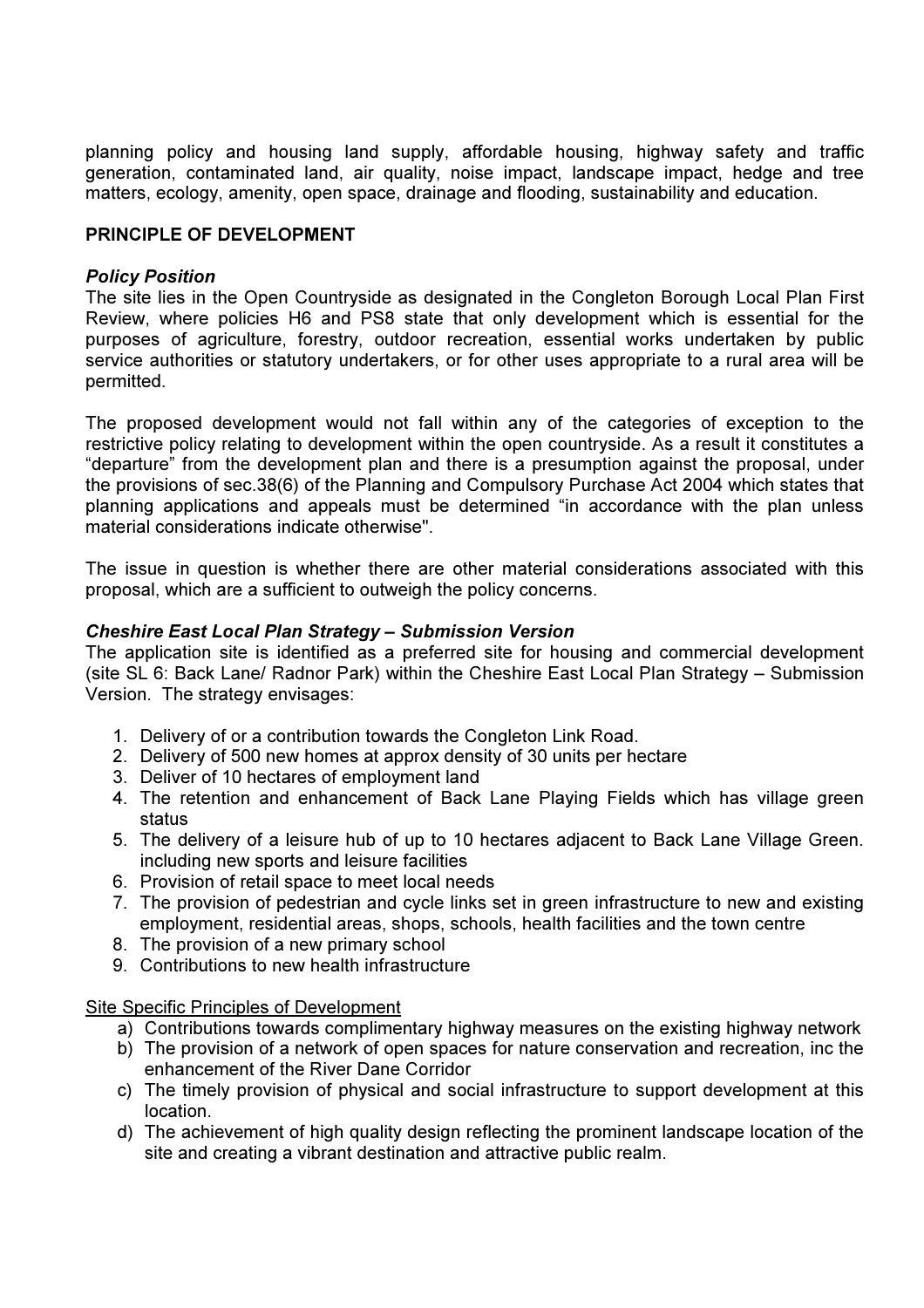- e) The design, layout and style of individual plots should be guided by appropriate master planning and design codes influenced by existing locational assets of the area and the surrounding. Development should integrate with the adjacent uses, particularly through sustainable transport, pedestrian and cycle links.
- f) The delivery of appropriate public transport links to connect with employment, housing retail/leisure uses in the town.
- g) The promotion of pedestrian and cycle routes to provide clear and safe links to surrounding communities.
- h) A pre-determination area based archaeological assessment will be required for this strategic location
- i) The strategic location will provide affordable housing in line with the policy requirements set out in Policy SC5 (Affordable Homes)
- j) Future masterplanning to refer to local SBI
- k) Consideration of Policy SE14 (Jodrell Bank

The justification for the allocation for Congleton is provided at paragraph 15.225 – 15.232 of the emerging plan. It states:

'The focus for Congleton over the Core Strategy period will be that of high quality employment led growth to accommodate the expansion of existing businesses and attract new investment... New housing is seen as important as part of a balanced and integrates portfolio of development to support the town centre, ensure balanced sustainable communities and deliver the Congleton Link Road.

The Link Road will assist in meeting the objective of employment led growth as it will support:

- $\circ$  The economic, physical and social regeneration of the town
- o The opening up of new development sites in particular improve access to Radnor Park Industrial Estate and Congleton Business Park;
- o The reduction in existing town centre traffic and facilitate town centre regeneration
- o The improvement of the strategic transport links across Borough
- $\circ$  The reduction in community severance along key town centre routes
- o The reduction in traffic related pollutants within the town especially those declared Air Quality Management Areas...
- $\circ$  The layout and extent of the following strategic locations are dependent upon the preferred route of the link road. For the avoidance of doubt, the boundaries for the following strategic locations are indicative and will be defined in the Site Allocations and Development Policies document once the preferred route of the link road is confirmed.
- o Back Lane and Radnor Park Strategic location
- o Congleton Business Park Extension Strategic location
- o Giantswood lane to Macclesfield Road Strategic location

Specific justification for SL6 is provided within paragraphs 15.236 – 15.240 which clarifies the link road will form the northern boundary of the site and that this application does form part of the Strategic Location

# **Deliverability**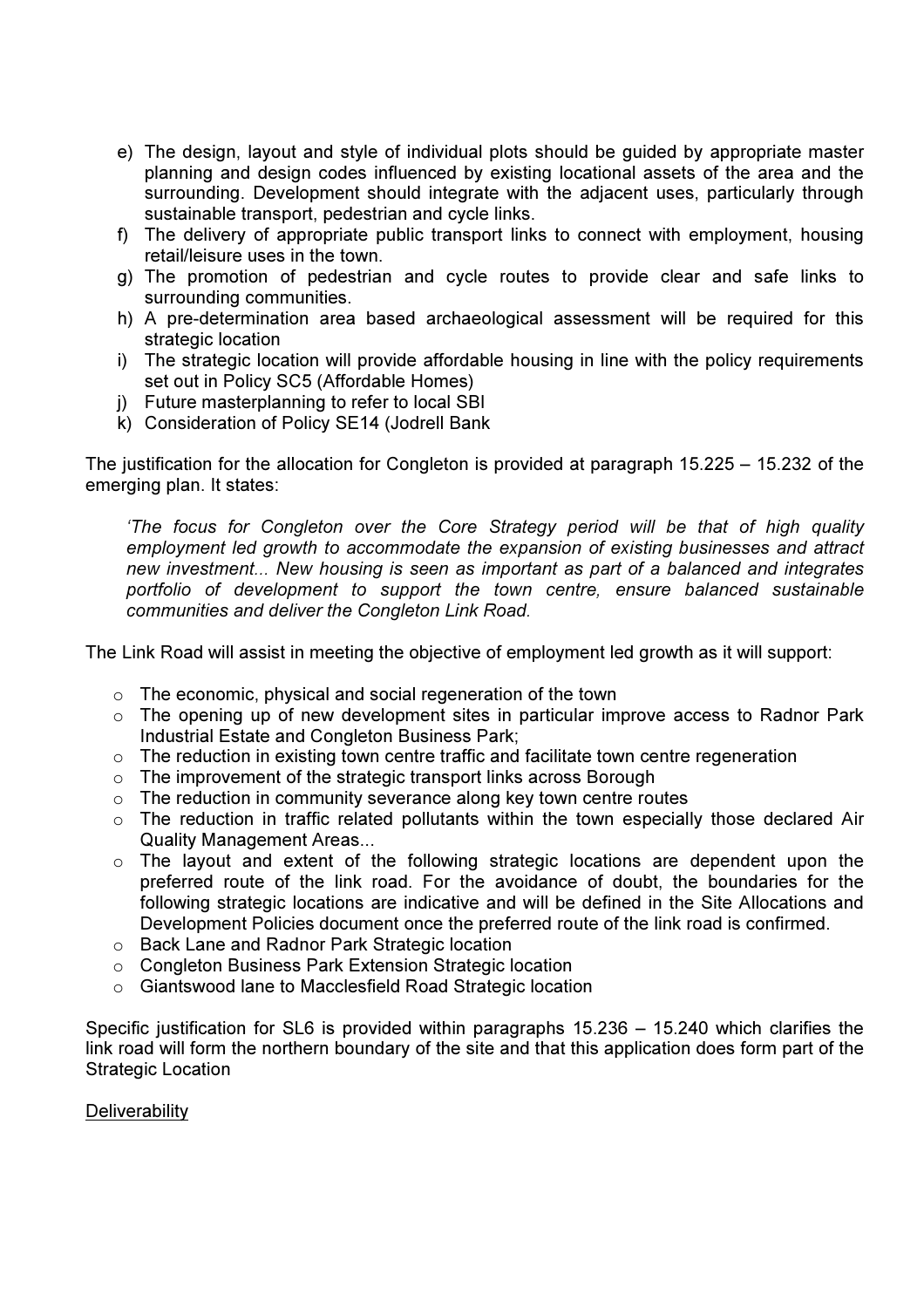According to the emerging plan, indicative site delivery is 125 homes expected during the middle part of the plan period 2020-2025, and 375 homes expected during the end of the plan period 2025-2030.

At a meeting of the Strategic Planning Board on the 26th February; Members were asked to consider a report on the Cheshire East Local Plan Strategy – Submission Version and were given the opportunity to discuss the contents of the Local Plan Strategy and make recommendations for changes to be made at Full Council on the 28th February 2014. A motion was made during the Strategic Planning Board meeting to redraw the Strategic Location at Back Lane / Radnor Park and this motion was defeated.

The Strategic Planning Board made a number of recommendations that were considered alongside the Cheshire East Local Plan Strategy – Submission Version and associated documentation at a Council meeting on the 28th February 2014. The Council resolved to approve the Cheshire East Local Plan Strategy – Submission Version for publication and submission to the Secretary of State. It was also resolved that the Local Plan Strategy be given weight as a material consideration for Development Management purposes with immediate effect.

In view of the level of consultation already afforded to the plan-making process, together with the degree of consistency with national planning guidance, it is appropriate to attach enhanced weight to the Cheshire East Local Plan Strategy - Submission Version in the decision-making process.

The Cheshire East Local Plan Strategy Strategic Location SL6 sets out the indicative boundaries for the Strategic Location SL6 (see extract below)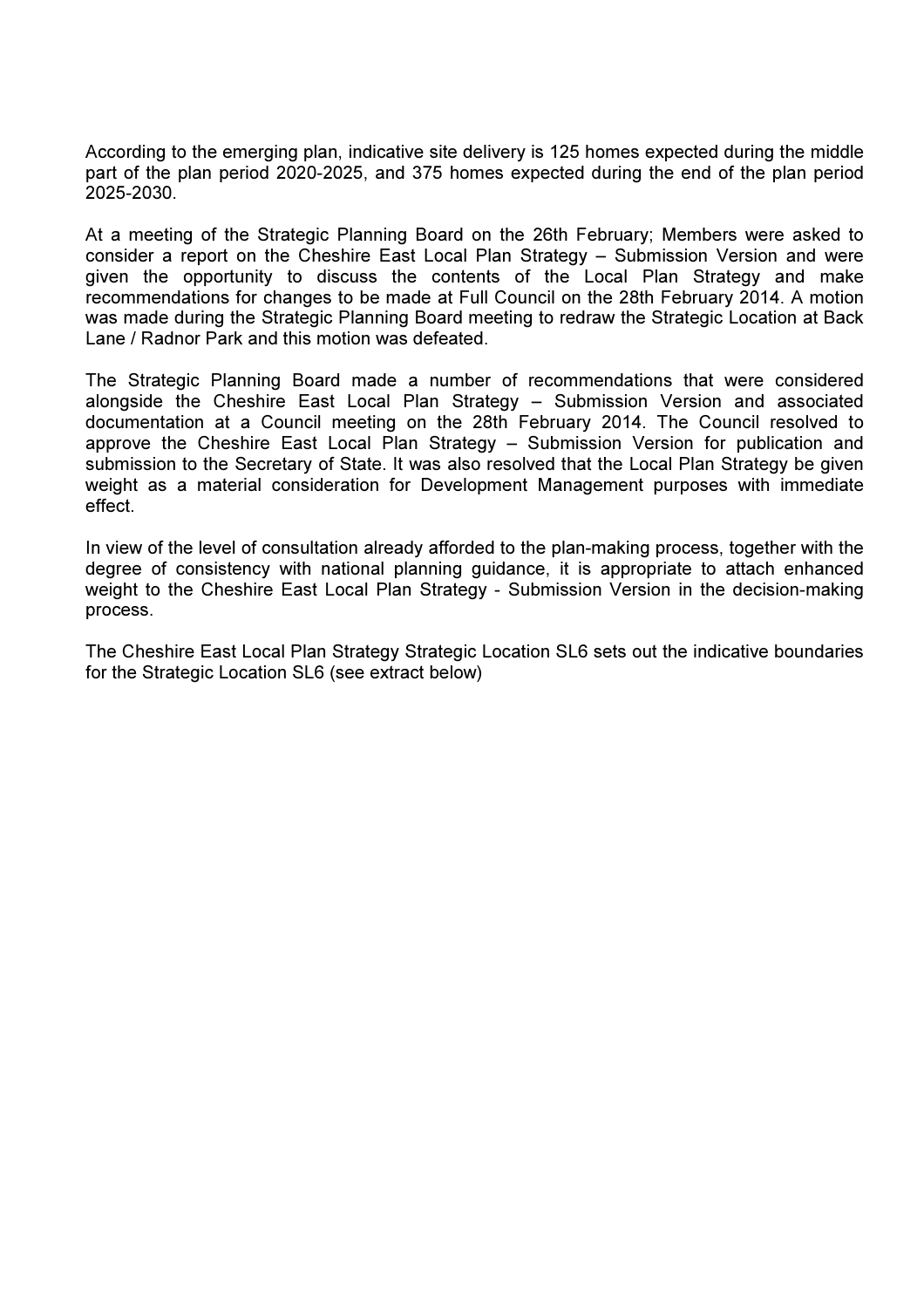

Strategic Locations in the Local Plan Strategy are broadly defined areas of land with the capacity of delivering proposals of strategic importance, where definitive site boundaries and intended uses will be set in the Site Allocations and Development Policies document.

Congleton has been identified as a Key Service Centre for Cheshire East. The focus for Congleton over the Local Plan Strategy period will be that of high quality employment led growth to accommodate the expansion of existing businesses and attract new investment into the town. The provision of new housing is seen as important as part of balanced and integrated portfolio of development to support the town centre, ensure balanced and sustainable communities and support the delivery of the Congleton Link Road. Congleton is therefore expected to accommodate in the order of 24 hectares of employment land and 3,500 new homes up to 2030.

The location of the town's existing employment sites to the north of the settlement, the ambition to create a link road to the north of the town and the constraints presented by the South Cheshire Green Belt have led to the selection of a range of Local Plan Strategy Sites and Strategic Locations located to the north of Congleton. These sites offer the most effective means to support the expansion of existing successful business locations and make sure that new residential development is not only located within easy access of these employment sites but also to facilities and services in Congleton without the need to remove land from the South Cheshire Green Belt.

The preferred transport solution for Congleton is a Link Road to the north of the town connecting the A534 Sandbach Road to the A536 Macclesfield Road. A public consultation on the Link Road Options started in January 2014 with the preferred route expected to be announced in the Spring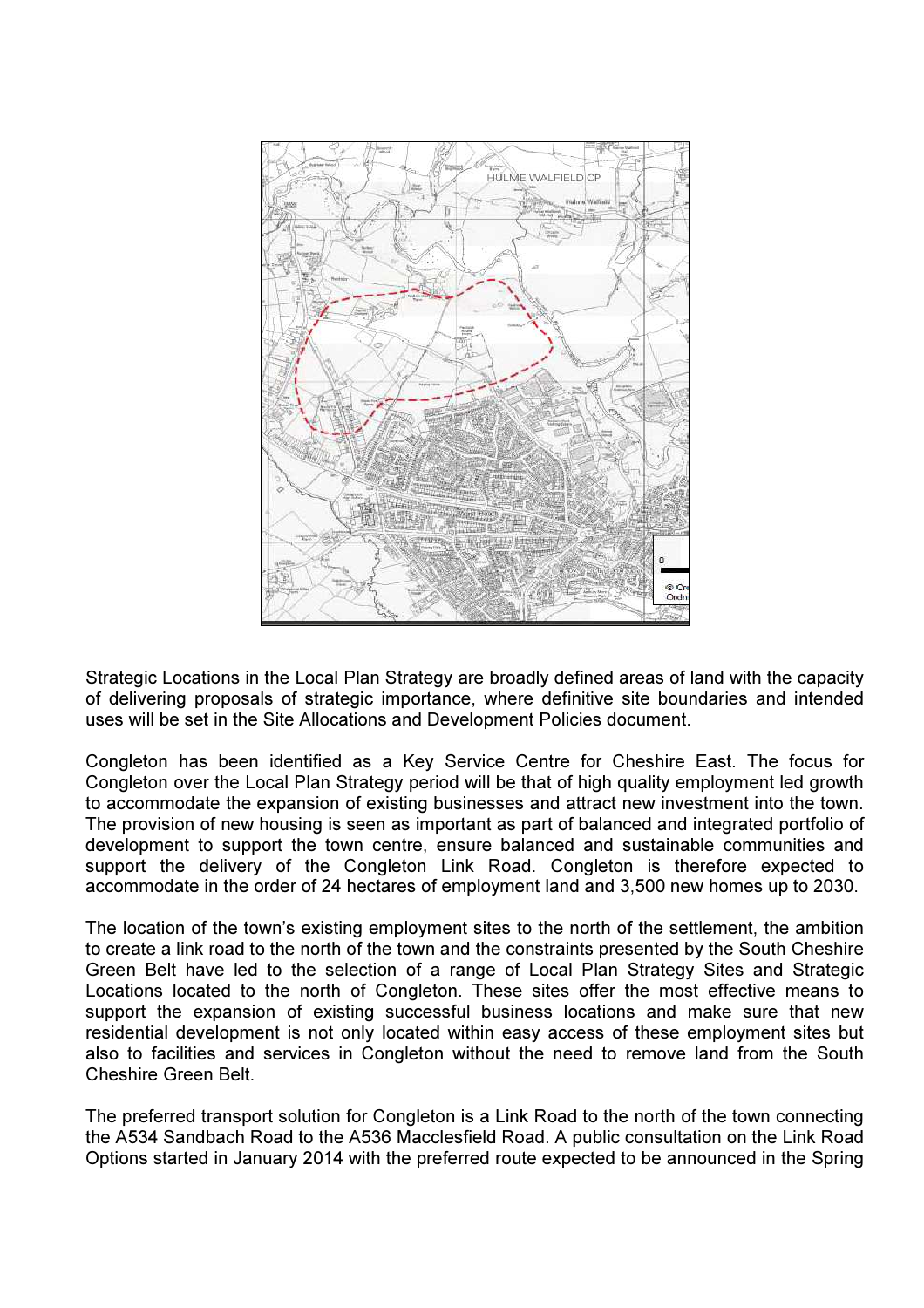of 2014. The route options will change the definition of the northern boundary for the Strategic Location SL6. The Public Consultation process has been completed and there is emerging a high level of support for the scheme. Contributions from associated developments do form part of the package of funding to enable delivery of the Link Road.

### Housing Land Supply and the NPPF

The National Planning Policy Framework (NPPF) confirms at paragraph 47 the requirement to maintain a 5 year rolling supply of housing and states that Local Planning Authorities should:

"identify and update annually a supply of specific deliverable sites sufficient to provide five years worth of housing against their housing requirements with an additional buffer of 5% (moved forward from later in the plan period) to ensure choice and competition in the market for land. Where there has been a record of persistent under delivery of housing, local planning authorities should increase the buffer to 20% (moved forward from later in the plan period) to provide a realistic prospect of achieving the planned supply and to ensure choice and competition in the market for land".

The NPPF clearly states at paragraph 49 that:

"housing applications should be considered in the context of the presumption in favour of sustainable development. Relevant policies for the supply of housing should not be considered up-to-date if the local planning authority cannot demonstrate a five-year supply of deliverable housing sites."

This must be read in conjunction with the presumption in favour of sustainable development as set out in paragraph 14 of the NPPF which for decision taking means:

"where the development plan is absent, silent or relevant policies are out-of-date, granting permission unless:

- $n$  any adverse impacts of doing so would significantly and demonstrably outweigh the benefits, when assessed against the policies in the Framework taken as a whole; or
- $n$  specific policies in the Framework indicate development should be restricted."

A number of recent appeal decisions have concluded that the Council has not conclusively demonstrated a five year supply of deliverable housing land, founded on information with a base date of 31 March 2012 selectively updated to 31 March 2013. However, the Council has recently published a 5 Year Supply Position Statement which seeks to bring evidence up to date to 31 December 2013. The approach taken to the Statement has been informed by policy requirements and by consultation with the Housing Market Partnership.

The Borough's five year housing land requirement is 8,311. This is calculated using the 'Sedgefield' method of apportioning the past shortfall in housing supply across the first five years. It includes a 5% buffer, which is considered appropriate in light of the Borough's past housing delivery performance and the historic imposition of a moratorium.

A standard formula of build rates and lead-in times has been applied to most housing sites, unless more detailed site-specific information is available. Those considered deliverable within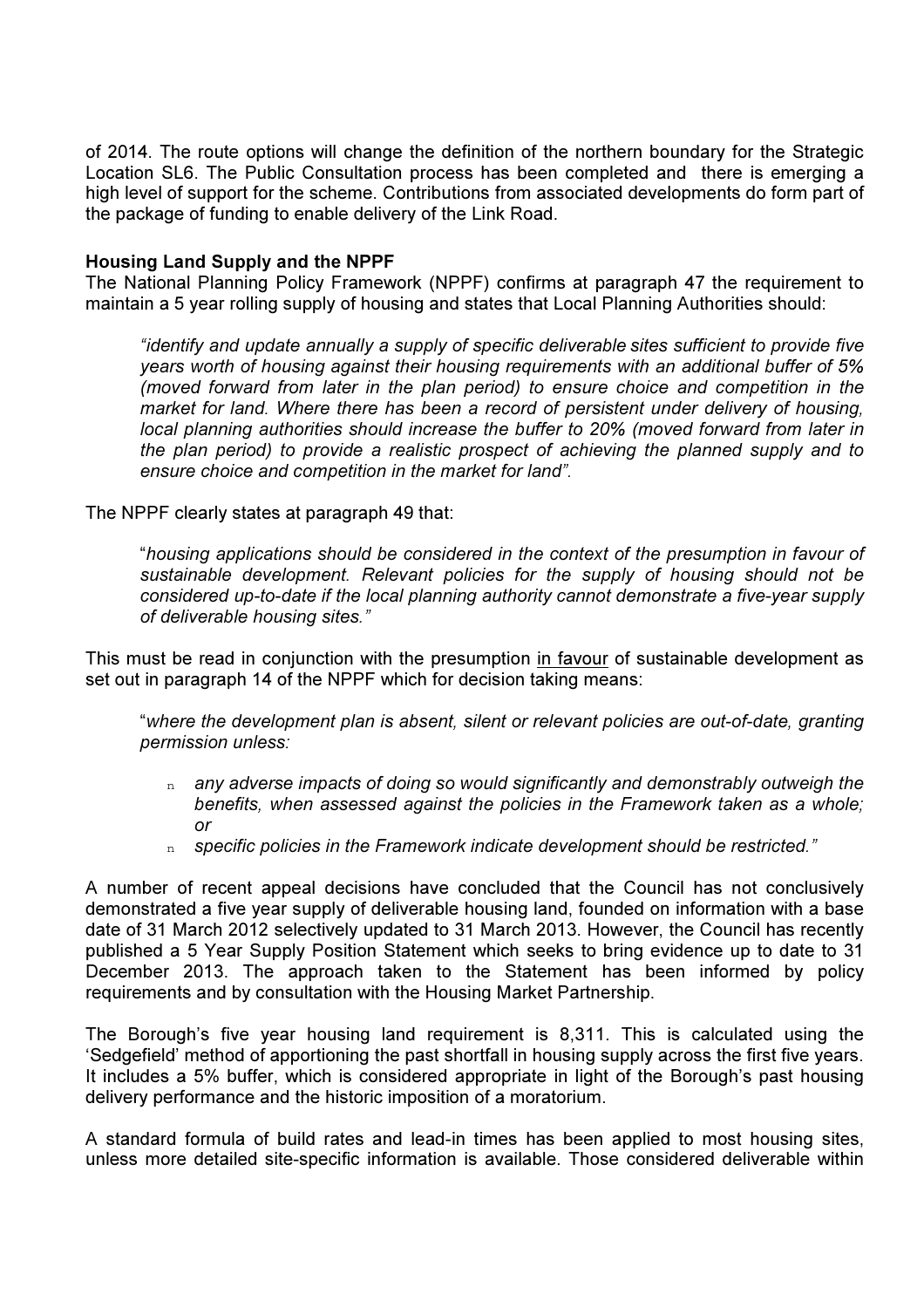the five year supply have been 'sense-checked' and assumptions altered to reflect the circumstances of the particular site. The Criticisms made of the yields from certain sites in the recent appeals, particularly those in the merging Local Plan, have also been taken on board.

Sources of supply include sites under construction; sites with full and outline planning permission; sites awaiting Section 106 Agreements; selected Strategic Sites which are included in the emerging Local Plan; sites in adopted Local Plans; and small sites. This approach accords with the National Planning Policy Framework, existing guidance and the emerging National Planning Policy Guidance.

A discount has been applied to small sites, and a windfall allowance included reflecting the applications which will come forward for delivery of small sites in years four and five.

A number of sites without planning permission have been identified and could contribute to the supply if required. However, these sites are not relied upon for the five year supply at present.

The current deliverable supply of housing is assessed as being some 9,757 homes. With a total annual requirement of 1,662 based on the 'Sedgefield' methodology and a 5% 'buffer', the Five Year Housing Land Supply Position Statement demonstrates that the Council has a 5.87 year housing land supply. If a 20% 'buffer' is applied, this reduces to 5.14 years supply.

### Countryside Policies

As well as assessing housing supply, the decisions at Sandbach Road North and Congleton Road Sandbach are also significant for clarifying the status and intent of settlement zone line and countryside policies.

Some have sought to argue that as settlement boundaries effectively contain the built area of a town or village – and so define the area in which development is usually concentrated – that accordingly they should be viewed as housing supply policies. This subsequently could mean that those policies, along with normal countryside policies, should be considered "out of date" if there is no five year supply of housing land. This view is derived from paragraph 49 of the framework which states that:

"Relevant policies for the supply of housing should not be considered up-to-date if the local planning authority cannot demonstrate a five-year supply of deliverable housing sites".

There are appeal decisions that appear to support this perspective, although those in Cheshire East have generally taken a different approach.

The recent appeal decisions consider this matter in some detail. It was noted by the Inspector that the settlement zone lines serve a variety of purposes – and take account of land allocated for development up to a particular point (in this case 2011). However, the Inspector considered that settlement zones lines were not driven by the need to identify land for development, but rather are based on the objective of protecting countryside once development land is identified. Consequently, he concluded that the related policy (Policy PS4 of the Congleton Local Plan) was "not sufficient directly related to housing land supply that it can be considered time expired for that purpose." Instead the Policy is "primarily aimed at countryside & green belt protection".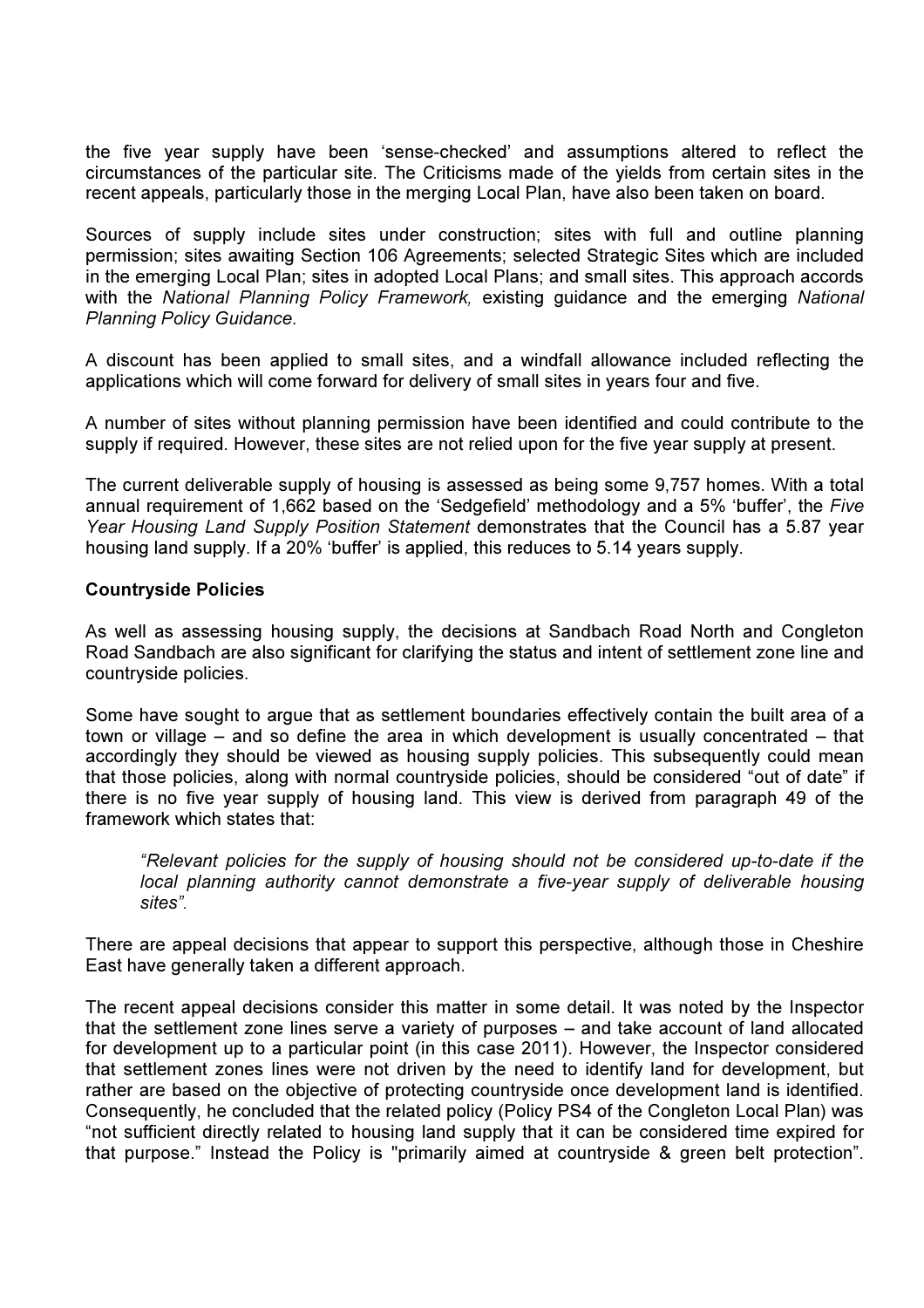These objectives are largely in conformity with the NPPF and attract "significant weight". In both appeals conflict with countryside policies were acknowledged.

This means that these policies remain important in the planning balance – but are not necessarily determinative. The decisions pinpoint that much depends on the nature and character of the site and the individual circumstances pertaining to the application. At Congleton Road, the Inspector considered that the objective to boost significantly the supply of housing outweighed the "relatively moderate" landscape harm. In contrast, at Sandbach Road North the provision of housing was viewed as an "important and substantial" material consideration, but there would also be serious harm resulting from the impact on the character and appearance of the countryside. On this occasion that identified harm, combined with the significant weight attributed to countryside policies, outweighed the benefits in terms of housing supply.

In reaching this conclusion, the Inspector memorably noted that:

"the lack of a 5 year supply of housing land does not provide an automatic 'green light' to planning permission".

Therefore, countryside policies in existing local plans can be considered as consistent with NPPF and are not housing land supply policies – and thus not of date, even if a 5 year supply is not in evidence. They accordingly need to be played into the planning balance when decisions are made. Where appropriate, as at Sandbach Road North, conflict with countryside protection objectives may properly outweigh the benefit of boosting housing supply.

### **SUSTAINABILITY**

The National Planning Policy Framework definition of sustainable development is:

 "Sustainable means ensuring that better lives for ourselves don't mean worse lives for future generations. Development means growth. We must accommodate the new ways by which we will earn our living in a competitive world. We must house a rising population, which is living longer and wants to make new choices. We must respond to the changes that new technologies offer us. Our lives, and the places in which we live them, can be better, but they will certainly be worse if things stagnate. Sustainable development is about change for the better, and not only in our built environment"

Accessibility is a key factor of sustainability that can be measured. One methodology for the assessment of walking distance is that of the North West Sustainability Checklist, backed by the Department for Communities and Local Government (DCLG) and World Wide Fund for Nature (WWF). The Checklist has been specifically designed for this region and can be used by both developers and architects to review good practice and demonstrate the sustainability performance of their proposed developments. Planners can also use it to assess a planning application and, through forward planning, compare the sustainability of different development site options.

The criteria contained within the North West Sustainability Checklist are also being used during the Sustainability Appraisal of the Cheshire East Local Plan. With respect to accessibility, the toolkit advises on the desired distances to local facilities which developments should aspire to achieve. The performance against these measures is used as a "Rule of Thumb" as to whether the development is addressing sustainability issues pertinent to a particular type of site and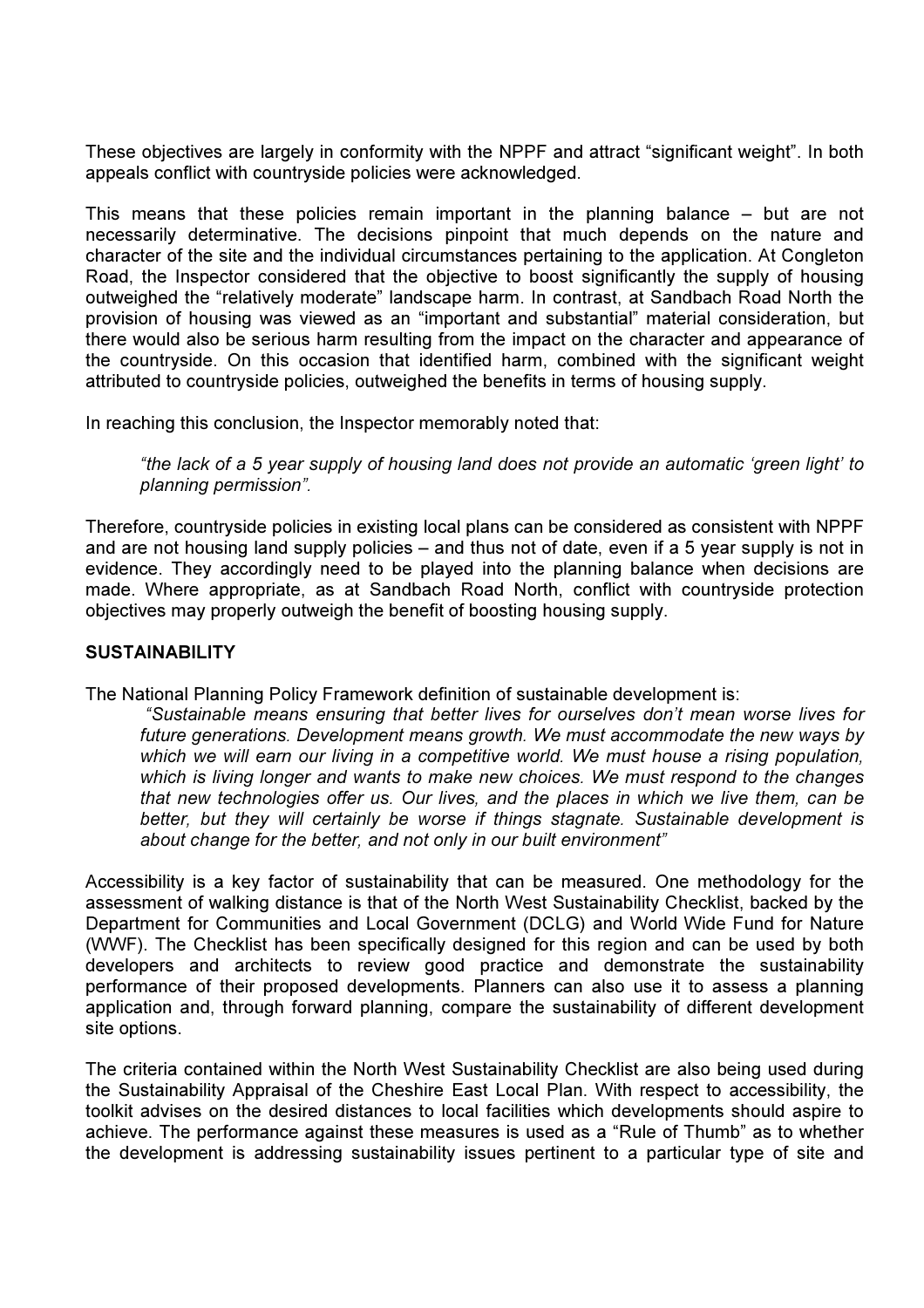issue. It is NOT expected that this will be interrogated in order to provide the answer to all questions.

The toolkit sets maximum distances between the development and local amenities. These comprise of everyday services that a future inhabitant would call upon on a regular basis, these are:

- $\bullet$  a local shop (500m),
- post box (500m),
- playground / amenity area (500m),
- post office (1000m), bank / cash point (1000m),
- pharmacy (1000m),
- primary school (1000m),
- medical centre (1000m),
- leisure facilities (1000m),
- local meeting place / community centre (1000m),
- public house (1000m),
- public park / village green (1000m),
- child care facility (1000m),
- bus stop (500m)
- railway station (2000m).
- public right of way (500m)

In this case the development meets the standards in the following areas:

- post box (230m) Chelford Road
- amenity open space (100m) Black Firs Plantation
- public park / village green (1320m) Quinta Park
- public open space on site

A failure to meet minimum standard (with a significant failure being greater than 60% failure for amenities with a specified maximum distance of 300m, 400m or 500m and 50% failure for amenities with a maximum distance of 1000m or 2000m) exists in respect of the following:

- post office (1490m), Martin McColl West Heath Shopping Centre
- leisure facilities (3300m), Congleton Library
- a local shop selling food or fresh groceries (1490m), Aldi West Heath Shopping Centre
- bank / cash point 1490m), Martin McColl West Heath Shopping Centre
- medical centre. Readesmoor Group Practice, West Street, CW12 1JN. (2900m)
- bus stop (750m) 160 Homes Chapel Road
- Pharmacy (1490m) West Heath Shopping Centre
- Railway Station (4700m) (Park Lane Station)
- child care facility (1600m) (Somerford Kindergarten, Quinta School Grounds, Ullswater Road, CW12 4LX
- primary school (1220m), (Black Firs Primary School, Longdown Road)
- local meeting place / community centre 2240m (Danesford Community Centre, West Road, CW12 4EY.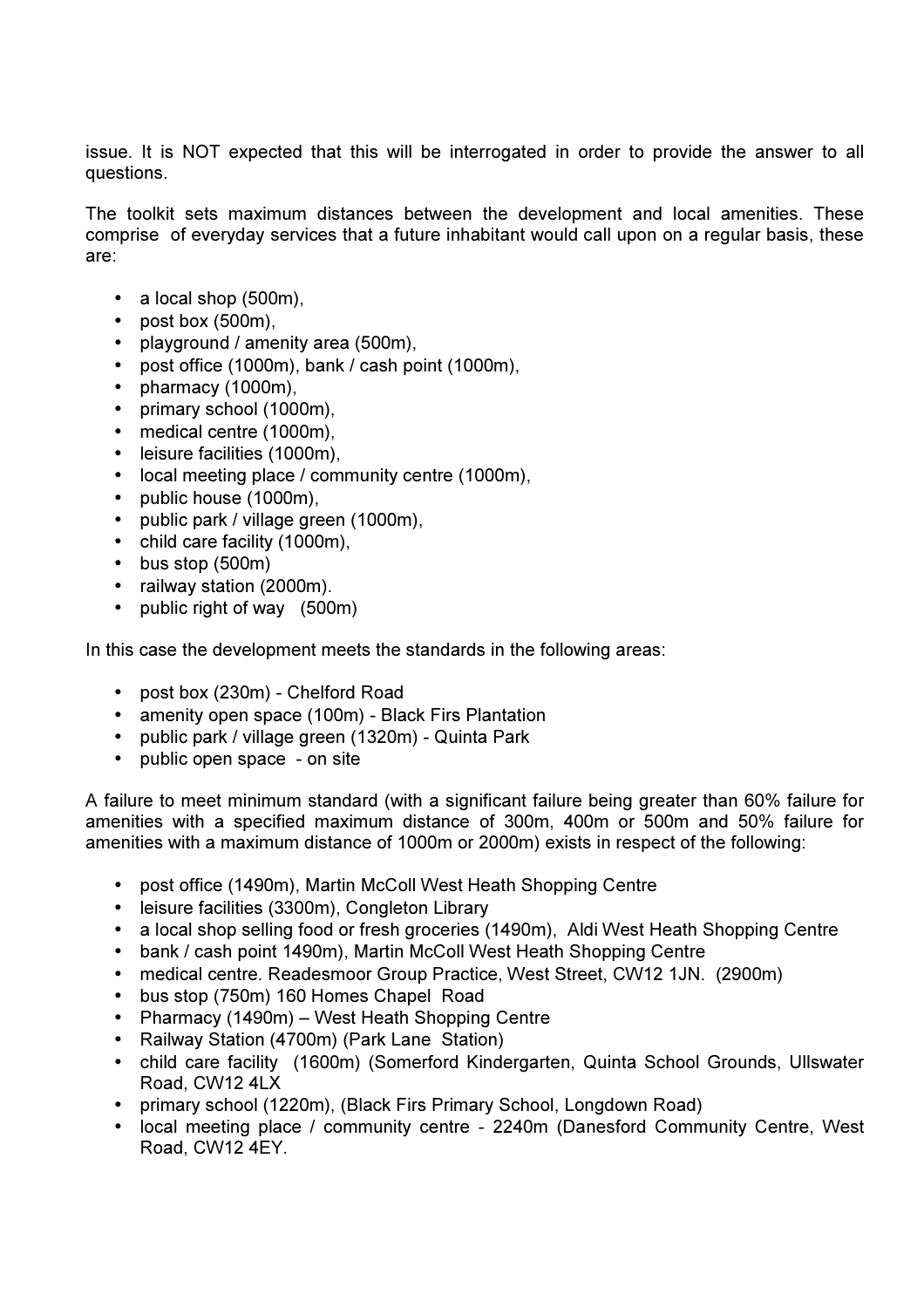- public house (1490m), The Unicorn adjacent West Heath Shopping Centre
- Public Right of Way Congleton FP1 (600m)

In summary, whilst the site does not comply with all of the standards advised by the NWDA toolkit, as stated previously, these are just guidelines and are not part of the development plan.

Clearly, this site is located on the western edge of Congleton and the same distances would apply to the existing residents in Somerford. The site is accessible to public transport. Holmes Chapel Road is a bus route for Service 42 (Congleton – Holmes Chapel – Middlewich – Leighton Hospital – Crewe). It has an hourly daytime Monday-Saturday service. Bus stops for this service in both directions are situated outside 160 Holmes Chapel Road to the immediately to the south of the site. Further to the east along Holmes Chapel Road (near Box Lane) there is a further bus stop where Service X38 can be accessed, running between Crewe and Biddulph and passing close to Congleton Railway Station.

 West Heath Shopping Centre which has a range of services and facilities including two supermarkets (Co-Op and Aldi), a convenience store, post office, pharmacy, restaurants and hot food takeaways. Adjoining the shopping centre is the Unicorn public house.

To the north-east of the West Heath Shopping Centre there is the large employment area comprising of the Radnor Park Industrial Estate and Green Field Farm Trading Estate, which are mixed B1, B2 and B8 sites accommodating a range of occupiers.

Congleton is a principal town in Core Strategy where we can expect development to occur on the periphery. As there are insufficient development sites in the Town Centre, it must be accepted that development in slightly less sustainable locations in the outlying areas of the town must occur.

It should also be recognised that the site forms part of a proposed local plan allocation in the Pre-submission Core Strategy and has been assessed as being a preferred zone for development.

There are, however, three dimensions to sustainable development:- economic, social and environmental. These dimensions give rise to the need for the planning system to perform a number of roles:

an environmental role – contributing to protecting and enhancing our natural, built and historic environment; and, as part of this, helping to improve biodiversity, use natural resources prudently, minimise waste and pollution, and mitigate and adapt to climate change including moving to a low carbon economy

an economic role – contributing to building a strong, responsive and competitive economy, by ensuring that sufficient land of the right type is available in the right places and at the right time to support growth and innovation; and by identifying and coordinating development requirements, including the provision of infrastructure;

a social role – supporting strong, vibrant and healthy communities, by providing the supply of housing required to meet the needs of present and future generations; and by creating a high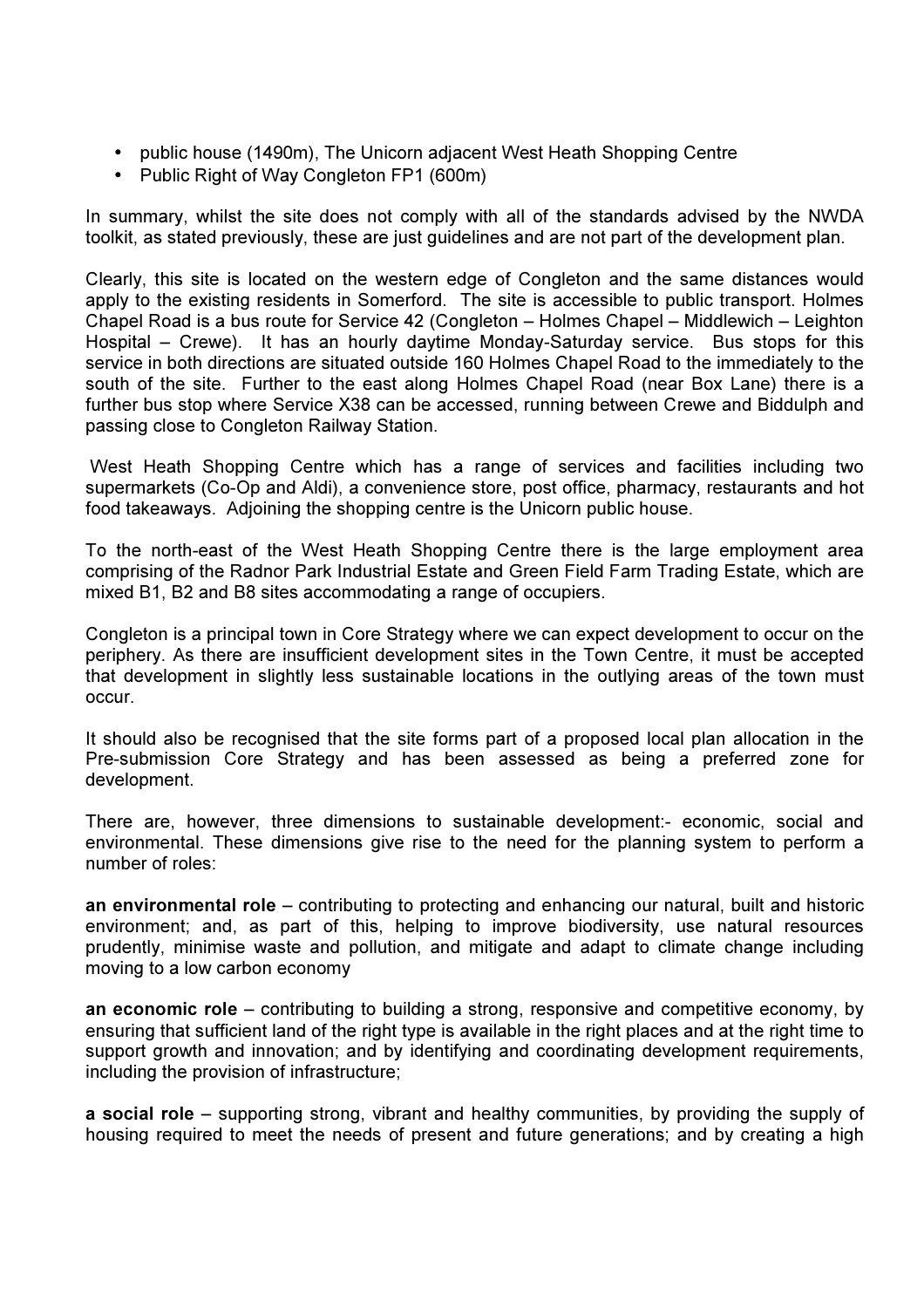quality built environment, with accessible local services that reflect the community's needs and support its health, social and cultural well-being; and

These roles should not be undertaken in isolation, because they are mutually dependent.

Inspectors have determined that locational accessibility is but one element of sustainable development and it is not synonymous with it. There are many other components of sustainability other than accessibility. These include, meeting general and affordable housing need, an environmental role in protecting and enhancing the natural environment, reducing energy consumption through sustainable design, and assisting economic growth and development. The proposal would also generate Government funding through the New Homes bonus.

# Environmental role

The site is a greenfield site and therefore not the first priority for development. However, it is acknowledged that the Council's Strategic Housing Land Availability Assessment (SHLAA) recognises that the land is capable of development for housing, and as noted above, the site is within the zone which is also a preferred site for housing/commercial development (site SL6 Back Lane/Radnor Park) within the Pre-submission Core Strategy Document.

The site is within walking distance along level terrain or a short bus journey from West Heath Shopping Centre. This centre offers a wide range of essential facilities and means that occupiers of the development will not be overly reliant on the private car.

Paragraph 38 of the Framework states that for larger scale residential developments, policies should promote a mix of uses in order to provide opportunities to undertake day to day activities including work on site, thereby minimising the need to travel.

To the north of the West Heath Shopping Centre is the Radnor Park Industrial Estate and Green Field Farm Trading Estate, which are mixed B1, B2 and B8 sites accommodating a range of occupiers and employment opportunities. The emerging strategy allocation SL6 also includes a significant amount of employment development at this location.

Paragraphs 96 and 97 of the Framework deal with decentralised and renewable energy supply. The aim is to secure a proportion of predicted energy requirements for new developments from decentralised and renewable or low carbon sources. This can be dealt with by condition in the interests of sustainable development.

This proposal will also provide commuted sum payments for off site habitat creation in lieu of the loss of species rich grassland in the site

# Economic Role

The Framework includes a strong presumption in favour of economic growth. Paragraph 19 states that:

'The Government is committed to ensuring that the planning system does everything it can to support sustainable economic growth. Planning should operate to encourage and not act as an impediment to sustainable growth'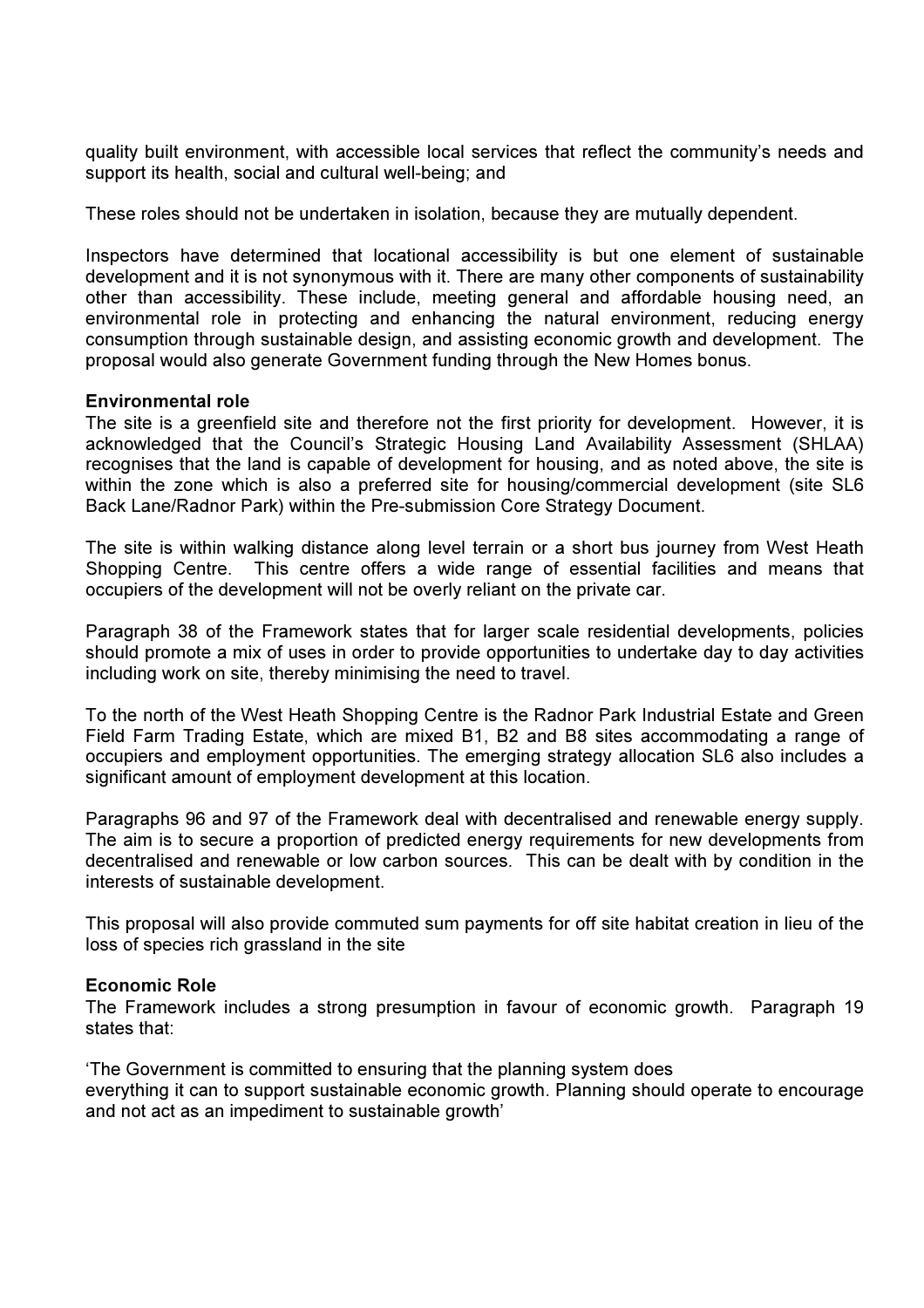Given the countryside location of the site, consideration must also be given to one of the core principles of the Framework, which identifies that planning should recognise:

'the intrinsic character and beauty of the countryside and supporting thriving rural communities within it'

Specifically, in relation to the rural economy the Framework identifies that planning policies should support economic growth in rural areas in order to create jobs and prosperity by taking a positive approach to sustainable new development. To promote a strong rural economy, local and neighbourhood plans should:

'support the sustainable growth and expansion of all types of business and enterprise in rural areas, both through conversion of existing buildings and well designed new buildings'

The economic benefits of the development need to be balanced against the impact upon the open countryside and the loss of agricultural land.

In addition, the proposed development will help to maintain a flexible and responsive supply of land for housing, business and community uses as well as bringing direct and indirect economic benefits to the town including additional trade for local shops and businesses, jobs in construction and economic benefits to the construction industry supply chain. The proposal will also deliver economic benefit in the form of the New Homes Bonus, which is a material consideration.

Similarly, the NPPF makes it clear that:

"the Government is committed to securing economic growth in order to create jobs and prosperity, building on the country's inherent strengths, and to meeting the twin challenges of global competition and of a low carbon future."

According to paragraphs 19 to 21:

"Planning should operate to encourage and not act as an impediment to sustainable growth. Therefore significant weight should be placed on the need to support economic growth through the planning system. To help achieve economic growth, local planning authorities should plan proactively to meet the development needs of business and support an economy fit for the 21st century. Investment in business should not be overburdened by the combined requirements of planning policy expectations."

#### Social Role

The final dimension to sustainable development is its social role. In this regard, the proposal will provide up to 180 new family homes, including a significant amount of affordable homes, on site public open space and financial contributions towards education provision.

In summary, in terms of its location, and accessibility the development is relatively unsustainable. However, previous Inspectors have determined that accessibility is but one element of sustainable development and it is not synonymous with it. There are many other components of sustainability other than accessibility. These include, meeting general and affordable housing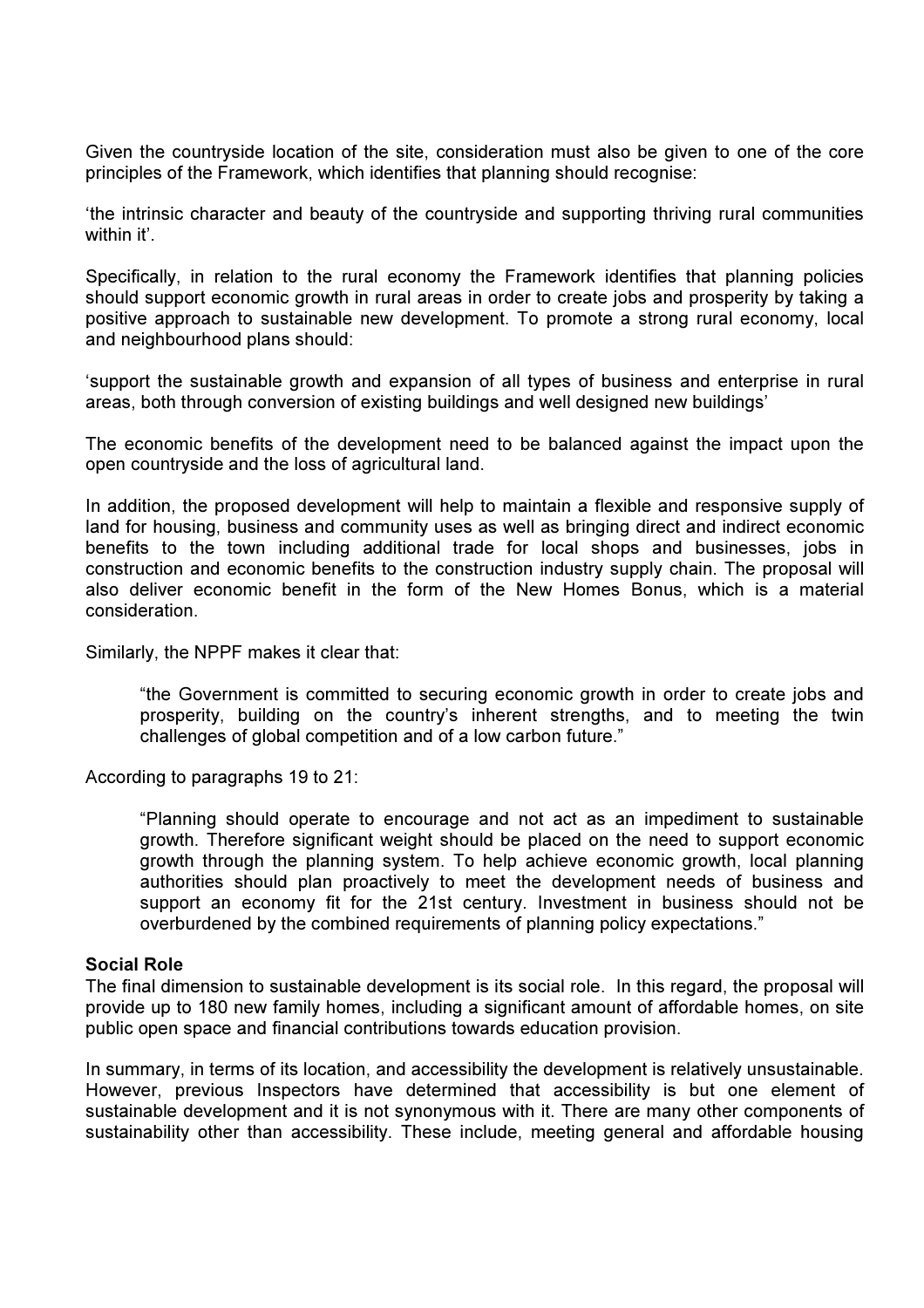need, reducing energy consumption through sustainable design, and assisting economic growth and development, which this proposal will help to do.

Overall, the proposal is considered to be a sustainable form of development, for which there is a presumption in favour within the Framework. Whilst policies PS8 of the Local Plan restrict new development within the Open Countryside, the site is a preferred option in the emerging Core Strategy and whilst the weight afforded to emerging policies is limited this clearly represents an opportunity for planned development and growth. The development of the site is therefore considered to be acceptable in principle.

# AFFORDABLE HOUSING

The Interim Planning Statement: Affordable Housing states that for both allocated sites and windfall sites the Council will negotiate for the provision of a specific percentage of the total dwelling provision to be affordable homes. The desired target percentage for affordable housing for all allocated sites will be a minimum of 30%, in accordance with the recommendations of the 2010 Strategic Housing Market Assessment. This percentage relates to the provision of both social rented and/or intermediate housing, as appropriate. Normally the Council would expect a ratio of 65/35 between social rented and intermediate housing.

This site is located in the Somerford Parish, for the purposes of the Strategic Housing Market Assessment Update 2013 (SHMA) the Somerford Parish is included in the Congleton Rural subarea. The site is also close to the boundary of Congleton town and Congleton sub-area (for SHMA purposes).

In the SHMA the Congleton Rural sub-area shows a need for 11 new affordable homes per year between 2013/14 and 2017/18 (1 x 1 beds, 1 x 2 beds, 4 x 3 beds, 2 x 4+ beds and 2 x 2+ beds older persons accommodation. For the same time period Congleton sub-area shows a net need of 58 new affordable per year (27 x 1 beds, 10 x 3 beds, 46 x 4+ beds and 37 x 1 beds older persons accommodation). (The SHMA identified an oversupply of 49 x 2 beds and 12 x 2+ beds older persons accommodation)

In addition to the information taken from the SHMA there are a number of applicants on Cheshire Homechoice, where 5 applicants on the housing register who require social or affordable rented housing have Somerford as their first choice, these applicants require 1 x 1 beds, 2 x 2 beds and 1 x 3 beds (applicant has not specified how many bedrooms they require).

There are currently 610 applicants on the housing register who require social or affordable rented housing and have one of the Congleton re-housing areas as their first choice, these applicants require 207 x 1 beds, 227 x 2 beds, 116 x 3 beds, 11 x 4 beds and 1 x 5 beds (48 applicants haven't specified how many bedrooms they require).

The Interim Planning Statement: Affordable Housing states that if the relevant planning application is in outline only, then the Council will require that the s106 Agreement must stipulate an acceptable range for the number, type, tenure and size of all affordable housing units.

The Interim Planning Statement: Affordable Housing states it is normally expected that affordable units will be provide no later than sale or let of 50% of the open market dwellings, however in schemes that provide for phased delivery and a high degree of pepper-potting of affordable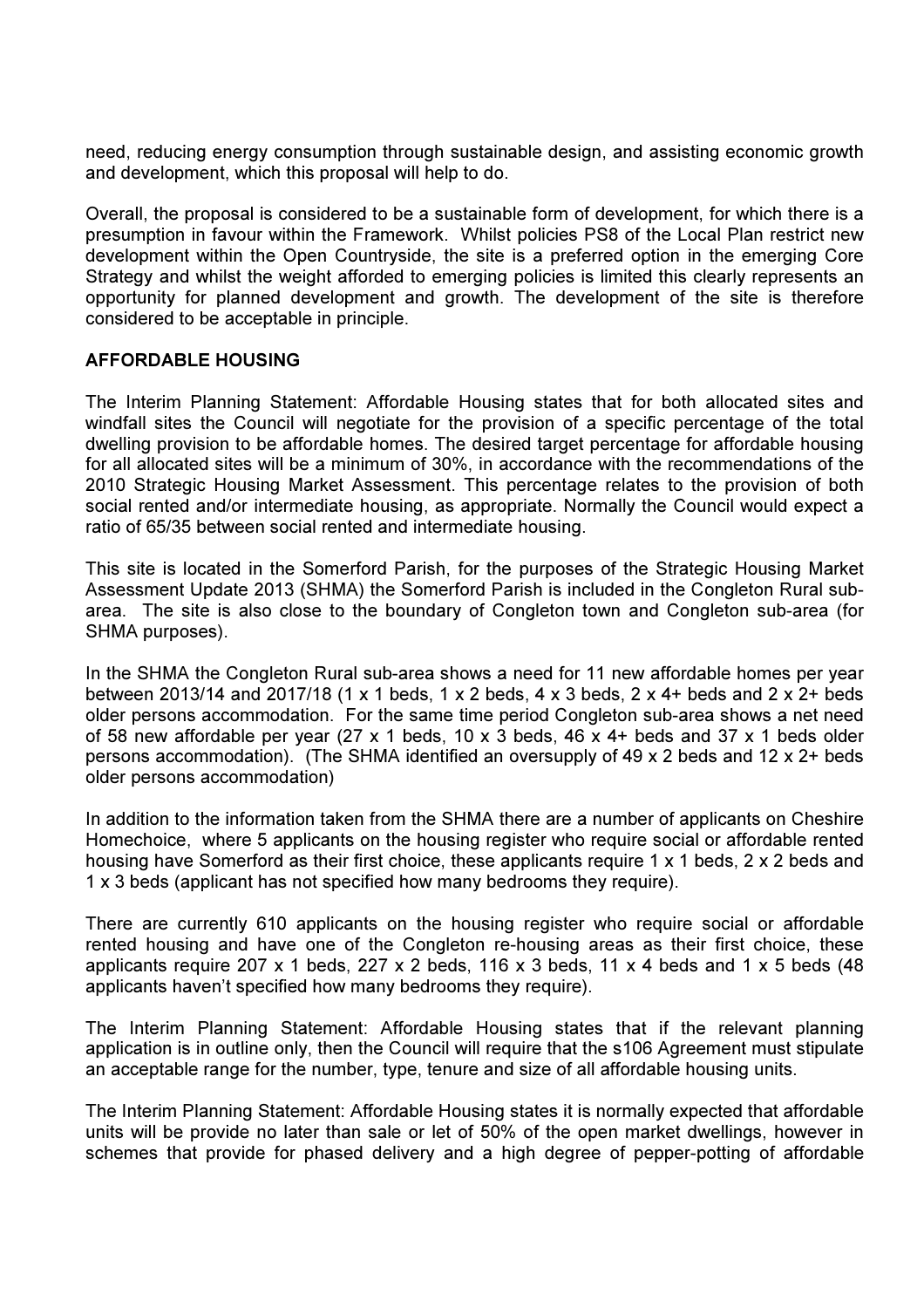homes, the maximum proportion of open market homes that may be completed before the provision of all affordable units may be increased to 80%.

The applicant, whilst offering 30% affordable house as part of the 180 units proposed across the site, is at this point not offering a tenure split as per the requirements of the Interim Planning Statement: Affordable Housing which equates to provision of up to 330 affordable dwellings across the site. The tenure split offered at present is 25% rented affordable dwellings (13 units) and 75% intermediate tenure dwellings (41 units).

If it were accepted that 10% affordable provision was appropriate, as originally put forward by the Applicant as a justification for the highways payment, the total number of affordable rented units would be 17 units.

The Strategic Housing Manager has accepted this lesser provision in the circumstances of this application, but each application has to be treated on its own merits.

It is evident from the masterplan in the D&A statement that the proposal is for lower density housing to be provided to the outer of the site, with the density being approx 24 units per hectare. The development will be built in 2 phases. A proportion of affordable housing should be provided in each phase and the affordable housing should not be confined to the higher density areas of the proposal. This is in order to ensure that the affordable housing is distributed throughout the site to support the creation of a mixed and balanced community as per the requirements of the Interim Planning Statement: Affordable Housing. In addition to this it appears the majority of the higher density areas will be developed later in the programme therefore to confine affordable housing to these areas would mean that the affordable housing is not delivered periodically.

The s106 agreement will also need to secure 25% of the affordable housing to be bungalows, maisonettes or adaptable houses built to meet Lifetime Homes standards/older person's needs. This would help create balanced communities.

It is the preferred option of the Housing Strategy & Needs Manager that the developer undertakes to provide any social rented/affordable rented units through a Registered Provider of affordable housing.

However, the variation of the tenure of the affordable units is very much an on balance assessment by the Housing Strategy Manger, who considers that in all other respects the SPD should be fully complied with, the details of which are as follows:

- a) 30% of the total dwellings on site to be provided as affordable housing,.
- b) The tenure split of the affordable dwellings to be 25% social/affordable rented and 75% intermediate tenure,
- c) The required affordable dwellings to be provided on site.
- d) 25% of the affordable dwellings to be built to meet Lifetime Homes standards, and these properties should be bungalows, maisonettes or adaptable houses.
- e) Submission of affordable housing schemes with each reserved matters application.
- f) The affordable dwellings should be built to meet Code for Sustainable Homes Level 3.
- g) The affordable dwellings which are not required to be built to Lifetime Homes standard should be built in accordance with the standards adopted by the Homes & Communities Agency.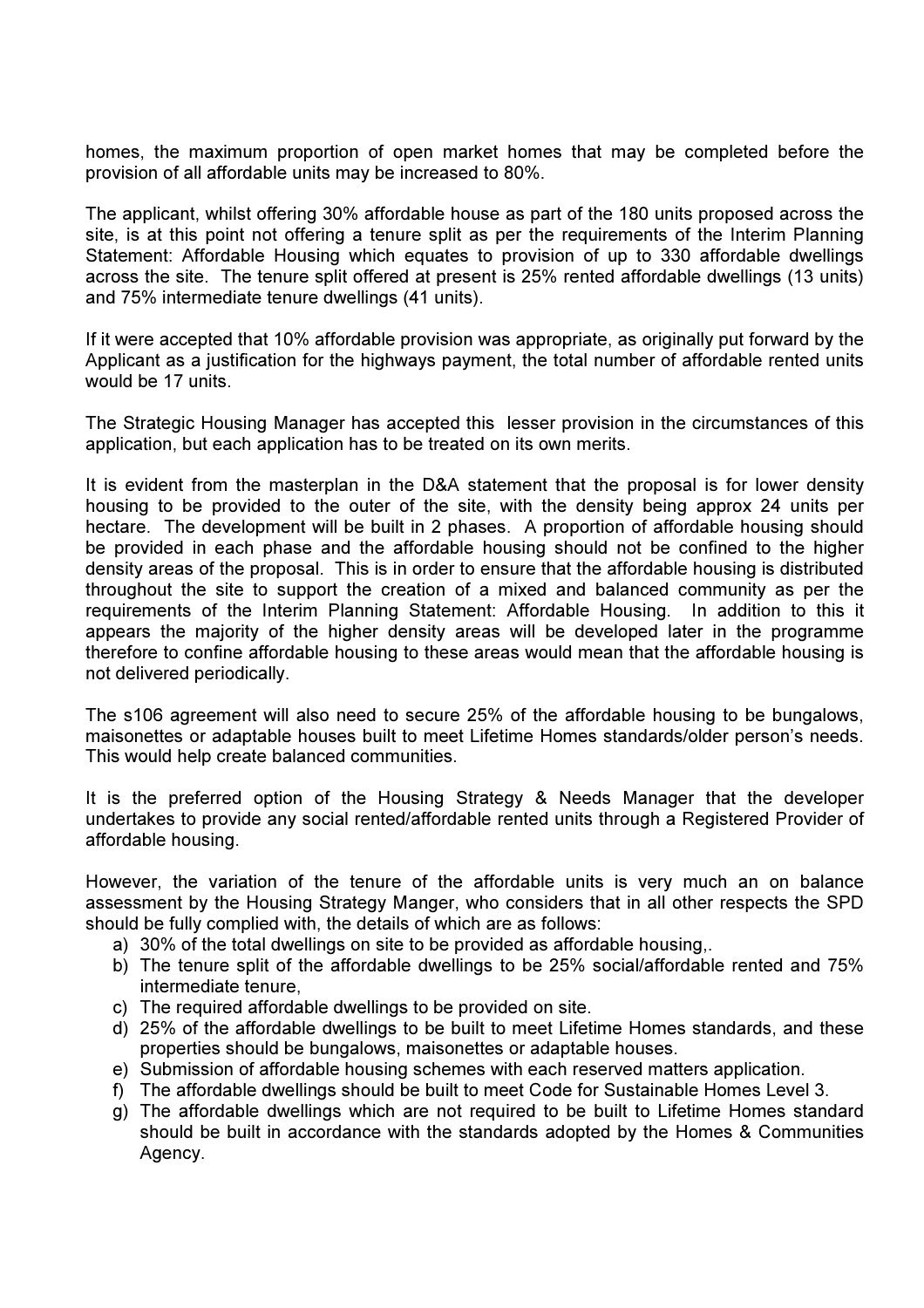- h) Affordable dwellings are delivered periodically through the development with affordable housing provided on each phase of the development, ideally with 30% provided on each phase to ensure equal distribution of affordable dwellings across the site.
- i) Affordable dwellings pepper-potted within each phase of the development.
- j) All the affordable dwellings should be provided no later than occupation of 80% of the open market dwellings.

### HIGHWAY SAFETY & TRAFFIC GENERATION

Policy GR9 states that proposals for development requiring access, servicing or parking facilities will only be permitted where a number of criteria are satisfied. These include adequate and safe provision for suitable access and egress by vehicles, pedestrians and other road users to a public highway.

Paragraph 32 of the National Planning Policy framework states that:-

'All developments that generate significant amounts of movement should be supported by a Transport Statement or Transport Assessment and that any plans or decisions should take into account the following;

the opportunities for sustainable transport modes have been taken up depending on the nature and location of the site, to reduce the need for major transport infrastructure;

safe and suitable access to the site can be achieved for all people; and

improvements can be undertaken within the transport network that cost effectively limit the significant impacts of the development.

Development should only be prevented or refused on transport grounds where the residual cumulative impacts of development are severe.

The applicant has submitted a Transport Assessment (TA) in support of the application. The TA assesses traffic generation numbers and from this considers the traffic impact on the existing highway network.

Traffic generation from the site is calculated from vehicle trip rates derived from the TRICS database and these figures form the basis of the junction assessments provided within the TA.

The content of the TA looks at the access strategy for the site and the sustainable connectivity with regard to: walking, cycling, bus and train.

There are proposals within the area that the development can link into improving accessibility in terms of walking and cycling with local improvements which will connect the site to local cycle routes and connect pedestrian facilities to the existing infrastructure and to local bus stops.

In addition, the Strategic Highways Manager has the following requirements in terms of improving local provision:

Bus service provision/frequency and bus facilities to the local area.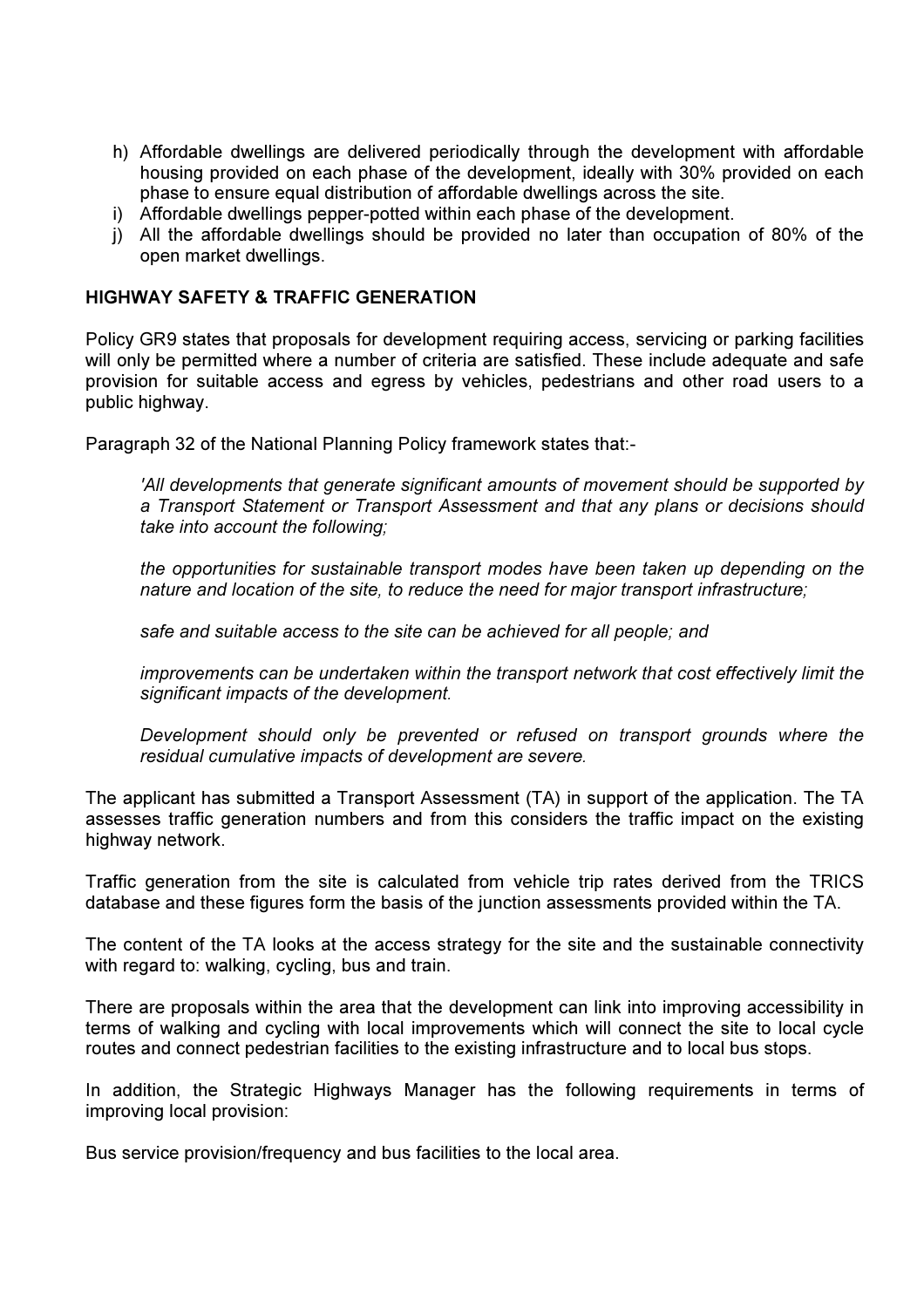Improvements to the A34 corridor through Congleton as it is heavily congested along its length. Despite the relatively low traffic impact from the traffic generation associated with 180 units on this site, the Strategic Highways Manager must consider the cumulative effect of increasing traffic burden on this corridor.

In this regard contributions are required towards improvement schemes at the West Street/A34 roundabout and approaches, given the cumulative effect of increasing traffic burden on this corridor.

As a result the Strategic Highways Manager considers that mitigation is required in the form of a Section 106 agreement attached to any permission which may be granted for this development proposal. This is an enhanced provision to fund wider improvements to the road network within the north of Congleton.

# Enhanced Contributions.

Sum of £145,000 towards Quality Bus Stop Infrastructure and improvements to service frequency and the provision of additional bus service and frequency to serve this development and the local area.

Sum of £755,000 to be used as a contribution to

- for the widening of the West Road/A34 roundabout western arm

- for design fees associated with the widening of the West Rd roundabout western arm.

- for the upgrade and necessary alterations to the existing signalised pedestrian crossing on the western arm approach to the West Rd roundabout.

- Contribution to the provision of a MOVA system upgrade at the signalised junction at Rood Hill/A34.
- Or other measures as agreed that will provide similar congestion relief benefits to the A34 corridor through Congleton

These sums are set against the current estimated improvement schemes for the A34 corridor in Congleton and as such it is considered that the requirements comply with CIL regulations given the cumulative impact from this development proposal, upon this link in the A34 corridor, which is already operating at capacity at various times of the working day.

This development is offering sustainable link improvements in the form of cycle and pedestrian facilities to link this site to existing infrastructure. This will assist in sustainable travel movements. This will be secured via a Section 278 agreement under the Highways Act 1980.

The traffic impact from this development, whilst reasonable will have a cumulative impact on the central link in the A34 corridor through Congleton which is already under significant stress and which operates at capacity at various times throughout the working day. To this end the Strategic Highways Manager has identified funding against estimated design schemes for the improvement of this corridor which can be reasonably required from this development. These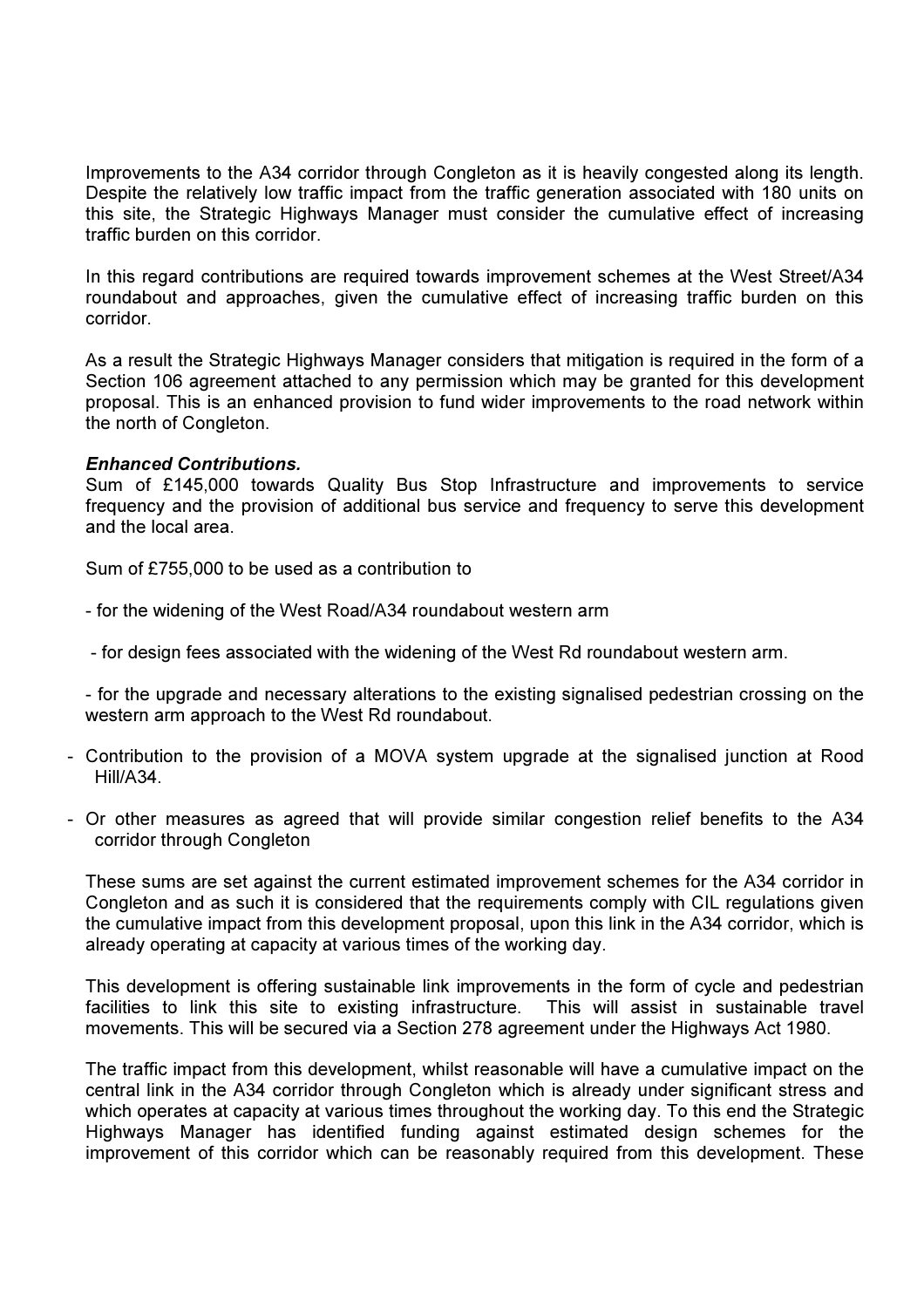sums are considered to be compliant with the Community Infrastructure Levy and the emerging policy framework.

# DESIGN AND SCALE

The supporting documentation submitted with the application does not provide any detailed information on sustainable design. This is not surprising as this is an outline application, with a masterplan that seeks to establish only broad development and design principles. However, it is suggested that a sustainable design strategy/plan be required (by condition). This should set out the approach to delivering sustainable design objectives including:

- passive environmental opportunities,
- performance of fabric and reduction in carbon production and water consumption,
- the use of renewable/low carbon energy,
- the scheme's design response to climate change adaptation
- other soft environmental measures.

The Councils Design Officer is generally supportive of much of the Design Parameters of this proposal, but raised concern that the density is overly optimistic.

The indicative Masterplan shows a layout of 155 units whereas the maximum number of units would be this maximum number would result in a density and character of development that would be different to that illustrated and would undermine the potential character and design quality of a future detailed scheme. It could also pressurise the landscape infrastructure and potentially the adjacent ecological asset to the east of the site.

In terms of the ecological considerations, the proposed development should ensure that it successfully reconciles ecological requirements with sound masterplanning and design to achieve a cohesive and mutually beneficial approach.

The Applicant, however, considers that this site can sensitively achieve 180 units of differing sizes which can sit with the existing residential environment. However, the Design Officer has concerns about this scale and it is recommended that the upper limit of housing numbers on this site be capped at 170.

Overall, it is considered that the conditions relating to design recommended as part of the reserved matters can adequately safeguard the design quality of this environment.

# CONTAMINATED LAND

The developer has submitted a Phase 1 desk study for contaminated land, the findings of which concludes:

An intrusive investigation is completed before commencement of any development works to assess the actual contaminative status of the ground, groundwater and surface water courses at the site. It is also considered essential that the intrusive investigation should determine the geotechnical parameters of the underlying ground conditions as part of the future development of the site.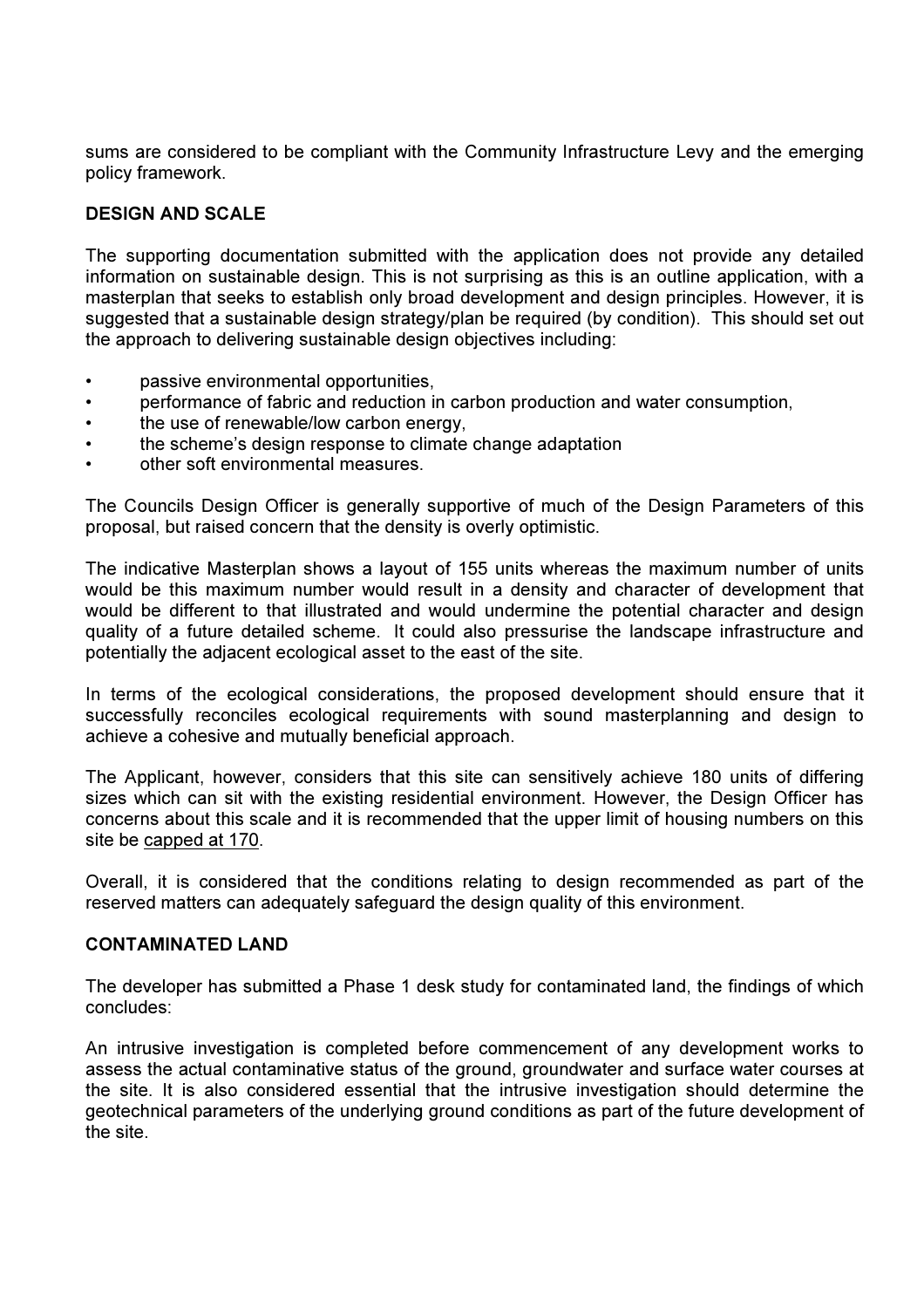The intrusive investigation is likely to comprise a series of boreholes and trial pits and should include the installation of gas monitoring standpipes, particularly in the vicinity of backfilled ponds. Selected soil and leachate samples recovered during the intrusive investigation would be tested for a general suite of determinants. Further research is also recommended to determine any risks associated with ground dissolution stability issues associated with the brine extraction. It is considered that the sinking of deep boreholes may be required across the site area to determine the presence saliferous deposits or voids that may pose a threat to any future development.

Based on the findings of the report the risk associated with soil and groundwater contamination by virtue of the farm and woodland use on site to human health and controlled waters receptors is considered to be low.

The report has been examined by the Councils Environmental Health officers, who have accepted its conclusions and raised no objection subject to the imposition of conditions requiring a Phase II report to assess the actual/potential contamination risks at the site to be submitted. Should the. Should the Phase II investigations indicate that remediation is necessary, a Remediation Statement to be submitted. The remedial scheme in the approved Remediation Statement must then be carried out and a Site Completion Report detailing the conclusions and actions taken at each stage of the works, including validation works, shall be submitted prior to the first use or occupation of any part of the development.

# LOSS OF AGRICULTURAL LAND

The applicant has submitted and agricultural land classification study which concludes that:

- The agricultural land on the site comprises a mixture of mainly 3a land.
- Whilst the agricultural land on this site does comprise a proportion of grade 3a and is "best and most versatile" land as defined in the NPPF, the loss such land on this site and the importance to be attached to it should be viewed within the context that the lack of the 5 year housing land supply is given weight in the planning balance by Inspectors.

Previous Inspectors have taken a similar approach to this issue at Appeal and determined that the need for housing land supply outweighs the loss of agricultural land.

This is supported by a decision made by the Secretary of State at Bishop's Cleeve, Gloucestershire where two developments (one of up to 450 homes and another of up to 550 dwellings) were approved outside the settlement boundary with one being located on the best and most versatile agricultural land and the recent decision at Loachbrook Farm, Congleton which comprised a similar development area (over 10hectares) of Grade 2 and 3a land like the application site

At Loachbrook Farm, the Inspector considered that the 3500 additional houses to be provided in Congleton by 2030, as indicated the emerging Core Strategy (as being the Councils preferred sites for future development) and categorised as being developable by the SHLAA involved a preponderance of the best quality agricultural land in the area. The Inspector concluded that the loss of the agricultural land carried neutral weight, given that other preferred sites would involve a similar loss of the best agricultural land around the Congleton area. This site is one of those preferred sites.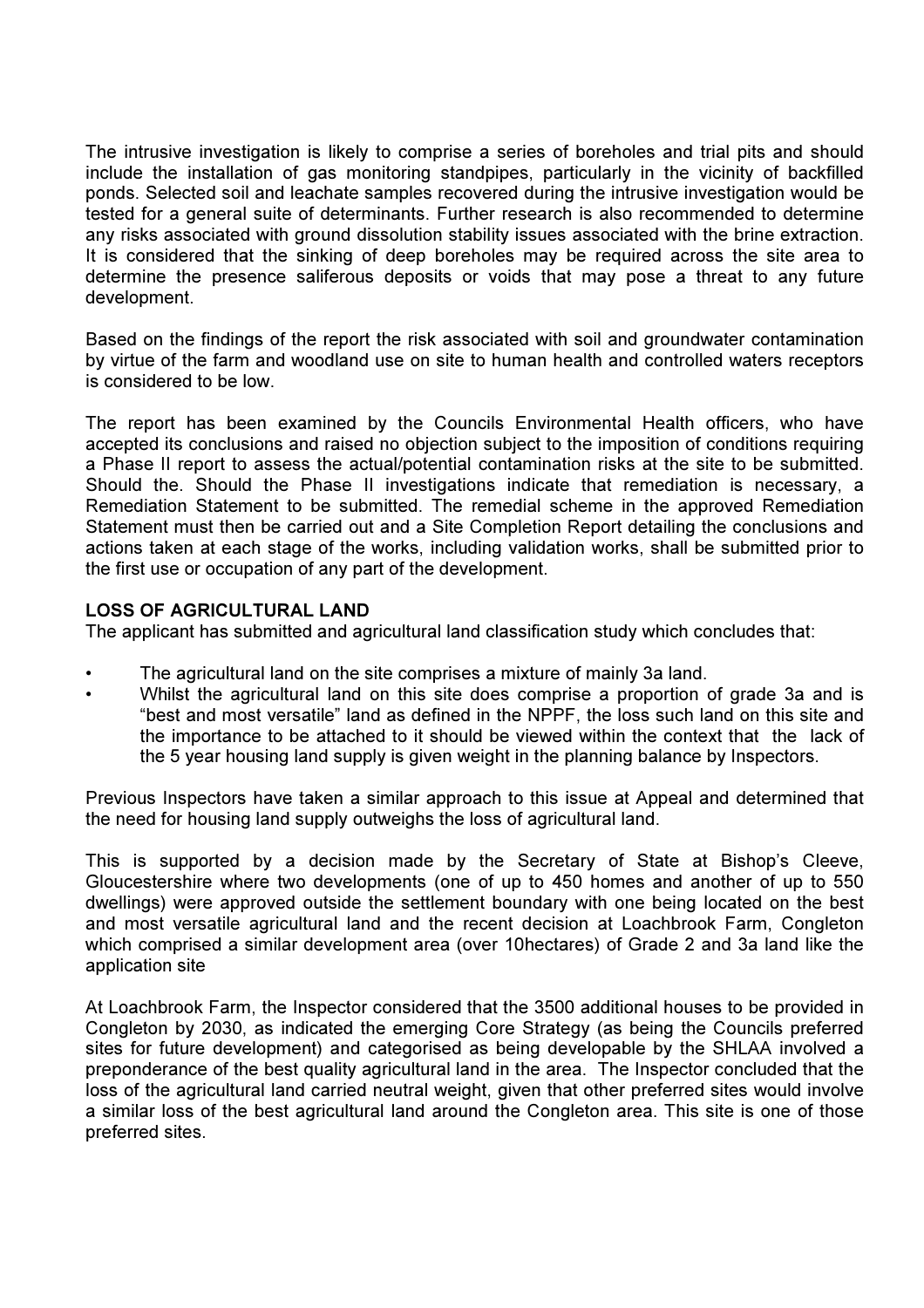# AIR QUALITY

Congleton has Air Quality Management Areas within the Town Centre which operate above tolerances for contaminants. The developer has submitted an Air Quality Impact Assessment and further addendum report as part of the Environmental Impact Assessment which concludes as follows:

An assessment has been undertaken of the potential for fugitive dust that may arise during the earthworks and construction phases of the project, and from track-out from the access points, to impact nearby sensitive receptors through both soiling and human health effects. The assessment takes into account the size of the development and the sensitivity of the surrounding area. Through the incorporation of standard dust mitigation measures during the construction works no unacceptable impacts on human health, amenity or ecological receptors have been identified.

The air quality assessment has also incorporated an assessment of the potential impacts from additional vehicle exhaust emissions associated with the development upon the locality and the AGMA's. The assessment is based on traffic data generated in support of the transport assessment.

The assessment assumes completion of the development by 2018 and takes into account existing committed development within the area. No unacceptable impacts on human health, amenity or ecological receptors have been identified through the additional traffic associated with the development.

Overall the effects are not predicted to be significant.

The Environmental Health officer has examined the reports and considers the scale of the development is such that there is potential to increase traffic and also alter traffic congestion in the area. In particular, there are a number of Air Quality Management Areas within Congleton where levels of  $NO<sub>2</sub>$  exceed the objective at sensitive receptors.

There is also concern that the cumulative impact of developments in the area will lead to successive increases in pollution levels, thereby increased exposure.

The assessment uses ADMS Roads to model  $NO<sub>2</sub>$  and PM<sub>10</sub> impacts from the predicted additional road traffic associated with this development and the Loachbrook Farm proposals.

The report predicts that there will be negligible increases in  $NO<sub>2</sub>$  and  $PM<sub>10</sub>$  concentrations at all 70 receptors modelled. A number of these receptors are within the West Road AQMA, and as such, any increase in exposure is considered significant.

Poor air quality is detrimental to the health and wellbeing of the public, and also has a negative impact on the quality of life for sensitive individuals. As such, mitigation is outlined in the form of a Travel Plan to reduce the impact of traffic associated with this proposal is required relating to the submission of a scheme to minimise dust emissions during construction, car charging points for each dwelling. On this basis, the Environment Health Officer considers that this scheme will not have an adverse impact upon the air quality of the environment or the Congleton AQMA's.

# DRAINAGE AND FLOODING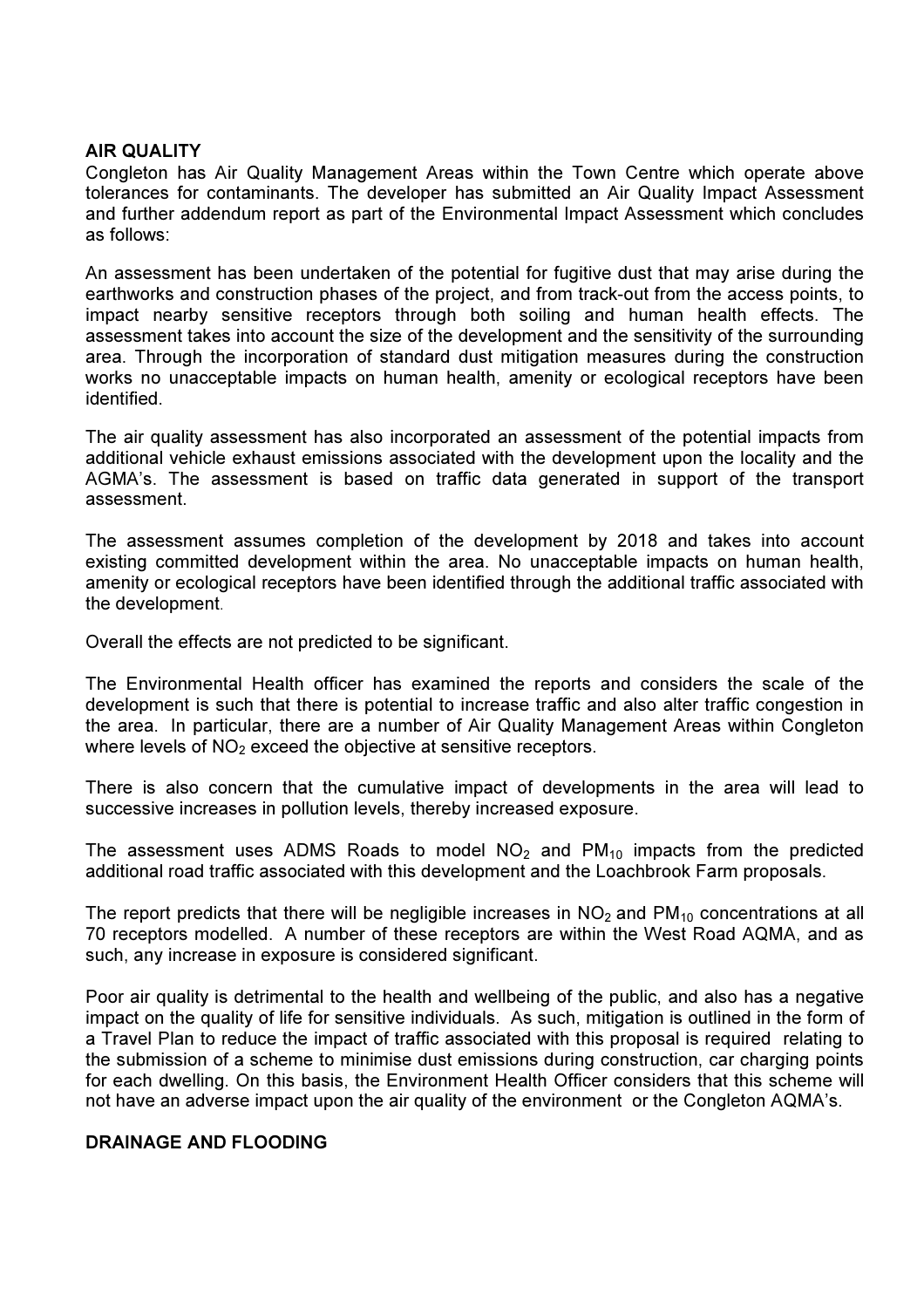The applicant has submitted with the application, a detailed Flood Risk Assessment (FRA). The findings of the report can be summarised as follows:

The site is in Flood Zone 1 as defined in Table 3 in the Technical Guidance to the NPPF. This is the lowest probability flood zone.

Surface water runoff from the site is currently managed through a series of land drains and a pond in the south western corner of the site. Ultimately surface water is discharged from the site into the angling pond and from there outfalls to the Loach Brook.

A conceptual drainage strategy is outlined that comprises SUDS attenuation measures provided within the proposed development site to restrict the discharge of surface water runoff to greenfield runoff rates for events up to the 1% annual probability (1 in 100 year) plus 30% as an allowance for climate change.

For events greater than the 1 in 100 year plus climate change storm, consideration will be given at the detailed design stage to plot levels and ground levels to ensure that surface water runoff is managed on site and directed away from properties.

The FRA confirms that the proposed development is an appropriate use for the site on the basis of flood risk. Furthermore, it is demonstrated that suitable flood risk mitigation measures and a surface water management strategy can be incorporated into the scheme to ensure that the proposed development does not result in an adverse impact on flood risk elsewhere.

The Environment Agency and United Utilities have accepted these findings and on that basis this proposal is not considered to be likely to result in any detrimental impact upon the site or its surroundings.

# **AMENITY**

It is generally considered that in New Residential Developments, a distance of 21m between principal windows and 13m between a principal window and a flank elevation is required to maintain an adequate standard of privacy and amenity between residential properties. A minimum private amenity space of 65sq.m is usually considered to be appropriate for new family housing.

The layout and design of the site are reserved matters and it is considered that the dwellings could be accommodated on the site, whilst maintaining these minimum distances between existing and proposed dwellings. It is also considered that the same standards can be achieved between proposed dwellings within the new estate and adequate amenity space could be provided for each new dwelling.

It is therefore concluded that the proposed development would be acceptable in amenity terms and would comply with the requirements of Policy GR1 of the Local Plan.

### COUNTRYSIDE AND LANDSCAPE IMPACT

One of the Core Planning Principles of the NPPF is to "take account of the different roles and character of different areas, promoting the vitality of our main urban areas, protecting the Green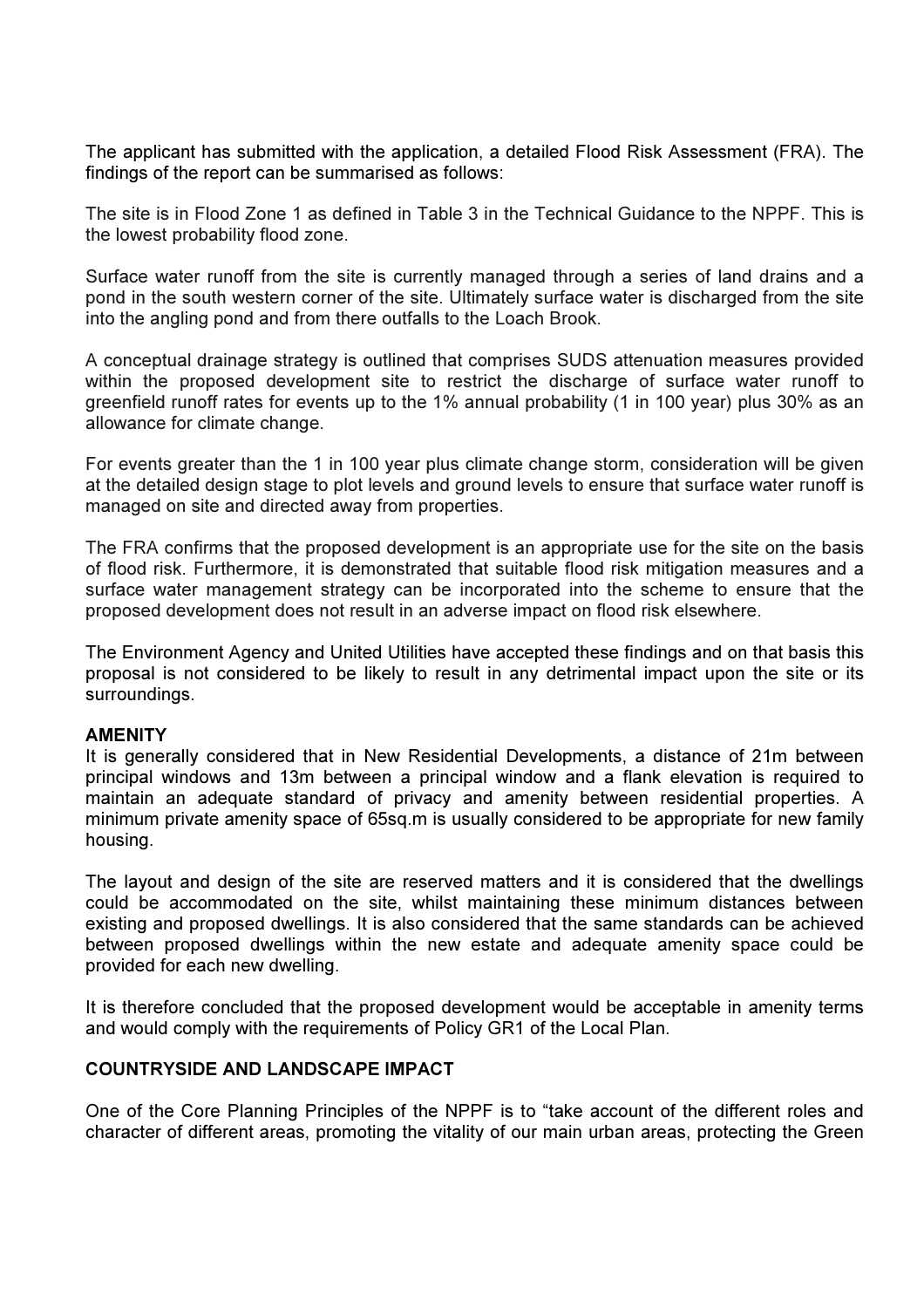Belts around them, recognising the intrinsic character and beauty of the countryside and supporting thriving rural communities within it".

The application site is located on the western edge of Congleton and covers an area of 10.42 hectares in a roughly triangular area of land that is defined by Chelford Road to the west, Black Firs Lane to the east located and further to the south by Holmes Chapel Road (A54). The western side of Chelford Road is characterised by an existing ribbon of development, part of the southern boundary has ribbon development facing onto Holmes Chapel road and there is a section of ribbon development along southern part of the eastern, Black Firs Lane boundary. Ribbon development also extends further up the eastern side of Black Firs Lane.

The application is agricultural land and apart from the areas adjacent to existing dwellings, much of the boundary is characterised by hedgerows, wide grassed verges and mature trees. There is a nature reserve along the southern part of the site and an area of woodland outside the site boundary on the junction of Holmes Chapel Road and Chelford Road.

As part of the application a Landscape and Visual appraisal has been submitted, this refers to the National Character Area, Area 61 – Shropshire, Cheshire and Staffordshire Plain/Cheshire Sandstone Ridge, as well as the Cheshire Landscape Character Assessment 2009, which identifies the area as being in the Lower Farms and Woods character type 10, and more specifically the Brereton Heath Character Area (LFW2). The appraisal also refers to the Congleton Landscape Character Assessment 1999. The Congleton Landscape Character Assessment identifies this as Cheshire Plain; the application site displays many of the characteristics of these character types.

The assessment refers to the saved policies of Congleton Borough, specifically the designation and boundary of the Area of Special County Value – Dane Valley, to the north of the application site. This landscape designation remains in place and has been retained as a landscape designation in Cheshire East, now renamed Local Landscape Designation – Dane Valley. This application site is not located within the boundary of this locally designated landscape.

The assessment identifies the baseline landscape and visual characteristics of the application site and identifies a number of viewpoints around the application site, these are generally representative and I would broadly agree with the visual summary and landscape and visual analysis; I would also broadly agree with the constraints and opportunities.

Clearly, by virtue of the loss of an open field, the proposal will result in the loss of intrinsic countryside character, however, this has to be seen against the existing urban back drop of most viewpoints into the site. The Design and Access Statement offers an Illustrative Masterplan as well as a Parameters Plan, and provided the open space areas shown on the Framework Plan are retained within the scheme, and appropriately landscaped, the impact could be mitigated. This could be ensured through the reserved matters, appropriate conditions and the S106 agreement.

# FORESTRY

There are currently two Tree Preservation Orders (TPO) that afford protection to trees immediately adjacent to the application site. There are currently no TPOs protecting any trees within the application site.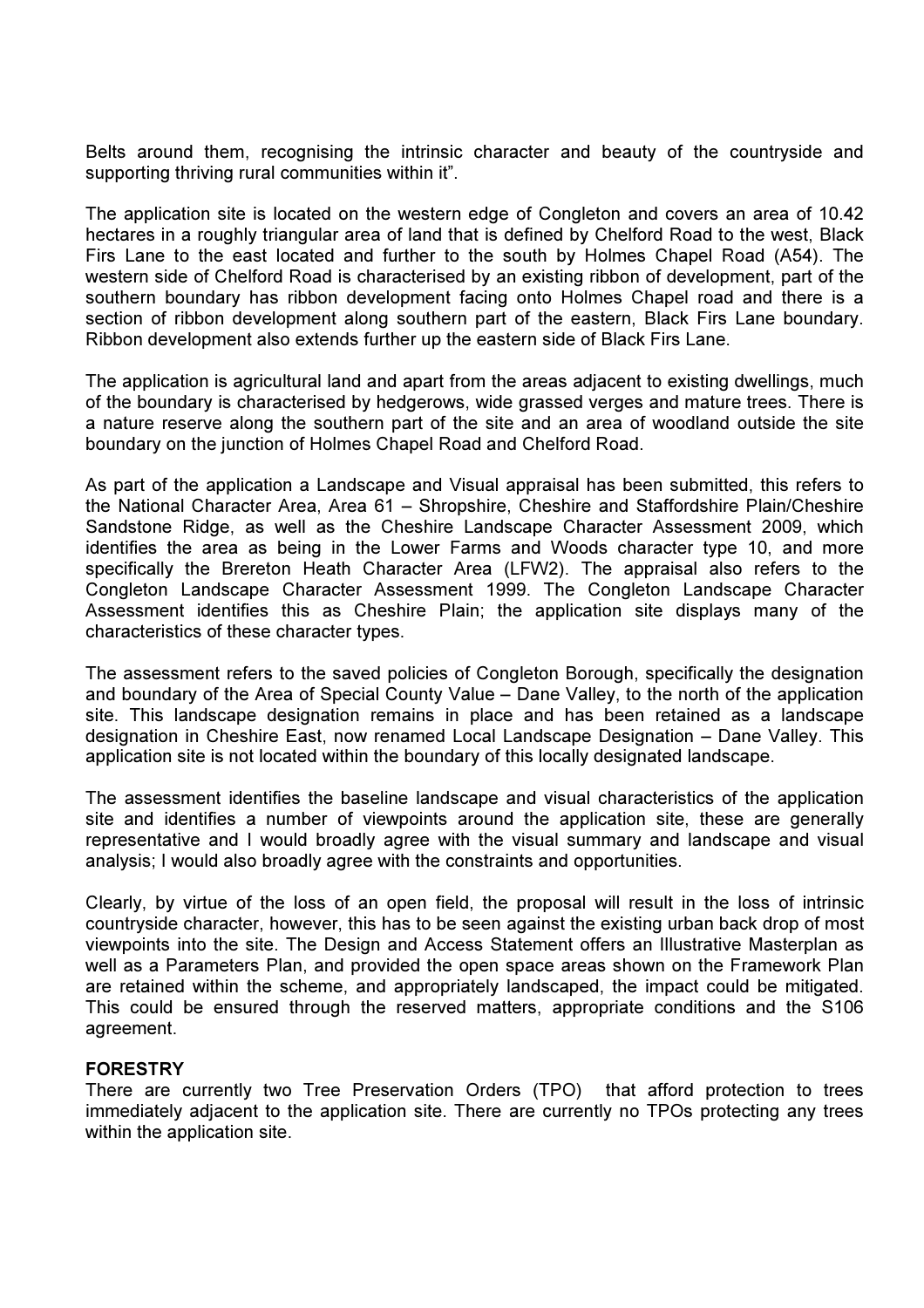The Congleton Borough Council (Black Firs Lane, Congleton) TPO 1980 affords protection to a Woodland (scheduled as W1 of the Order) located to the north of 21 Black Firs Lane and described within the Order as deciduous woodland comprising of mainly Birch. An Area of trees described within the Order as several Sycamore, Birch and Rowan (A4 of the Order) is located offsite to the south between 144 Holmes Chapel Road and 1 Black Firs Lane is unaffected by the proposal.

A second TPO cited as the Congleton Borough Council (Holmes Chapel Road/Chelford Road, Somerford) TPO 1993 affords protection to a woodland (W1 of the Order) located offsite at the corner of Holmes Chapel Road and Chelford Road. Again, this woodland is unaffected by the proposal

The application is supported by a Tree Survey which incorporates a draft Tree Retention and Removal Plan (Midland Forestry Ref MF/6622) dated 1st November 2012 and states that trees were assessed in accordance with BS5837:2012 - Trees in Relation to Design, Demolition and Construction - Recommendations (the Standard).

The Survey has identified and assessed 13 individual trees and twelve groups (para 4.2.1) and two hedgerows within the site. These have been categorised in accordance with Table 1 of the Standard into High (A) category; Moderate (B) category; Low (C ) category and trees unsuitable for retention (U).

All High and Moderate category trees should be regarded as principle landscape assets and there should be a presumption for their retention unless there is an overriding justification for their removal; that there can be mitigation for avoidance of the harm or if this is unavoidable that such losses can be substantially mitigated.

The Survey states that 58% of the trees surveyed within the site fall within the High (A) or Moderate (B) category with two hedgerows falling within the Moderate (B) category. Two individual trees and two groups are categorised as low category and 3 groups of trees (TG5 Birch; TG8 Birch and TG12 offsite Birch) are shown as in poor condition and unsuitable for retention.

In addition, whilst not within the site edged red of the application, there are several trees which may be impacted by the proposed cycleway/footway along Blackfirs Lane (referred to in the Transport Statement). These include some prominent mature Sweet Chestnut trees which appear to be of significant age. These trees are not included in the submitted arboricultural survey or assessment.

On the basis that trees along the route are prominent to public view, it is recommended comprehensive arboricultural information is provided to include survey to BS 5837 of the trees along the route, arboricultural impact assessment and arboriculturual method statement. No weight should be given to the route of the proposed cycleway/footway until these issues have been addressed. This could form part of the further information required at reserved matters stage.

**Hedgerows**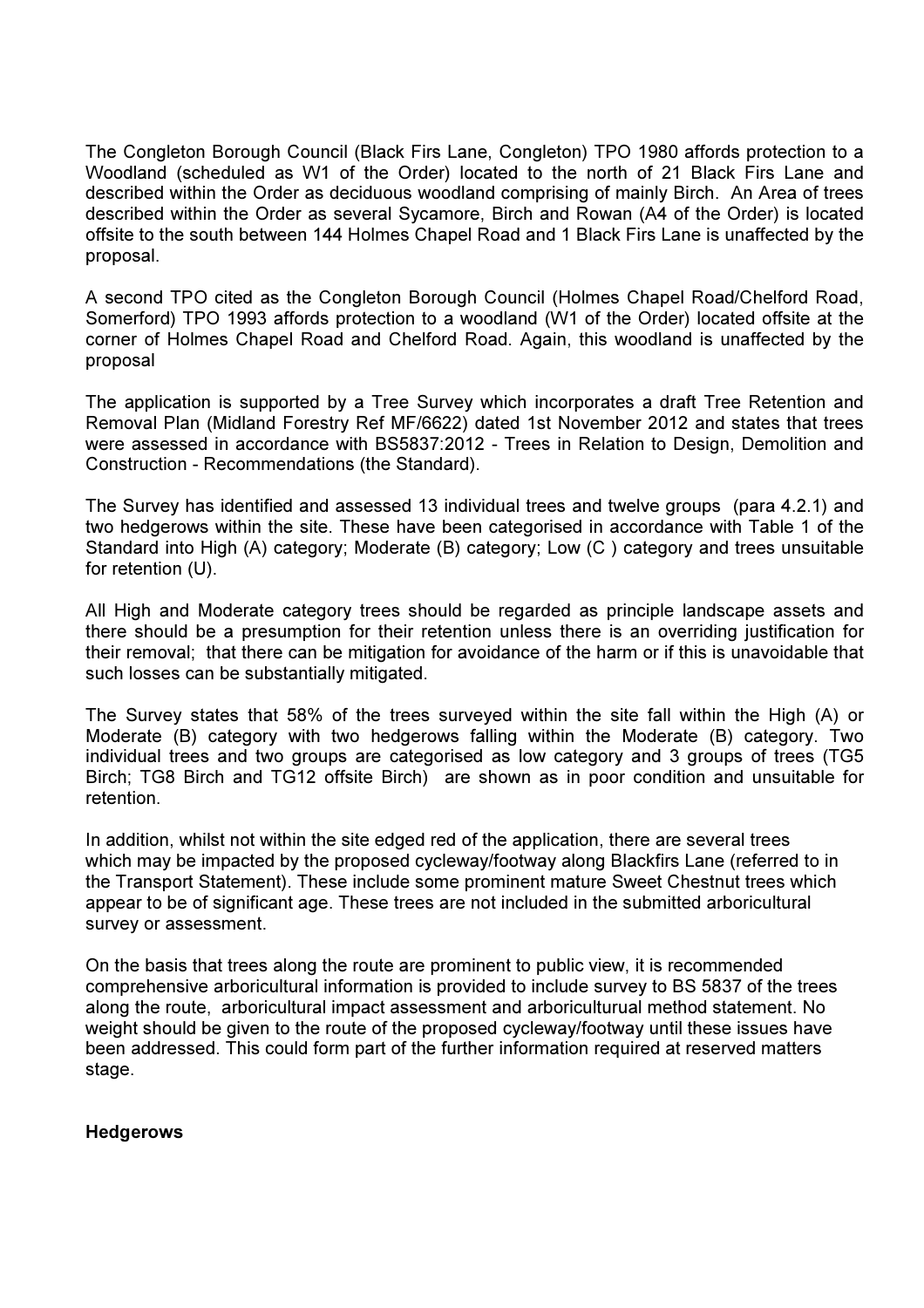Policy NR 3 of the CBC Local Plan refers to Important Hedgerows. Where proposed development is likely to result in the loss of existing agricultural hedgerows which are more than 30 years old, it is considered that they should be assessed against the criteria in the Hedgerow Regulations 1997 in order to ascertain if they qualify as 'Important'. Should any hedgerows be found to be 'Important' under any of the criteria in the Regulations, this would be a significant material consideration in the determination of the application. Hedgerows are also a habitat subject of a Biodiversity Action Plan.

On this site there would be hedgerow loss in order to create the three new accesses on Black Firs Lane and Chelford Road. The Records Office confirm that the hedgerows are not of historic significance, whilst there would be a net loss of hedgerow, this can be mitigated by replacement planting and would not impact on the historic field pattern of the exiting hedge line to the Crewe Road frontage. On this basis Policy NR3 is complied with.

The site is approximately 10.4ha in size, triangular in shape, generally flat pasture land with some small field enclosures to the south of the site. A well maintained hedgerow forms the boundaries of Chelford Road and Black Firs Lane to the north of the site. The Hedgerows have been identified as Important under the Hedgerow Regulations 1997 in the supporting Hedgerow Assessment in that they fulfill criterion 5 of the Regulations; that they form an integral part of a field system pre-dating the Enclosure Acts. These hedgerows are proposed to be located within open space provision as defined on the illustrative masterplan and therefore unlikely to be significantly affected.

A number of scattered individual early mature and mature trees comprising of various Oak, Sycamore Norway Maple stand on the grass verge along both Chelford Road and Black Firs Lane, the most notable being an over mature Oak (T1) north of Green Tree Farm, three Hybrid Black Poplar (T4-T6) on the northern section of Black Firs Lane.

These trees are indicated for retention however the indicative layout shows proposed domestic gardens facing these trees. Adequate separation distances to these trees (taking into account their future size and growth potential) will be required at detailed application stage to address issues of adequate provision for private amenity space, shading, daylight and sunlight to gardens and habitable rooms

Two (B) moderate category mature Oak (T10 and T12) located within the central southern section of the site located on the outer edges of a copse of declining low category Birch group (TG8) are likely to be required to be removed in order to accommodate the layout as illustrated. The two Oak are not protected by the Tree Preservation Order. The report identifies that one tree (T10) has a large open cavity at the base, but only localised decay, the second has asymmetric form due to the presence of the adjacent tree group (TG8). It is anticipated that there is probably sufficient scope within the illustrated layout for both trees to be adequately mitigated by replacement planting within open space provision.

A protected Birch woodland (Black Firs Plantation) stands offsite adjacent to the central eastern boundary section of the site. It should be noted that the submitted Tree Survey does not make any particular reference to this woodland. Notwithstanding that the woodland lies outside the development site boundary, the British Standard (BS5837) states that any tree survey should include all trees, including those offsite which may have an impact upon the development (para 4.4.2). The survey does make reference to offsite trees within the rear gardens of Nos 15-21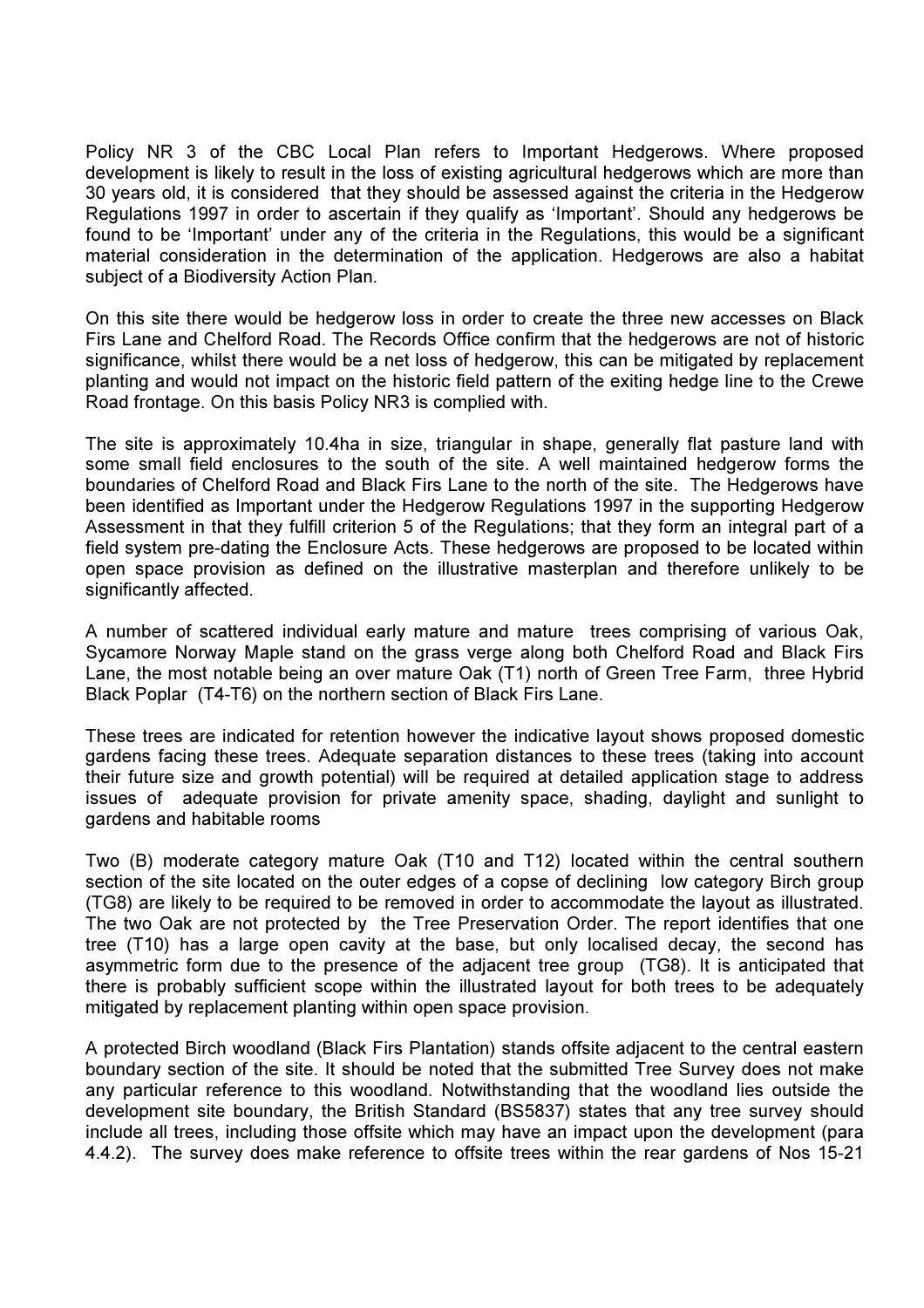Black Firs Lane and therefore I would also expect that all offsite edge trees along the western boundary of the woodland be surveyed as a minimum requirement.

Two mature (A) category mature Oak (T6 and T7), one standing on the verge to the back of the highway on Black Firs Lane; the second standing on the edge of the protected woodland (W1 of the Black Firs Lane TPO) are located close to the proposed access into the site. It is unclear from the submissions as to the extent of the impact of the proposed access on the root protection area (RPA) of two Oak trees and the impact of proposed visibility splays on woodland edge trees fronting Black Firs Lane. Trees adjacent to the Chelford Road may similarly be affected. Further detail is therefore requested in respect of these matters.

The illustrative layout shows a number of properties and their rear gardens facing east towards Black Firs plantation. Adequate distances to the offsite woodland will be required at detailed application stage to address issues of adequate provision for private amenity space, shading, daylight and sunlight to gardens and habitable rooms to ensure viability of the woodland.

Similar layout design issues are also apparent along the southern boundaries of the site in respect of offsite trees (Groups TG7 and TG12) located within adjacent properties. The layout as indicated on the submitted masterplan indicates 155 units – based on 10% affordable housing provision as originally submitted. A proposal for 180 units, the maximum applied for, with 30% affordable housing, will have potentially greater impact upon the trees. As the layout is a reserved matter, it is important to emphasise that there are potential overdevelopment issues associated with these impacts which would need to be carefully considered at reserved matters stage.

A copse of moderate Birch and Alder (TG10) located centrally within the site has been identified as a significant landscape feature and is shown to be retained within open space on the illustrative plan. The retention of this copse is to be welcomed.

Overall subject to conditions the Tree Officer considers that the Important trees both within the site and adjacent can be adequately safeguarded.

# EDUCATION

The Council's Education Officer has examined the application and concluded that a development of 180 dwellings will generate 32 primary aged pupils and 23 secondary aged pupils.

The secondary schools have sufficient places to accommodate this development.

Although there is sufficient capacity for this development at primary level when combined with other future planned developments in the locality, as indicated within the emerging policy, there will be a deficiency which it is considered it would be appropriate to ask for a contribution.

This application comprises approximately 25% of the overall impact of all housing proposals in the vicinity, a contribution of £165,405 is required towards primary education. However, if some of these other applications do not proceed then there would be a pro rata reduction in the mitigation required in this case.

# OPEN SPACE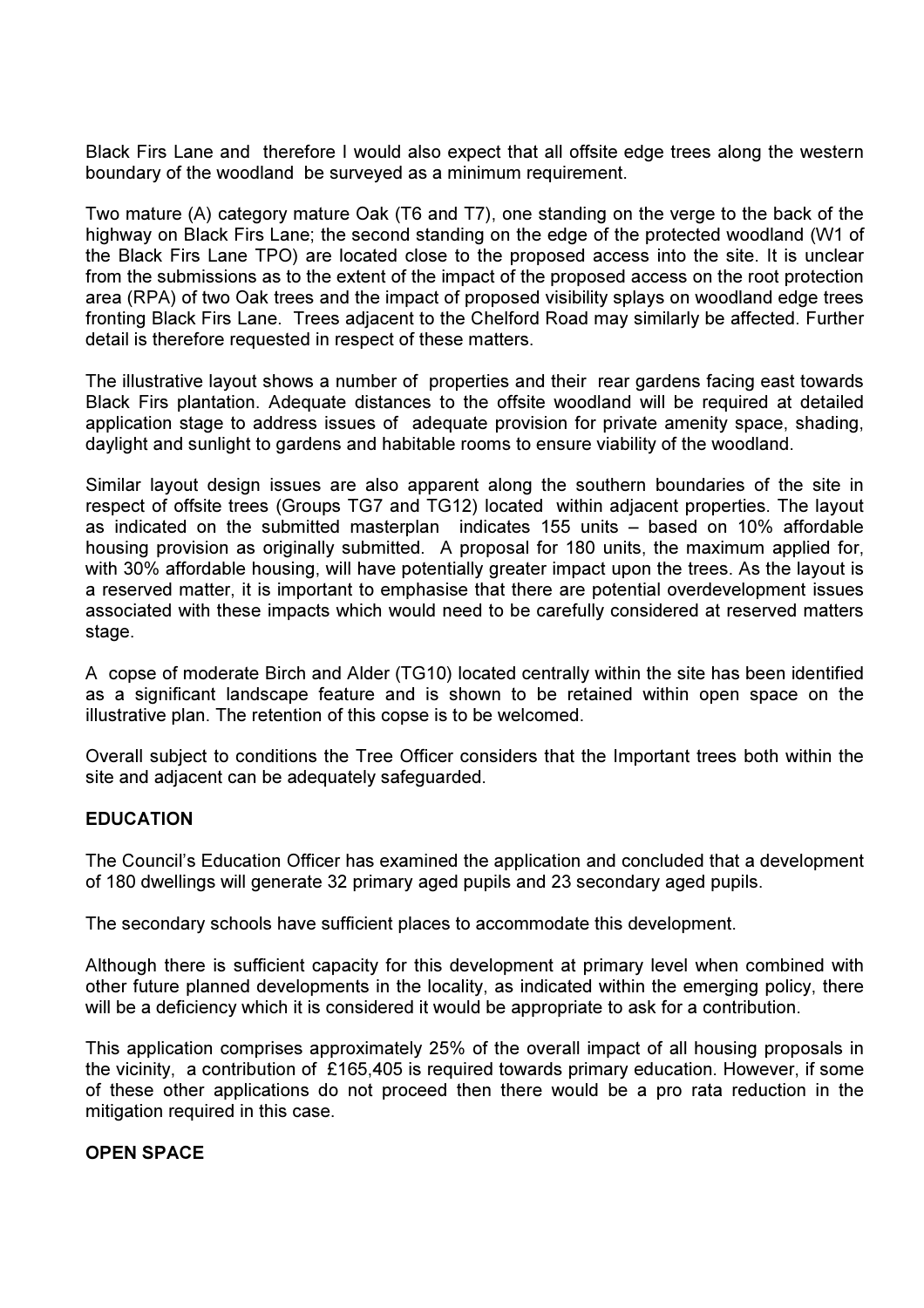The Greenspace Manager advises that there would be a deficiency in the quantity of provision of Amenity Green Space as a result of 180 units

The amount of Public Open Space (POS) that would be expected in respect of the new population would equate to 4,320sqm, this is in accordance with Interim Policy Note on Public Open Space.

The indicative proposals within the supporting documentation, puts forward some 21,400sqm, a significant over provision, however this is made up of a variety of open space typologies such as meadowland, woodland, village green and pocket parks including water bodies.

It should be noted that the area of water would not be classed as useable open space and should therefore be deducted from the total area of Amenity Greenspace that is being offered up on site and the play facilities should be an additional calculation.

The existing landscape such as woodland, hedgerows, boundaries and wetland appear to have been taken into account and where possible enhancements are proposed. Areas of wetland, ponds and swales appear throughout the site. This is appreciated, increasing bio-diversity and contributing to the ecology of the site plus due to regulatory requirements to comply with SUD's however it has never been the Council's policy to take transfer of areas of POS that have water bodies located in, around or running through them due to the additional liabilities and maintenance implications associated with such areas. Therefore these areas of POS would have to be transferred to a suitably competent residents management company along with any surrounding woodland areas.

A pocket park and surrounding amenity greenspace is proposed to the north of the site, the indicative planting shown in this area should be reduced to allow informal kick about areas for small children to enjoy. The Council could maintain this area along with the equipped play facility and a commuted sum for maintenance for 25 years will be required. As this is an outline application, no details are available of size of area or landscaping therefore figures are not able to be calculated at this stage and will be offered at the full/reserved matters application.

A full landscaping plan should be submitted along with a proposed maintenance schedule at the full/reserved matters application. This could be controlled by condition.

# Children and Young Persons Provision

Following an assessment of the existing provision of Children and Young Persons Provision accessible to the proposed development, if the development were to be granted planning permission there would be a deficiency in the quantity of provision having regard to the adopted local standards set out in the Council's Open Space Study for Children and Young Persons Provision.

Consequently there is a requirement for new Children and Young Persons provision to meet the future needs arising from the development

The plan indicates a pocket park to the north of the site. Although the location is not ideal as preference would be more centrally located, it is accepted that this is due to the constraints of the site.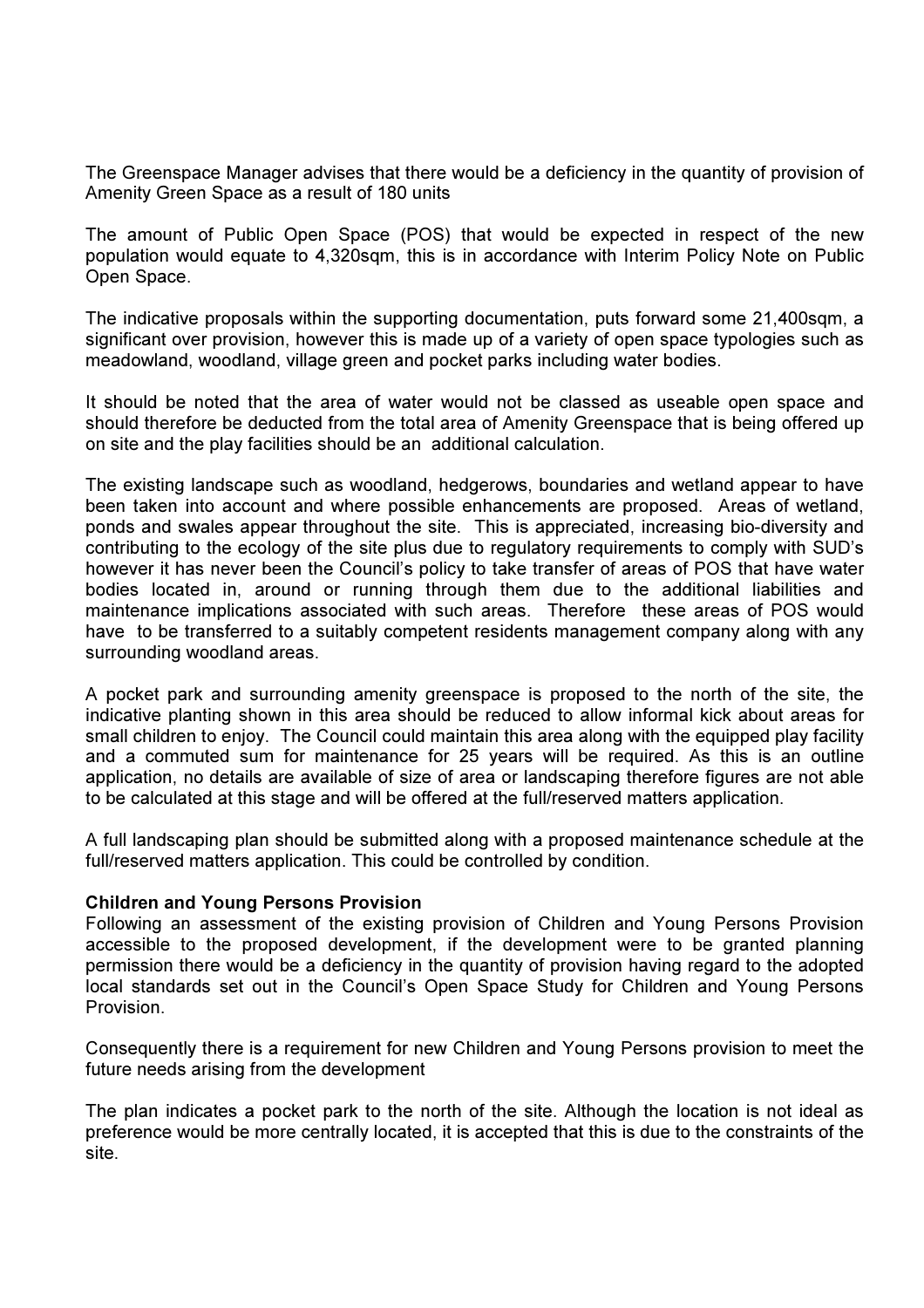The pocket park should be to a LEAP standard and contain at least 5 items of equipment, some of which should be DDA inclusive and targeted at 8 years and under age range. Three separate play companies should be approached for designs. The final layout and choice of play equipment would need to be agreed and the construction should be to BSEN standards.

Full plans must be submitted prior to the play area being installed and these must be approved, in writing prior to the commencement of any works. A buffer zone of a least 30m from residential properties facing the play area should be allowed for with low level planting to assist in the safety of the site.

It is the Applicant preference for the ongoing maintenance of the provision to be dealt with by a resident's management company.

# ECOLOGY

The EC Habitats Directive 1992 requires the UK to maintain a system of strict protection for protected species and their habitats. The Directive only allows disturbance, or deterioration or destruction of breeding sites or resting places

(a)in the interests of public health and public safety, or for other imperative reasons of overriding public interest, including those of a social or economic nature and beneficial consequences of primary importance for the environment, and provided that there is

(b) no satisfactory alternative and

(c) no detriment to the maintenance of the species population at favourable conservation status in their natural range

The UK has implemented the Directive in the Conservation (Natural Habitats etc) Regulations 2010 (as amended) which contain two layers of protection (i) a requirement on Local Planning Authorities ("LPAs") to have regard to the Directive`s requirements above, and (ii) a licensing system administered by Natural England and supported by criminal sanctions.

Local Plan Policy NE.9 states that development will not be permitted which would have an adverse impact upon species specially protected under Schedules 1, 5 or 8 of the Wildlife and Countryside Act 1981 (as amended), or their habitats. Where development is permitted that would affect these species, or their places of shelter or breeding, conditions and/or planning obligations will be used to:

- facilitate the survival of individual Members of the species
- Reduce disturbance to a minimum
- Provide adequate alternative habitats to sustain the current levels of population.

Circular 6/2005 advises LPAs to give due weight to the presence of protected species on a development site to reflect EC requirements. "This may potentially justify a refusal of planning permission."

The NPPF advises LPAs to conserve and enhance biodiversity: if significant harm resulting from a development cannot be avoided (through locating on an alternative site with less harmful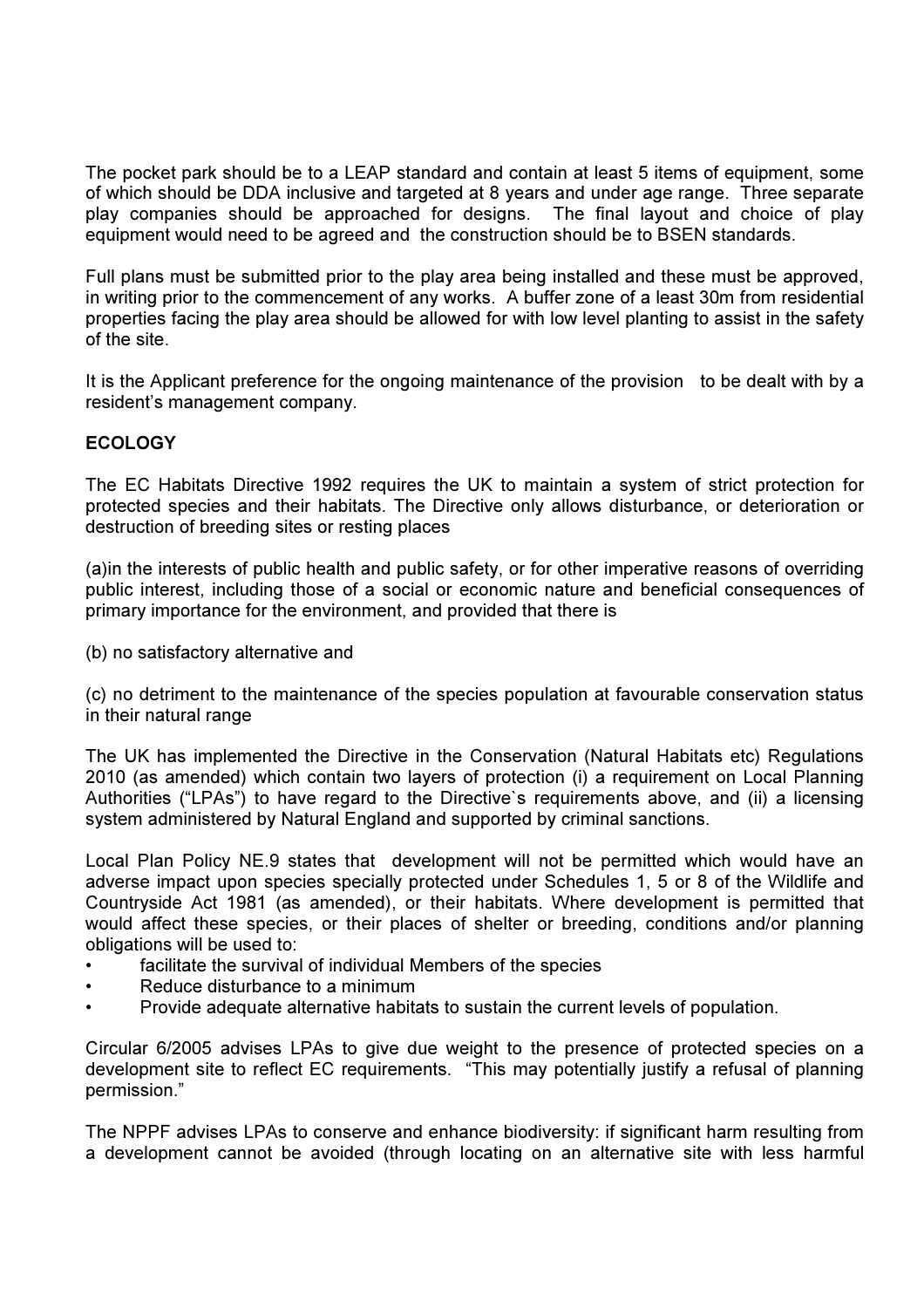impacts) or adequately mitigated, or as a last resort, compensated for, planning permission should be refused.

Natural England`s standing advice is that, if a (conditioned) development appears to fail the three tests in the Habitats Directive, then LPAs should consider whether Natural England is likely to grant a licence: if unlikely, then the LPA should refuse permission: if likely, then the LPA can conclude that no impediment to planning permission arises under the Directive and Regulations.

In this case specific advice has been sought from the Council's Ecologist has commented as follows:

# Protected/Priority Species

# Designated sites

The submitted ecological assessment has failed to identify Black Firs Wood located adjacent to the proposed development as being designated as a Site of Biological Importance, although it is acknowledged that the site is a Cheshire Wildlife trust reserve. The submitted indicative layout shows open space proposed around the northern half of the woodland and a 10m buffer is provided to the south. This approach is acceptable to mitigate any potential adverse impacts on the SBI

# **Grasslands**

The submitted phase one survey states that the grassland on site is heavily improved and is classified as poor semi-improved grassland, however the submitted report recorded Knapweed as being present which is a species indicative of higher quality grassland habitats.

The grassland habitats on site do not pose a significant constraint on development their loss would still result some loss of biodiversity value. The ecologist considers that this loss of biodiversity be off-sett by means of a commuted sum which could be utilised to fund off-site habitat creation/enhancement.

The following method of calculating an appropriate commuted sum is considered appropriate. This is based on the Defra report 'Costing potential actions to offset the impact of development on biodiversity – Final Report 3rd March 2011'):

The loss of habitat (Semi improved grassland) amounting to roughly 5ha.

Cost of land purchase for habitat creation - including admin, management planning and transactional costs (5 x £17,298 cost per ha) = £86490.00 (Source RICS rural land market survey H1 2010)

· Cost of creation of Lowland Grassland 5ha x £4,946 (cost per ha) = £24730.00 (Source UK BAP habitat creation/restoration costing + admin costs)

Cost of land acquisition and habitat creation would therefore be £111,220.00.

The above calculation would be for the creation of species rich UK BAP grassland, however the habitat lost is relatively species poor and so the impacts of this loss of obviously less, the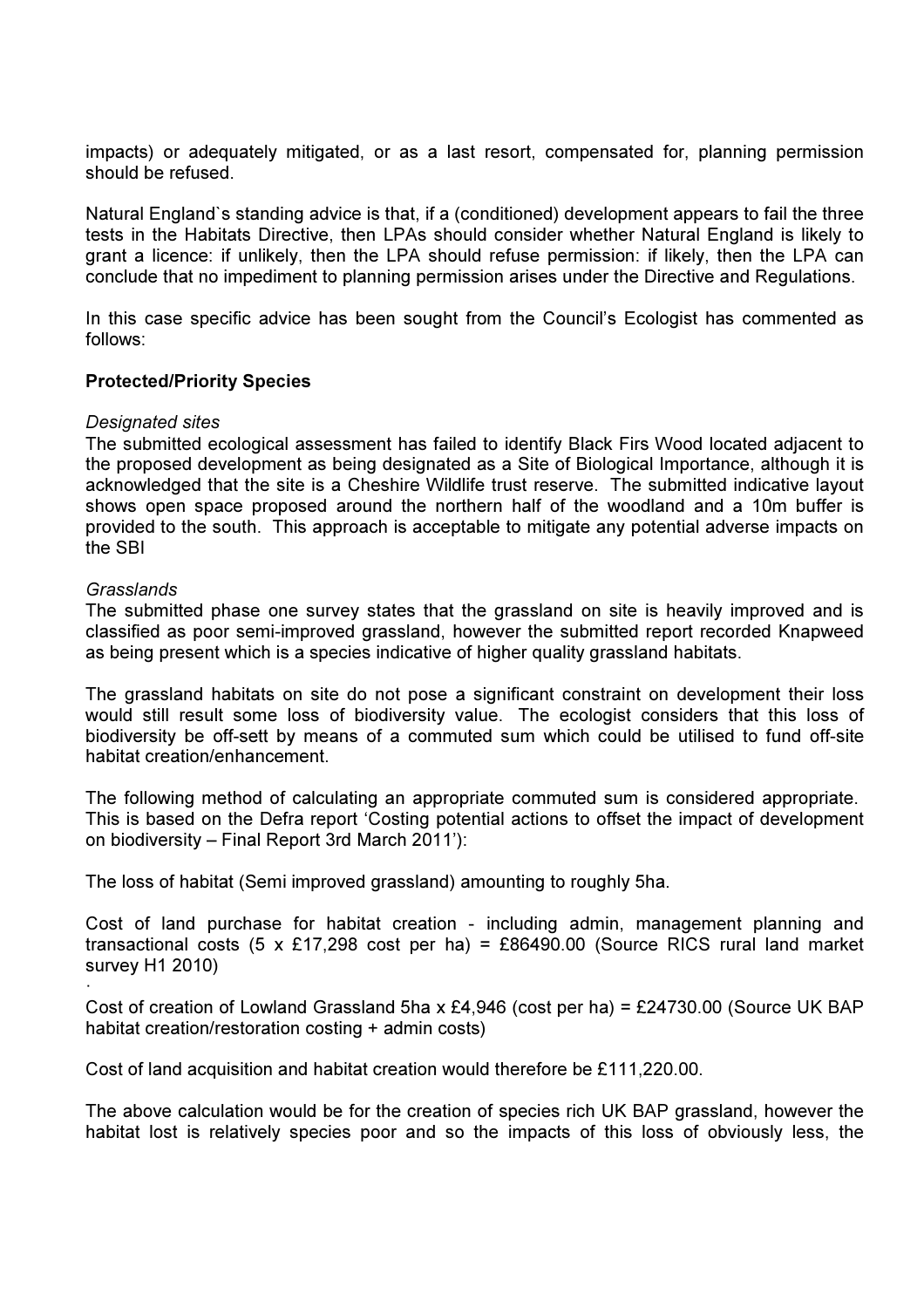ecologist considered half of this figure would be appropriate mitigation which would result in a commuted sum of £55,610.00.

There are a number of suitable sites within an appropriate distance in ecological terms that are either in the ownership of the Council or the Wildlife Trust that have areas that would be appropriate for such mitigation, either in whole or in part. These are;

- Black Firs Wood Local Wildlife Site Cheshire Wildlife Trust reserve adjacent the application site.
- Dane in Shaw Pasture SSSI Cheshire East land western edge of Congleton Town 4.4km.
- Bagmere SSSI Cheshire Wildlife Trust 3.2km to the west of the application site.
- Swettenham Meadows Local Wildlife Site Cheshire Wildlife Trust reserve 4.5km away
- Brereton Heath Local Nature Reserve Cheshire east ownership 3.2km away.

The Applicant has confirmed that they are in agreement to this mitigation package.

### **Hedgerows**

.

Hedgerows are a UK BAP priority habitat and hence a material consideration. In addition hedgerows on the eastern and western boundaries of the site have been identified as being Important under the Hedgerow Regulations. I recommend that the existing hedgerows be retained and enhanced as part of any detailed landscaping scheme produced for the site.

The submitted indicative layout for the site suggests that it should be feasible to retain the majority of hedgerows on site, however it likely that sections may require removal to facilitate the 3 site entrances as applied for.

# Breeding Birds

The proposed development site is likely to support breeding birds including the more widespread Biodiversity Action Plan priority species which are a material consideration for planning. If planning consent is granted standard conditions will be required to safeguard breeding birds.

# Woodlands

The submitted indicative layout shows a loss of woodland to the south of the site. Most seminatural woodland habitats now qualify for selection as Local Wildlife Site.

I therefore advise that the submitted illustrative layout must be amended to show the retention of this area of woodland.

# **Badgers**

Evidence of badger foraging activity has been recorded on site however the proposed development will not have an adverse impact upon any identified badger sett. The provision of open space within the development will at least partially mitigate for the loss of badger foraging habitat and the incorporation of fruit trees into any detailed landscaping scheme for the site would provide an alternative seasonal food source.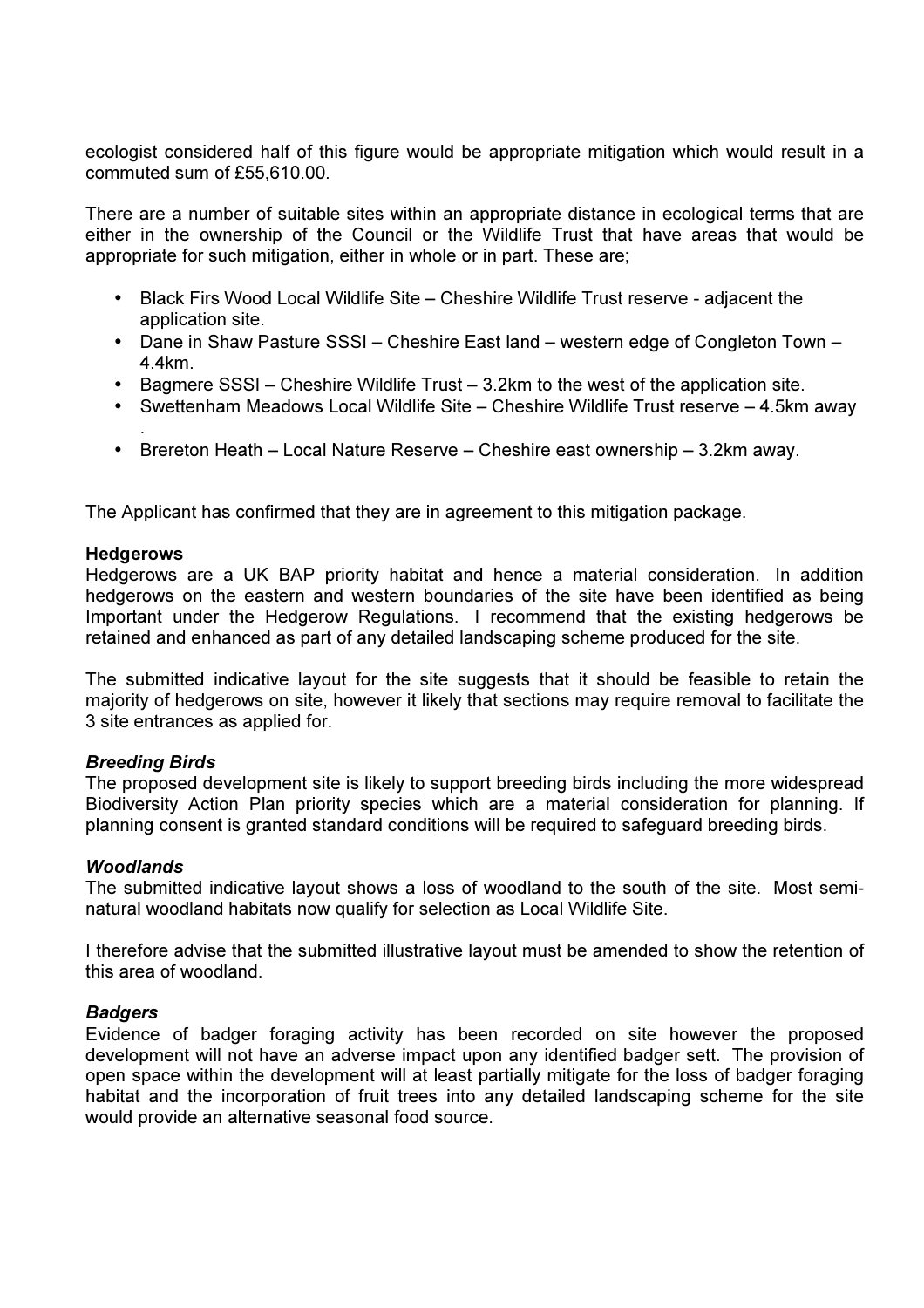The submitted ecological mitigation strategy recommends the provision of a 10m wildlife corridor down the eastern boundary of the site to allow badgers to continue to access foraging habitat to the south. I advise that the submitted mitigation is acceptable however advise that any future reserved matters application should be supported by an updated badger survey and mitigation strategy.

# **Bats**

A number of bat species have been recorded on site. The proposed development will lead to the localised loss of bat foraging habitat on site. This impact can be partially mitigated for through the careful landscaping of the site and the development of a sensitive lighting scheme. A significant proportion of bat activity on site was associated with Black Firs Wood. The open space buffer zone around the wood described above would also assist greatly in mitigating the potential impacts of the development upon foraging bats.

# Polecat

This UK BAP priority species has been recorded in Black Firs Wood. I advise that the proposed development is unlikely to have a significant adverse impact upon this species.

# Ponds

The incorporation of a number of ponds into the site layout is supported as if designed carefully the proposed ponds could have significant nature conservation value.

In ecological terms the site has some broad nature conservation value in the very local context. The Council's Ecologist recommends that the potential residual adverse impacts associated with the scheme includes the loss of; hedgerows, semi-improved grassland can be off-set by means of a commuted sum secured by means of a section 106 agreement. The commuted sum could be used to deliver habitat creations within Black Firs Wood SBI which is located to the immediately adjacent to the of the proposed development site.

# LEVY (CIL) REGULATIONS

In order to comply with the Community Infrastructure Levy (CIL) Regulations 2010, it is now necessary for planning applications with legal agreements to consider the issue of whether the requirements within the S106 satisfy the following:

(a) necessary to make the development acceptable in planning terms;

- (b) directly related to the development; and
- (c) fairly and reasonably related in scale and kind to the development.

The development would result in increased demand for primary school places in Congleton where there is very limited spare capacity. In order to increase capacity of the school(s) which would support the proposed development, a contribution towards primary school education is required. This is considered to be necessary and fair and reasonable in relation to the development.

It is considered that a strategic transport contribution of £900,000 would adequately mitigate the impact of the development on the Strategic Highways network is justified.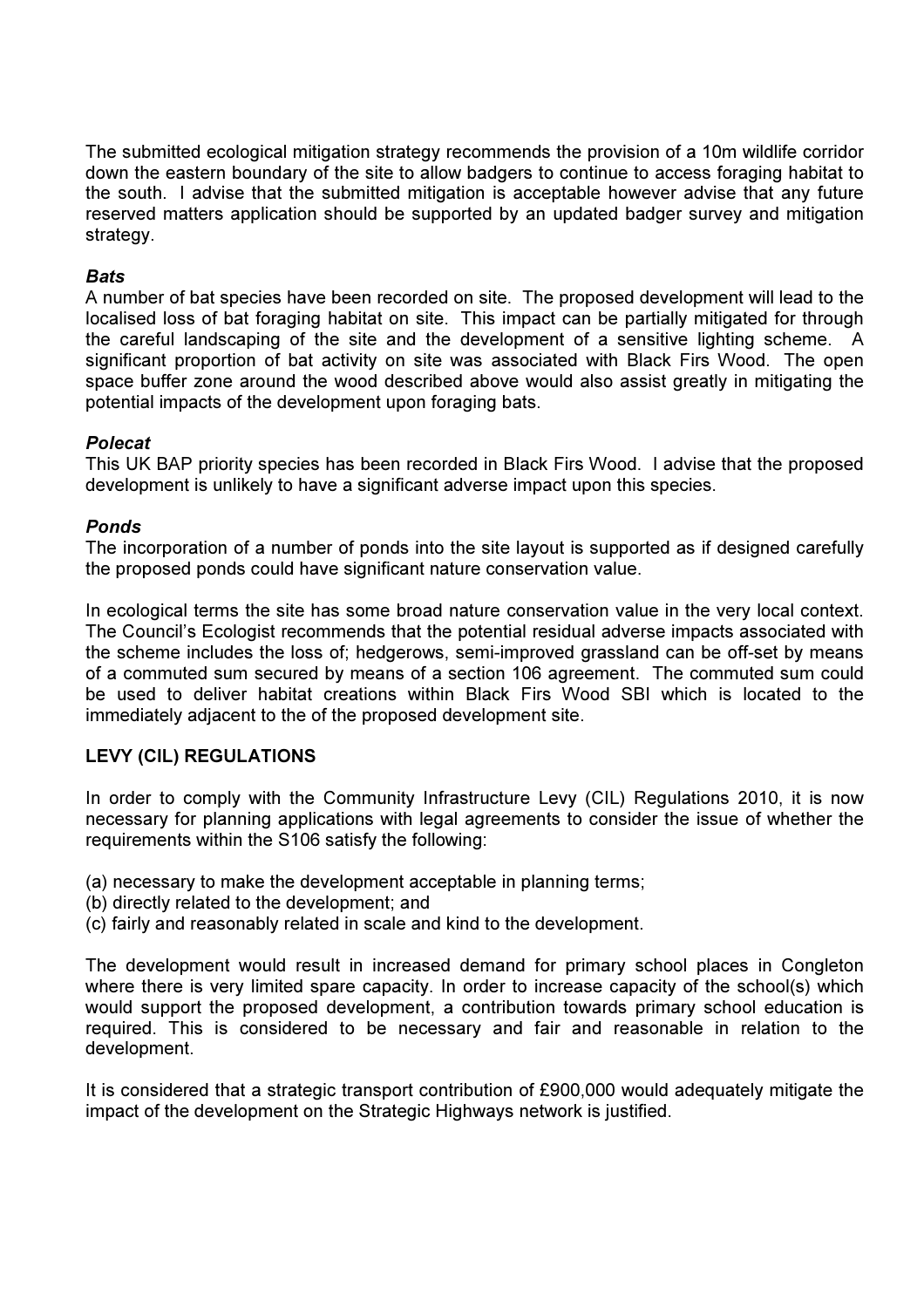As explained within the main report, the amount of traffic added to the local network will add cumulatively to junctions and areas that are already congested and operating at capacity and the required mitigation is directly related to the development and is fair and reasonable. The contribution to quality bus service will be to cater for the additional residents in the area who will have an impact upon public transport

The ecological mitigation payment will compensate for the loss of habitat by enhancing off site ecological interest in the vicinity. The level is fairly and reasonably related to the development.

On this basis the S106 the scheme is compliant with the CIL Regulations 2010.

# 9. CONCLUSIONS

The site is within the Open Countryside where, under Policy PS8, there is a presumption against new residential development. However, the site is identified within the Submission Version of the Local Plan Strategy (SL6) and it is considered that this is a significant material consideration given the status and stage of the Plan.

Following conclusion of the on-going negotiation of a suitable Section 106 package, the proposed development would provide adequate public open space and enhanced contributions towards highway improvements linked to the northern relief road and additional bus provision to serve the site. The proposal will also mitigation for the impact upon future provision of primary school education and to compensate for the loss of grassland habitat via the off site enhancement.

It would also provide the policy compliant level of affordable housing provision (30%), although this has to be tempered against the fact that the tenure mix is not as indicated as being appropriate within the Affordable Housing SPD with a total of 75% intermediate provision as opposed to 35%, this differing tenure will ensure a enhanced payment for highways, specifically for the northern relief road.

The proposal is considered to be acceptable, subject to appropriate conditions, in terms of its impact upon residential amenity, contaminated land, air quality, noise impact, layout and design, built heritage, ecology, adjoining areas of nature conservation interest, forestry, drainage/flooding and it therefore complies with the relevant local plan policy requirements for residential environments

Whilst the site does not meet all the minimum distances to local amenities and facilities advised in the North West Sustainability toolkit, there is not a significant failure to meet these, and these are distances already in existence for the existing residential community adjoining the site. The development will contribute to the economy and social strands of sustainability and the proposal overall is deemed to be sustainable.

Whilst the proposal will result in the loss of some of the best and most versatile agricultural land, in accordance with recent Appeal decisions on the matter, it is considered that the benefits of the delivering the site for much needed housing would outweigh this loss.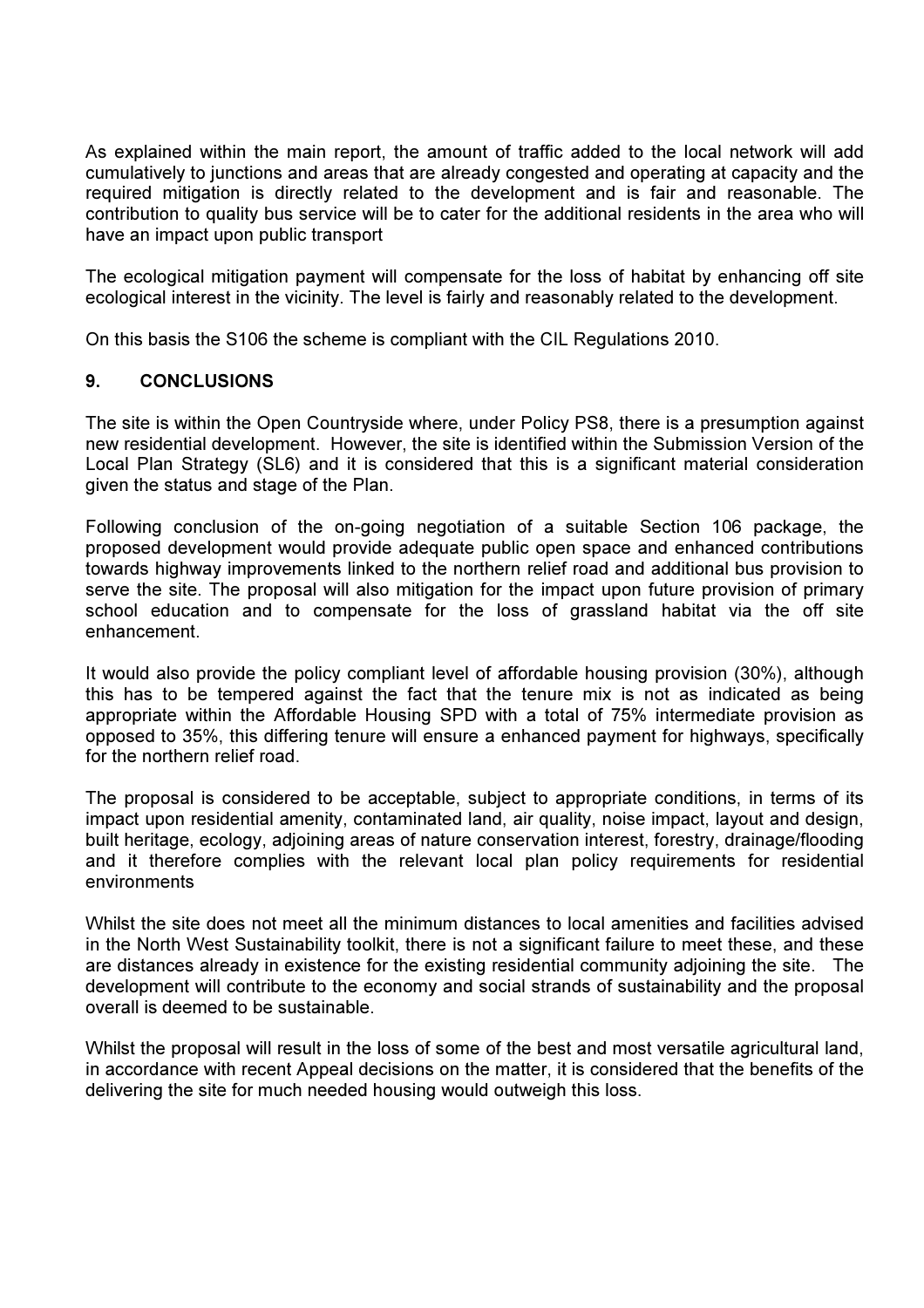With regard to ecology, including the impact on Black Firs Wood SBI adjacent, protected species and other habitats, the Councils Ecologist and Natural England are satisfied that any effects can be adequately mitigated.

Overall, it is considered that the adverse impacts of the development – in terms of conflict with the existing development plan on Countryside and affordable housing issues are outweighed by the benefits of the proposal in terms of the residential provision and the enhanced highways contributions. It is also in accordance with the Submission Version of the Local Plan Strategy.

# 10. RECOMMENDATION

APPROVE subject to a Section 106 Legal Agreement to Secure:

- 30% of the dwellings to be affordable.
- The tenure split of the affordable housing required is 25% social or affordable rent, 75% intermediate tenure.
- Affordable Homes should be pepper-potted (in clusters is acceptable) 25% of the affordable dwellings to be built to meet Lifetime Homes standards, and these properties should be bungalows, maisonettes or adaptable houses. The affordable dwellings should be built to meet Code for Sustainable Homes Level 3.
- The affordable homes to be provided no later than occupation of 50% of the market dwellings unless the development is phased, in which case 80% of the market dwellings can be occupied.
- Provision of a LEAP with 5 pieces of equipment specification to be submitted and agreed and in accordance with that set out in the Greenspaces Officer consultation response.

Management plan for all open space in perpetuity (including, inter alia, the LEAP, allotments if provided, woodland, general amenity openspace, village green, nature conservation area, drainage areas, ponds and any other areas of incidental open space not within private gardens or the adopted highway).

• Commuted sum of £55, 610 to be used to deliver off-site habitat creation/enhancement as per the report

Commuted sum of £165,405 in lieu of primary education

Commuted Sum of £145,000 towards Quality Bus Stop Infrastructure and improvements to service frequency and the provision of additional bus service and frequency to serve this development and the local area.

Commuted Sum of £755,000 -

- for the widening of the West Road/A34 roundabout western arm
	- for design fees associated with the widening of the West Rd roundabout western arm.
	- for the upgrade and necessary alterations to the existing signalised pedestrian crossing on the western arm approach to the West Rd roundabout.

 - Contribution to the provision of a MOVA system upgrade at the signalised junction at Rood Hill/A34.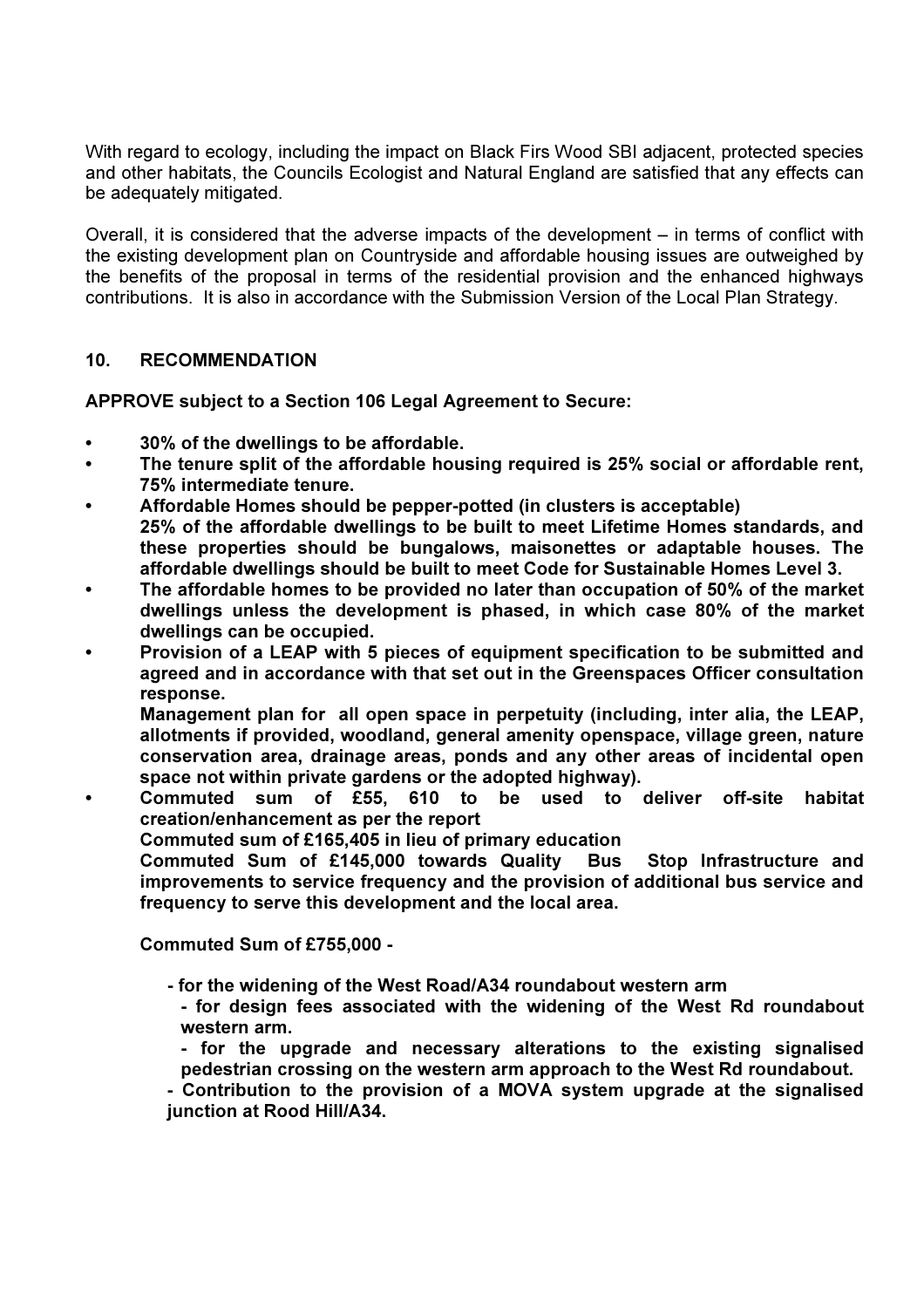$\circ$  Or other measures that will provide similar congestion relief benefits to the A34 corridor through Congleton

And the following conditions

- 1. Standard Outline
- 2. Submission of reserved matters all except access
- 3. Plans
- 4. Development to be in accordance with Parameters Plan (p49 Design and Access Statement)
- 5. Submission of design and construction plans for the internal road infrastructure of the development. The plans will inform the Section 38 agreement for formal adoption
- 6 Submission of design and construction plans for all off site highways works.
- 7. The hours of construction of the development (and associated deliveries to the site) shall be restricted to: Monday – Friday 08:00 to 18:00 hrs Saturday 09:00 to 14:00 hrs Sundays and Public Holidays Nil
- 8. Reserved matters to include retention of area of woodland to south of site
- 9. Submission of construction details for access / roads
- 10. All Piling operations shall be undertaken using best practicable means to reduce the impact of noise and vibration on neighbouring sensitive properties. All piling operations shall be restricted to: Monday – Friday 09:00 – 17:30 hrs; Saturday 09:00 – 13:00 hrs; Sunday and Public Holidays Nil
- 11 Submission of a Contaminated Land Phase II investigation.
- 12 Submission of Construction and Environmental Management Plan
- 13 Reserved Matters to include details of bin storage.
- 14 Reserved matters to include 10% renewable provision
- 15 Updated badger survey and revised ecological mitigation strategy to be submitted with reserved matters application.
- 16 Detailed design of ponds to be submitted with reserved matter application
- 17 Archaeological programme of works
- 18 Details of all street lighting
- 19 Car charging point for each residential unit
- 20 Each Phase of development to include travel plan
- 21 Reserved Matters to include Arboricultural Implication Study (AIS) in accordance with para 5.4 of BS5837:2012 Trees in Relation to Design, Demolition and Construction -Recommendations , Constraints and Tree Protection Plan and Arboricultural Method Statement
- 22. Submission / approval and implementation of boundary treatment
- 23. Submission / approval of landscaping
- 24. Implementation of landscaping
- 25. Important hedgerows and trees, including those outside red edge on Black Firs Lane, to be retained and to be incorporated within reserved matters layout
- 26. Submission of tree and hedgerow protection measures
- 27. Implementation of tree and hedgerow protection measure
- 28. Reserved Matters to include details of bin storage.
- 29. Breeding Bird Survey for works in nesting season
- 30. Provision of 40 bird/bat boxes throughout site
- 31. Submission / approval and implementation of Construction management plan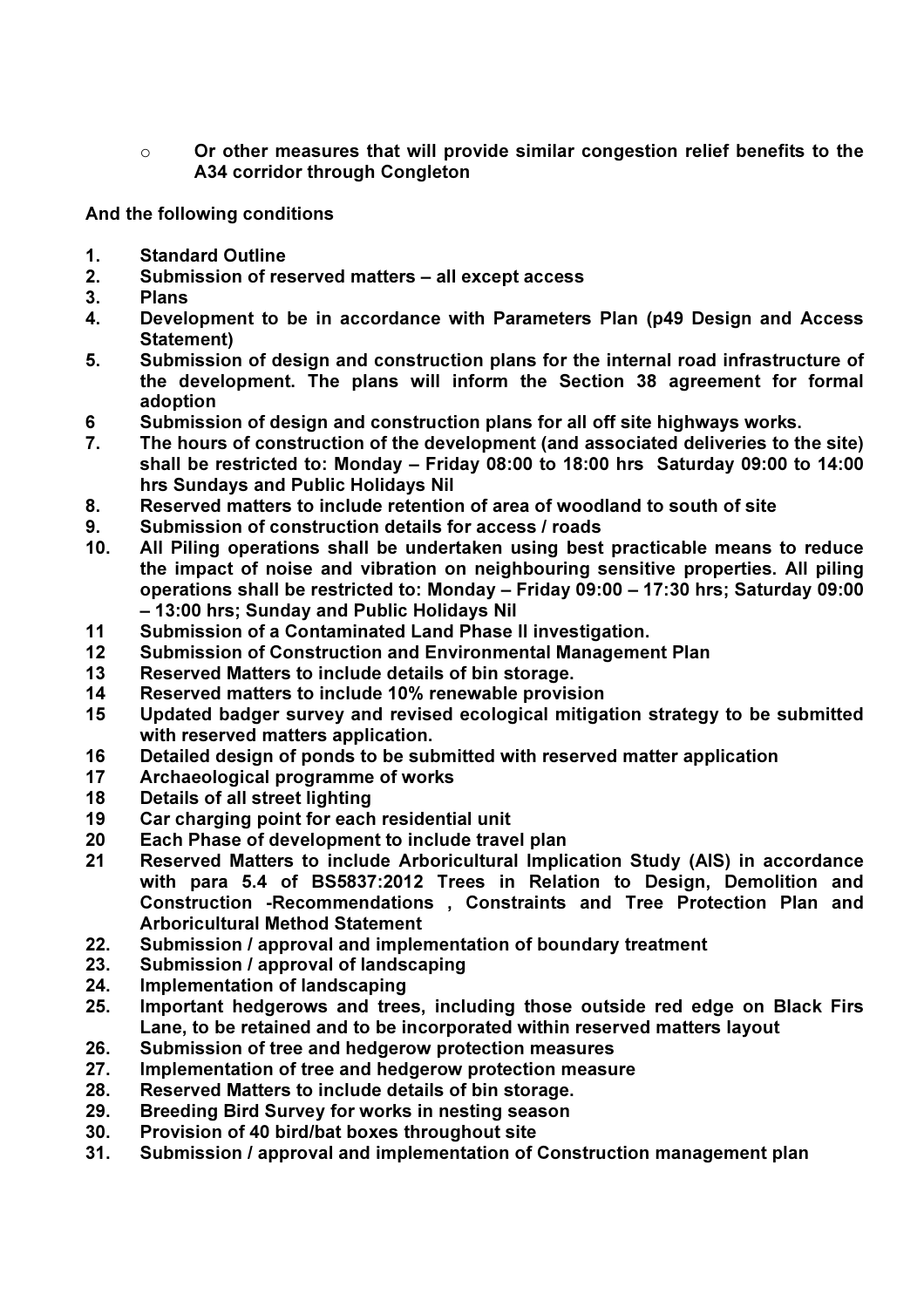- 32. Scheme to limit surface water runoff and overland flow
- 33. Provision and implementation of Travel Plan
- 34. Sewer easement as detailed in United Utilities response
- 35 Buffer zone of 20m between houses and play space
- 36 All the affordable dwellings should be provided no later than occupation of 80% of the open market dwellings
- 37 Development to be in accordance with principles set out in Design and Access **Statement**
- 38 Submission of Statement Design principles to take into account, the Master Plan and the Parameters Plan and to include the principles for:
	- $\circ$  determining the design, form, heights and general arrangement of external architectural features of buildings including the roofs, chimneys, porches and fenestration;
	- $\circ$  determining the hierarchy for roads and public spaces;
	- $\circ$  determining the colour, texture and quality of external materials and facings for the walls and roofing of buildings and structures;
	- $\circ$  the design of the public realm to include the colour, texture and quality of surfacing of footpaths, cycleways, streets, parking areas, courtyards and other shared surfaces;
	- $\circ$  the design and layout of street furniture and level of external illumination;
	- $\circ$  the laying out of the green infrastructure including the access, location and general arrangements of the children's play areas, open space within the site
	- o sustainable design including the incorporation of decentralised and renewable or low carbon energy resources as an integral part of the development
	- $\circ$  ensuring that there is appropriate access to buildings and public spaces for the disabled and physically impaired.
	- $\circ$  scale parameters for 2.5 storey buildings on key parts of the site
	- $\circ$  SUDS details to be submitted
	- $\circ$  provision of locally relevant boundaries in hedging and stone
- 39 Maximum no of units to be 170

In the event of any chances being needed to the wording of the committee's decision (such as to delete, vary or addition conditions / informatives / planning obligations or reasons for approval / refusal) prior to the decision being issued, the Interim Planning and Place Shaping Manager , in consultation with the Chair of the Strategic Planning Board is delegated the authority to do so, provided that he does not exceed the substantive nature of the Committee's decision.